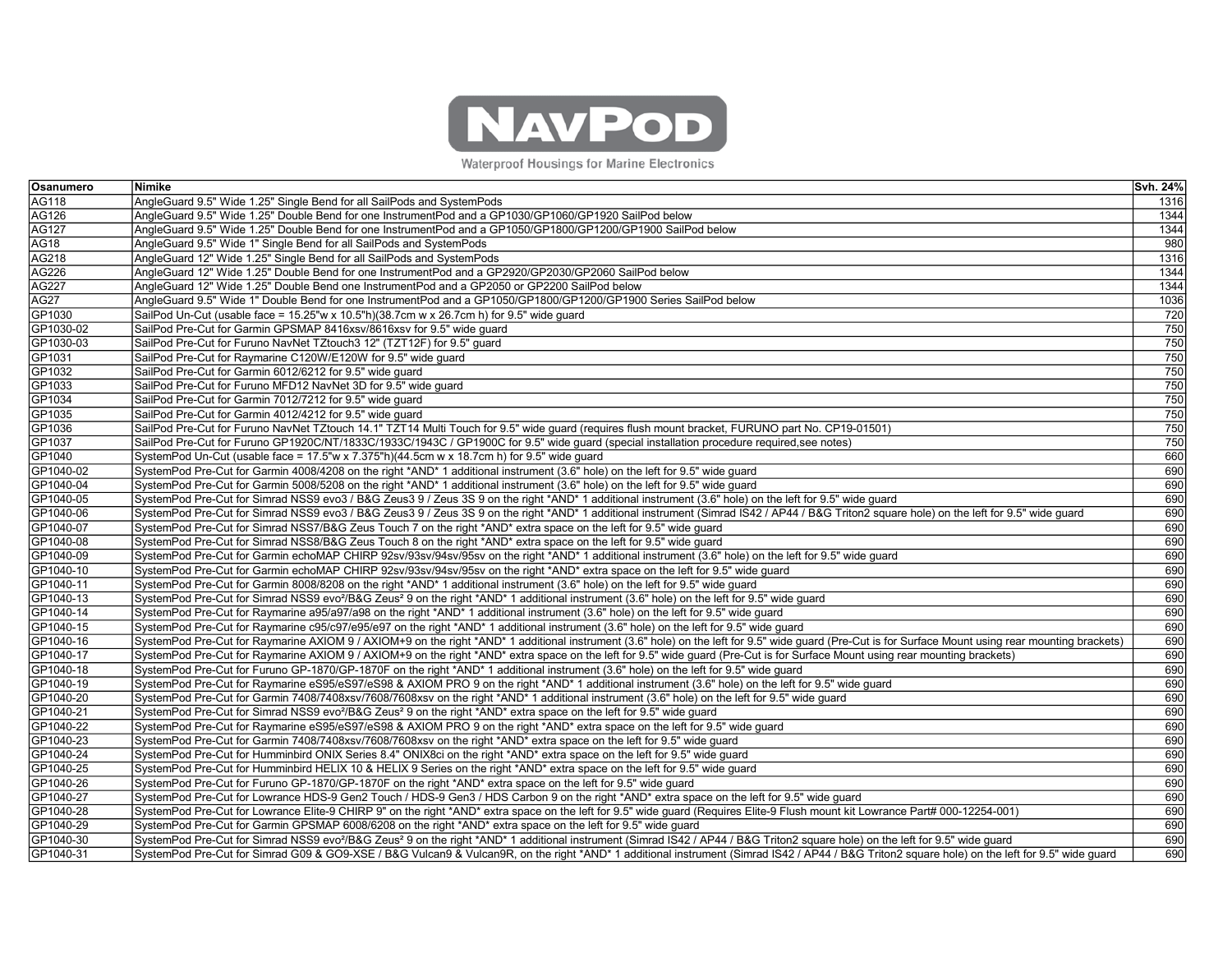| GP1040-32 | SystemPod Pre-Cut for Garmin GPSMAP 1042xsv/1022xsv/1022 on the right *AND* extra space on the left for 9.5" wide guard                                                                               | 690 |
|-----------|-------------------------------------------------------------------------------------------------------------------------------------------------------------------------------------------------------|-----|
| GP1040-33 | SystemPod Pre-Cut for Garmin GPSMAP 1042xsv/1022xsv/1022 on the right *AND* 1 additional instrument (3.6" hole) on the left for 9.5" wide quard                                                       | 690 |
| GP1040-34 | SystemPod Pre-Cut for Simrad NSS9 evo3 / B&G Zeus3 9 / Zeus 3S 9 on the right *AND* extra space on the left for 9.5" wide quard                                                                       | 690 |
| GP1040-35 | SystemPod Pre-Cut for Raymarine ELEMENT 9 / ELEMENT 9 HV / ELEMENT 9S (Pre-Cut is for Surface Mount) on the right *AND* extra space on the left for 9.5" wide guard                                   | 690 |
| GP1040-36 | SystemPod Pre-Cut for Raymarine ELEMENT 9 / ELEMENT 9 HV / ELEMENT 9S (Pre-Cut is for Surface Mount) on the right *AND* 1 additional instrument (3.6" hole) on the left for 9.5" wide quard           | 690 |
| GP1040-40 | SystemPod Pre-Cut for Garmin GPSMAP 942xs/942/922xs/922 on the right *AND* extra space on the left for 9.5" wide guard                                                                                | 690 |
| GP1040-41 | SystemPod Pre-Cut for Garmin GPSMAP 942xs/942/922xs/922 on the right *AND* 1 additional instrument (3.6" hole) on the left for 9.5" wide quard                                                        | 690 |
| GP1040-42 | SystemPod Pre-Cut for Simrad G09 & GO9-XSE / B&G Vulcan9 & Vulcan9R, on the right *AND* 1 additional instrument (3.6" hole) on the left for 9.5" wide guard                                           | 690 |
| GP1040-43 | SystemPod Pre-Cut for Garmin echoMAP PLUS 92sv/93sv/94sv/95sv on the right *AND* 1 additional instrument (3.6" hole) on the left for 9.5" wide guard                                                  | 690 |
| GP1040-44 | SystemPod Pre-Cut for Garmin echoMAP PLUS 92sv/93sv/94sv/95sv on the right *AND* extra space on the left for 9.5" wide guard                                                                          | 690 |
| GP1040-45 | SystemPod Pre-Cut for Simrad G09 & GO9-XSE / B&G Vulcan9 & Vulcan9R, on the right *AND* extra space on the left for 9.5" wide guard                                                                   | 690 |
| GP1040-46 | SystemPod Pre-Cut for Furuno GP1971F 9" Multi Touch GPS / Chartplotter / Fish Finder on the right *AND* 1 additional instrument (3.6" hole) on the left for 9.5" wide guard                           | 690 |
| GP1040-47 | SystemPod Pre-Cut for Furuno GP1971F 9" Multi Touch GPS / Chartplotter / Fish Finder on the right *AND* extra space on the left for 9.5" wide guard                                                   | 690 |
| GP1040-48 | SystemPod Pre-Cut for Garmin GPSMAP 8410xsv/8610xsv on the right *AND* 1 additional instrument (3.6" hole) on the left for 9.5" wide quard                                                            | 690 |
| GP1040-49 | SystemPod Pre-Cut for Garmin GPSMAP 8410xsv/8610xsv on the right *AND* extra space on the left for 9.5" wide guard                                                                                    | 690 |
| GP1040-50 | SystemPod Pre-Cut for Garmin echoMAP Ultra 100 Series 102sv / 106sv on the right *AND* 1 additional instrument (3.6" hole) on the left for 9.5" wide guard                                            | 690 |
| GP1040-51 | SystemPod Pre-Cut for Garmin echoMAP Ultra 100 Series 102sv / 106sv on the right *AND* extra space on the left for 9.5" wide guard                                                                    | 690 |
| GP1040-52 | SystemPod Pre-Cut for Garmin GPSMAP 923/923xsv/943/943xsv *AND* one instrument (3.6" hole) for 9.5" wide guard                                                                                        | 690 |
| GP1040-53 | SystemPod Pre-Cut for Garmin GPSMAP 923/923xsv/943/943xsv *AND* extra space for 9.5" wide quard                                                                                                       | 690 |
| GP1048    | SystemPod Pre-Cut for Garmin GPSMAP 820/820xs/840/840xs on the right *AND* 1 additional instrument (3.6" hole) on the left for 9.5" wide guard                                                        | 690 |
| GP1049    | SystemPod Pre-Cut for Raymarine c95/c97/e95/e97 on the right *AND* extra space on the left for 9.5" wide guard                                                                                        | 690 |
| GP1050    | SailPod Un-Cut (usable face = 12.75"w x 8.75"h)(32.4cm w x 22.2cm h) for 9.5" wide guard                                                                                                              | 645 |
| GP1050-15 | SailPod Pre-Cut for Raymarine AXIOM 12 / AXIOM+12 for 9.5" wide guard (Pre-Cut is for Surface Mount using rear mounting brackets)                                                                     | 675 |
| GP1050-19 | SailPod Pre-Cut for Garmin 7410/7410xsv/7610/7610xsv for 9.5" wide guard                                                                                                                              | 675 |
| GP1050-26 | SailPod Pre-Cut for Simrad GO12-XSE / B&G VULCAN12R for 9.5" wide guard                                                                                                                               | 675 |
| GP1050-28 | SailPod Pre-Cut for Humminbird HELIX 10 & HELIX 9 Series for 9.5" wide quard                                                                                                                          | 675 |
| GP1050-33 | SailPod Pre-Cut for Garmin GPSMAP 8412xsv/8612xsv for 9.5" wide guard                                                                                                                                 | 675 |
| GP1050-34 | SailPod Pre-Cut for Raymarine ELEMENT 9 / ELEMENT 9 HV / ELEMENT 9S (Pre-Cut is for Surface Mount) for 9.5" wide quard                                                                                | 675 |
| GP1050-36 | SailPod Pre-Cut for Furuno NavNet TZtouch3 9" (TZT9F) for 9.5" wide guard                                                                                                                             | 675 |
| GP1051    | SailPod Pre-Cut for Raymarine C80/E80 (Classic) for 9.5" wide guard                                                                                                                                   | 675 |
| GP1052    | SailPod Pre-Cut for Raymarine C90W/E90W for 9.5" wide guard                                                                                                                                           | 675 |
| GP1053    | SailPod Pre-Cut for Furuno MFD8 NavNet 3D for 9.5" wide guard                                                                                                                                         | 675 |
| GP1055    | SailPod Pre-Cut for Garmin 5012/5212 for 9.5" wide guard                                                                                                                                              | 675 |
|           |                                                                                                                                                                                                       |     |
| GP1056    | SailPod Pre-Cut for Garmin GPSMAP 6008/6208 for 9.5" wide guard (Requires Garmin 90° Right Angle Marine Network Cables)                                                                               | 675 |
| GP1057    | SailPod Pre-Cut for Garmin 4010/4210 for 9.5" wide quard                                                                                                                                              | 675 |
| GP1059    | SailPod Pre-Cut for Simrad NSE8/B&G Zeus Z8 for 9.5" wide guard                                                                                                                                       | 675 |
| GP1060    | SailPod Un-Cut (usable face = $13.5$ "w x $10.75$ "h)(34.3cm w x 27.3cm h) for 9.5" wide guard                                                                                                        | 720 |
| GP1061    | SailPod Pre-Cut for Raymarine C120/E120 for 9.5" wide guard                                                                                                                                           | 750 |
| GP1063    | SailPod Pre-Cut for Simrad NSS12/B&G Zeus Touch 12 for 9.5" wide guard                                                                                                                                | 750 |
| GP1064    | SailPod Pre-Cut for Simrad NSE12/B&G Zeus Z12 for 9.5" wide guard                                                                                                                                     | 750 |
| GP1065    | SailPod Pre-Cut for Garmin 8012/8212 for 9.5" wide guard                                                                                                                                              | 750 |
| GP1066    | SailPod Pre-Cut for Furuno NavNet TZtouch2 12" (TZTL12F) Multi Touch MFD for 9.5" wide guard                                                                                                          | 750 |
| GP1080    | SystemPod Un-Cut (usable face = 17.125"w x 9.125"h)(43.5cm w x 23.2cm h) for 9.5" wide guard                                                                                                          | 765 |
| GP1080-05 | SystemPod Pre-Cut for Garmin echoMAP CHIRP 92sv/93sv/94sv/95sv on the right *AND* 2 additional instruments (3.6" holes) on the left for 9.5" wide guard                                               | 795 |
| GP1080-06 | SystemPod Pre-Cut for Raymarine eS95/eS97/eS98 & AXIOM PRO 9 on the right *AND* 2 additional instruments (3.6" holes) on the left for 9.5" wide guard                                                 | 795 |
| GP1080-07 | SystemPod Pre-Cut for Garmin 7408/7408xsv/7608/7608xsv on the right *AND* 2 additional instruments (3.6" holes) on the left for 9.5" wide guard                                                       | 795 |
| GP1080-08 | SystemPod Pre-Cut for Simrad NSS8/B&G Zeus Touch 8 on the right *AND* 2 additional instruments (3.6" holes) on the left for 9.5" wide quard                                                           | 795 |
| GP1080-09 | SystemPod Pre-Cut for Simrad NSS8/B&G Zeus Touch 8 on the right *AND* 2 additional instruments (Simrad IS42 / AP44 / B&G Triton2 square holes) on the left for 9.5" wide guard                        | 795 |
| GP1080-12 | SystemPod Pre-Cut for Garmin GPSMAP 820/820xs/840/840xs on the right *AND* 2 additional instruments (3.6" holes) on the left for 9.5" wide guard                                                      | 795 |
| GP1080-13 | SystemPod Pre-Cut for Simrad NSS9 evo <sup>2</sup> /B&G Zeus <sup>2</sup> 9 on the right *AND* 2 additional instruments (3.6" holes) on the left for 9.5" wide guard                                  | 795 |
| GP1080-14 | SystemPod Pre-Cut for Raymarine a95/a97/a98 on the right *AND* 2 additional instruments (3.6" holes) on the left for 9.5" wide guard                                                                  | 795 |
| GP1080-15 | SystemPod Pre-Cut for Raymarine AXIOM 12 / AXIOM+ 12 on the right *AND* 2 additional instruments (3.6" holes) on the left for 9.5" wide guard (Pre-Cut is for Surface Mount using rear mounting brack | 795 |
| GP1080-16 | SystemPod Pre-Cut for Simrad NSS9 evo3 / B&G Zeus3 9 / Zeus 3S 9 on the right *AND* 2 additional instruments (3.6" holes) on the left for 9.5" wide guard                                             | 795 |
| GP1080-17 | SystemPod Pre-Cut for Simrad NSS9 evo3/B&G Zeus3 9 / Zeus 3S 9 on the right *AND* 2 additional instruments (Simrad IS42 / AP44 / B&G Triton2 square holes) on the left for 9.5" wide guard            | 795 |
| GP1080-18 | SystemPod Pre-Cut for Furuno GP-1870/GP-1870F on the right *AND* 2 additional instruments (3.6" holes) on the left for 9.5" wide guard                                                                | 795 |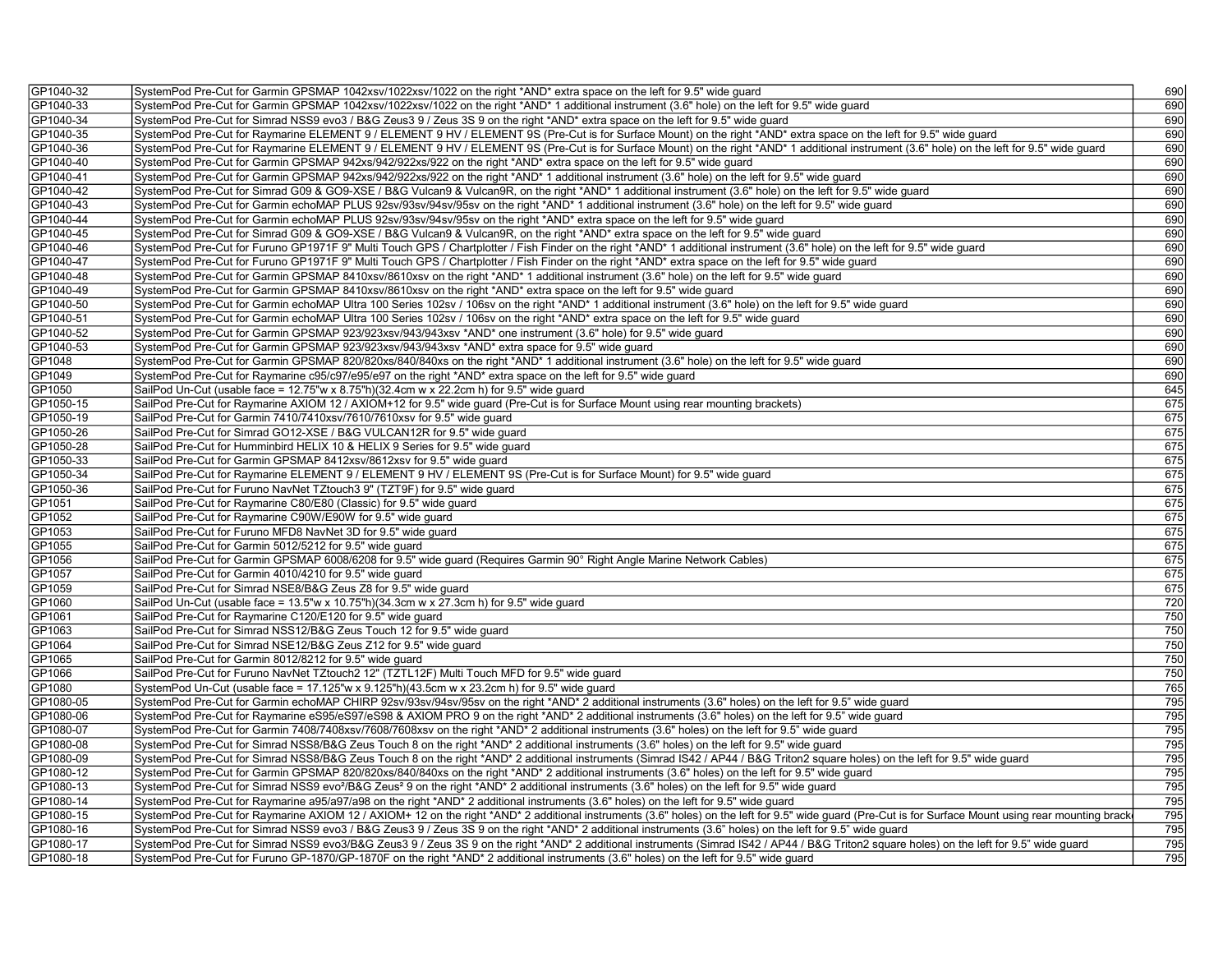| GP1080-19 | SystemPod Pre-Cut for Garmin 7410/7410xsv/7610/7610xsv on the right *AND* 2 additional instruments (3.6" holes) on the left for 9.5" wide guard                                                           | 795        |
|-----------|-----------------------------------------------------------------------------------------------------------------------------------------------------------------------------------------------------------|------------|
| GP1080-20 | SystemPod Pre-Cut for Simrad NSS9 evo <sup>2</sup> /B&G Zeus <sup>2</sup> 9 on the right *AND* 2 additional instruments (Simrad IS42 / AP44 / B&G Triton2 square holes) on the left for 9.5" wide guard   | 795        |
| GP1080-21 | SystemPod Pre-Cut for Simrad G09 & GO9-XSE / B&G Vulcan9 & Vulcan9R on the right *AND* 2 additional instruments (3.6" holes) on the left for 9.5" wide guard                                              | 795        |
| GP1080-22 | SystemPod Pre-Cut for Simrad G09 & GO9-XSE / B&G Vulcan9 & Vulcan9R on the right *AND* 2 additional instruments (Simrad IS42 / AP44 / B&G Triton2 square holes) on the left for 9.5" wide guard           | 795        |
| GP1080-23 | SystemPod Pre-Cut for Raymarine AXIOM 9 / AXIOM+ 9 on the right *AND* 2 additional instruments (3.6" holes) on the left for 9.5" wide quard (Pre-Cut is for Surface Mount using rear mounting brackets    | 795        |
| GP1080-24 | SystemPod Pre-Cut for Garmin GPSMAP 942xs/942/922xs/922 on the right *AND* 2 additional instruments (3.6" holes) on the left for 9.5" wide quard                                                          | 795        |
| GP1080-25 | SystemPod Pre-Cut for Garmin GPSMAP 1042xsv/1022xsv/1022 on the right *AND* 2 additional instruments (3.6" holes) on the left for 9.5" wide guard                                                         | 795        |
| GP1080-28 | SystemPod Pre-Cut Humminbird HELIX 10 & HELIX 9 Series on the right *AND* 2 additional instruments (3.6" holes) on the left for 9.5" wide guard                                                           | 795        |
| GP1080-29 | SystemPod Pre-Cut for Garmin echoMAP PLUS 92sv/93sv/94sv/95sv on the right *AND* 2 additional instruments (3.6" holes) on the left for 9.5" wide guard                                                    | 795        |
| GP1080-30 | SystemPod Pre-Cut for Furuno GP1971F 9" Multi Touch GPS / Chartplotter / Fish Finder on the right *AND* 2 additional instruments (3.6" holes) on the left for 9.5" wide guard                             | 795        |
| GP1080-31 | SystemPod Pre-Cut for Garmin GPSMAP 8410xsv/8610xsv on the right *AND* 2 additional instruments (3.6" holes) on the left for 9.5" wide guard                                                              | 795        |
| GP1080-33 | SystemPod Pre-Cut for Garmin GPSMAP 8412xsv/8612xsv on the right *AND* 2 additional instruments (3.6" holes) on the left for 9.5" wide guard                                                              | 795        |
| GP1080-34 | SystemPod Pre-Cut for Garmin echoMAP Ultra 100 Series 102sv / 106sv on the right *AND* 2 additional instruments (3.6" holes) on the left for 9.5" wide guard                                              | 795        |
| GP1080-35 | SystemPod Pre-Cut for Garmin GPSMAP 923/923xsv/943/943xsv on the right *AND* 2 additional instruments (3.6" holes) on the left for 9.5" wide guard                                                        | 795        |
| GP1080-36 | SystemPod Pre-Cut for Furuno NavNet TZtouch3 9" (TZT9F) on the right *AND* 2 additional instruments (3.6" holes) on the left for 9.5" wide guard                                                          | 795        |
| GP1080-37 | SystemPod Pre-Cut for Raymarine ELEMENT 9 / ELEMENT 9 HV / ELEMENT 9S (Pre-Cut is for Surface Mount) on the right *AND* 2 additional instruments (3.6" holes) on the left for 9.5" wide guard             | 795        |
| GP1080-95 | SystemPod Pre-Cut for Raymarine gS95 Glass Bridge on the right *AND* 2 additional instruments (3.6" holes) on the left for 9.5" wide guard                                                                | 795        |
| GP1081    | SystemPod Pre-Cut for Raymarine C90W/E90W on the right *AND* 2 additional instruments (3.6" holes) on the left for 9.5" wide quard                                                                        | 795        |
| GP1082    | SystemPod Pre-Cut for Raymarine c95/c97/e95/e97 on the right *AND* 2 additional instruments (3.6" holes) on the left for 9.5" wide guard                                                                  | 795        |
| GP1083    |                                                                                                                                                                                                           | 795        |
|           | SystemPod Pre-Cut for Garmin 4008/4208 on the right *AND* 2 additional instruments (3.6" holes) on the left for 9.5" wide guard                                                                           |            |
| GP1088    | SystemPod Pre-Cut for Garmin GPSMAP 6008/6208 on the right *AND* 2 additional instruments (3.6" holes) on the left for 9.5" wide guard                                                                    | 795<br>765 |
| GP1170    | SystemPod Un-Cut (usable face = $20.75$ "w x $9.625$ "h)(52.7cm w x 24.4cm h) for $9.5$ " wide guard                                                                                                      |            |
| GP1170-04 | SystemPod Pre-Cut for Raymarine a125/a127/a128 on the right *AND* 2 additional instruments (3.6" holes) on the left for 9.5" wide guard                                                                   | 795        |
| GP1170-05 | SystemPod Pre-Cut for Raymarine eS127/eS128 & AXIOM PRO 12 on the right *AND* 2 additional instruments (3.6" holes) on the left for 9.5" wide guard                                                       | 795        |
| GP1170-06 | SystemPod Pre-Cut for Garmin 1020/1020xs/1040xs on the right *AND* 2 additional instruments (3.6" holes) on the left for 9.5" wide guard                                                                  | 795        |
| GP1170-07 | SystemPod Pre-Cut for Garmin GPSMAP 1242xsv/1222xsv/1222 on the right *AND* 2 additional instruments (3.6" holes) on the left for 9.5" wide guard                                                         | 795        |
| GP1170-09 | SystemPod Pre-Cut for Raymarine a95/a97/a98 in the center *AND* 4 additional instruments for 9.5" wide guard                                                                                              | 795        |
| GP1170-12 | SystemPod Pre-Cut for Garmin 7412/7412xsv/7612/7612xsv on the right *AND* 2 additional instruments (3.6" holes) on the left for 9.5" wide quard                                                           | 795        |
| GP1170-13 | SystemPod Pre-Cut for Garmin 4012/4212 on the right *AND* 2 additional instruments (3.6" holes) on the left for 9.5" wide quard                                                                           | 795        |
| GP1170-14 | SystemPod Pre-Cut for Raymarine eS95/eS97/eS98 & AXIOM PRO 9 in the center *AND* and 4 additional instruments (3.6" holes) for 9.5" wide guard                                                            | 795        |
| GP1170-15 | SystemPod Pre-Cut for Simrad NSS12 evo <sup>2</sup> /B&G Zeus <sup>2</sup> 12 on the right *AND* 2 additional instruments (Simrad IS42 / AP44 / B&G Triton2 square holes) on the left for 9.5" wide guard | 795        |
| GP1170-16 | SystemPod Pre-Cut for Simrad NSS12 evo3 / B&G Zeus3 12 / Zeus 3S 12 on the right *AND* 2 additional instruments (3.6" holes) on the left for 9.5" wide guard                                              | 795        |
| GP1170-17 | SystemPod Pre-Cut for Simrad NSS12 evo3 / B&G Zeus3 12 / Zeus 3S 12 on the right *AND* 2 additional instruments (Simrad IS42 / AP44 / B&G Triton2 square holes) on the left for 9.5" wide quard           | 795        |
| GP1170-18 | SystemPod Pre-Cut for Humminbird HELIX 12 on the right *AND* 2 additional instruments (3.6" holes) on the left for 9.5" wide guard                                                                        | 795        |
| GP1170-19 | SystemPod Pre-Cut for Humminbird SOLIX 12 on the right *AND* 2 additional instruments (3.6" holes) on the left for 9.5" wide guard                                                                        | 795        |
| GP1170-20 | SystemPod Pre-Cut for Simrad GO12-XSE / B&G VULCAN12R on the right *AND* 2 additional instruments (3.6" holes) on the left for 9.5" wide guard                                                            | 795        |
| GP1170-21 | SystemPod Pre-Cut for Simrad GO12-XSE / B&G VULCAN12R on the right *AND* 2 additional instruments (Simrad IS42 / AP44 / B&G Triton2 square holes) on the left for 9.5" wide guard                         | 795        |
| GP1170-22 | SystemPod Pre-Cut for Garmin GPSMAP 1242xsvTOUCH/1222xsvTOUCH/1222TOUCH on the right *AND* 2 additional instruments (3.6" holes) on the left for 9.5" wide guard                                          | 795        |
| GP1170-23 | SystemPod Pre-Cut for Lowrance HDS-12 LIVE on the right *AND* 2 additional instruments (3.6" holes) on the left for 9.5" wide guard                                                                       | 795        |
| GP1170-24 | SystemPod Pre-Cut for Garmin echoMAP Ultra 120 Series 122sv / 126sv on the right *AND* 2 additional instruments (3.6" holes) on the left for 9.5" wide guard                                              | 795        |
| GP1170-25 | SystemPod Pre-Cut for Garmin GPSMAP 1223/1223xsv/1243/1243xsv on the right *AND* 2 additional instruments (3.6" holes) on the left for 9.5" wide guard                                                    | 795        |
| GP1170-26 | SystemPod Pre-Cut for Raymarine ELEMENT 12 / ELEMENT 12 HV / ELEMENT 12S (Pre-Cut is for Surface Mount) on the right *AND* 2 additional instruments (3.6" holes) on the left for 9.5" wide guar           | 795        |
| GP1170-63 | SystemPod Pre-Cut for Simrad NSS12/B&G Zeus Touch 12 on the right *AND* 2 additional instruments (3.6" holes) on the left for 9.5" wide guard                                                             | 795        |
| GP1170-64 | SystemPod Pre-Cut for Simrad NSS12/B&G Zeus Touch 12 on the right *AND* 2 additional instruments (Simrad IS42 / AP44 / B&G Triton2 square holes) on the left for 9.5" wide guard                          | 795        |
| GP1173    | SystemPod Pre-Cut for Raymarine C120W/E120W on the right *AND* 2 additional instruments (3.6" holes) on the left for 9.5" wide guard                                                                      | 795        |
| GP1174    | SystemPod Pre-Cut for Raymarine c125/c127/e125/e127 on the right *AND* 2 additional instruments (3.6" holes) on the left for 9.5" wide guard                                                              | 795        |
| GP1176    | SystemPod Pre-Cut for Simrad NSS12 evo <sup>2</sup> /B&G Zeus <sup>2</sup> 12 on the right *AND* 2 additional instruments (3.6" holes) on the left for 9.5" wide guard                                    | 795        |
| GP1200    | SailPod Un-Cut (usable face = 15.18"w x 9.85"h)(38.6cm w x 25cm h) for 9.5" wide guard                                                                                                                    | 720        |
| GP1200-01 | SailPod Pre-Cut for Humminbird HELIX 12 for 9.5" wide guard                                                                                                                                               | 750        |
| GP1200-02 | SailPod Pre-Cut for Humminbird SOLIX 12 for 9.5" wide guard                                                                                                                                               | 750        |
| GP1200-12 | SailPod Pre-Cut for Garmin 7412/7412xsv/7612/7612xsv 9.5" wide guard                                                                                                                                      | 750        |
| GP1200-13 | SailPod Pre-Cut for Garmin GPSMAP 1242xsv/1222xsv/1222 for 9.5" wide guard                                                                                                                                | 750        |
| GP1200-14 | SailPod Pre-Cut for Simrad NSS12 evo3 / B&G Zeus3 12 / Zeus 3S 12 for 9.5" wide guard                                                                                                                     | 750        |
| GP1200-15 | SailPod Pre-Cut for Raymarine AXIOM 12 / AXIOM+ 12 and RMK-10 Remote Keypad on right for 9.5" wide guard (Pre-Cut is for Surface Mount using rear mounting brackets)                                      | 750        |
| GP1200-16 | SailPod Pre-Cut for Garmin GPSMAP 1242xsvTOUCH/1222xsvTOUCH/1222TOUCH for 9.5" wide guard                                                                                                                 | 750        |
|           |                                                                                                                                                                                                           |            |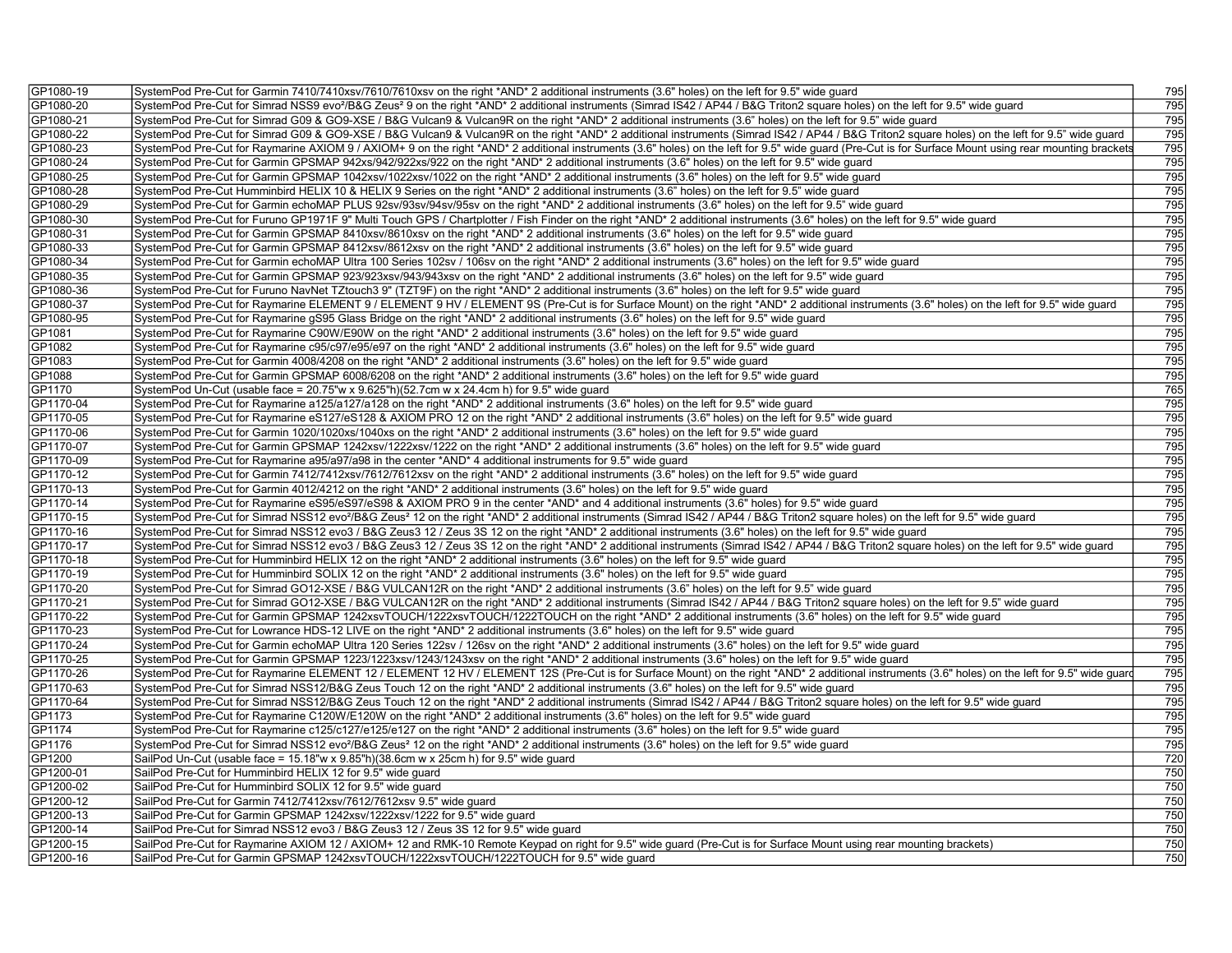| GP1200-17 | SailPod Pre-Cut for Lowrance HDS-12 LIVE for 9.5" wide guard                                                                                                                                                                                                                                                                                                                                    | 750 |
|-----------|-------------------------------------------------------------------------------------------------------------------------------------------------------------------------------------------------------------------------------------------------------------------------------------------------------------------------------------------------------------------------------------------------|-----|
| GP1200-18 | SailPod Pre-Cut for Garmin echoMAP Ultra 120 Series 122sv / 126sv for 9.5" wide guard                                                                                                                                                                                                                                                                                                           | 750 |
| GP1200-19 | SailPod Pre-Cut for Raymarine ELEMENT 12 / ELEMENT 12 HV / ELEMENT 12S (Pre-Cut is for Surface Mount) for 9.5" wide quard                                                                                                                                                                                                                                                                       | 750 |
| GP1200-20 | SailPod Pre-Cut for Garmin GPSMAP 1223/1223xsv/1243/1243xsv for 9.5" wide guard                                                                                                                                                                                                                                                                                                                 | 750 |
| GP1201    | SailPod Pre-Cut for Garmin 1020/1020xs/1040xs for 9.5" wide guard                                                                                                                                                                                                                                                                                                                               | 750 |
| GP1202    | SailPod Pre-Cut for Simrad NSS12 evo <sup>2</sup> /B&G Zeus <sup>2</sup> 12 for 9.5" wide guard                                                                                                                                                                                                                                                                                                 | 750 |
| GP1203    | SailPod Pre-Cut for Raymarine c125/c127/e125/e127 for 9.5" wide guard                                                                                                                                                                                                                                                                                                                           | 750 |
| GP1204    | SailPod Pre-Cut for Raymarine a125/a127/a128 for 9.5" wide guard                                                                                                                                                                                                                                                                                                                                | 750 |
| GP1205    | SailPod Pre-Cut for Raymarine eS127/eS128 & AXIOM PRO 12 for 9.5" wide guard                                                                                                                                                                                                                                                                                                                    | 750 |
| GP1213    | SailPod Pre-Cut for Raymarine gS125 Glass Bridge 9.5" wide guard                                                                                                                                                                                                                                                                                                                                | 750 |
| GP1300    | InstrumentPod Un-Cut (usable face = $15.3$ "w x $5$ "h)(38.9cm W x 12.7cm H) for 9.5" wide guard                                                                                                                                                                                                                                                                                                | 540 |
| GP1301    | InstrumentPod Pre-Cut for three instruments (3.6" hole) for 9.5" wide guard                                                                                                                                                                                                                                                                                                                     | 570 |
| GP1302    | InstrumentPod Pre-Cut for three instruments (Simrad IS42 / AP44 / B&G Triton2 square holes) for 9.5" wide guard                                                                                                                                                                                                                                                                                 | 570 |
| GP1400    | InstrumentPod Un-Cut (usable face = 19.5"w x 5"h)(49.5cm W x 11.4cm H) for 9.5" wide guard                                                                                                                                                                                                                                                                                                      | 615 |
| GP1401    | InstrumentPod Pre-Cut for four instruments (3.6" hole) for 9.5" wide quard                                                                                                                                                                                                                                                                                                                      | 645 |
| GP1402    | InstrumentPod Pre-Cut for four instruments (Simrad IS42 / AP44 / B&G Triton2 square holes) for 9.5" wide quard                                                                                                                                                                                                                                                                                  | 645 |
| GP1500    | SystemPod Un-Cut (usable face = 15.0"w x 6.0"h)(38.1cm w x 15.2cm h) for 9.5" wide guard                                                                                                                                                                                                                                                                                                        | 540 |
| GP1500-01 | SystemPod Pre-Cut for Garmin echoMAP CHIRP 72sv/73sv/74sv/75sv/72dv/73dv/74dv/75dv on the right *AND* extra space on the left 9.5" wide quard                                                                                                                                                                                                                                                   | 570 |
| GP1500-02 | SystemPod Pre-Cut for Lowrance Elite-7 CHIRP 7" on the right *AND* extra space on the left for 9.5" wide guard                                                                                                                                                                                                                                                                                  | 570 |
| GP1500-04 | SystemPod Pre-Cut for Humminbird HELIX 7 Series 7 on the right *AND* extra space on the left/for 9.5" wide guard                                                                                                                                                                                                                                                                                | 570 |
| GP1500-05 | SystemPod Pre-Cut for Humminbird 859ci/899ci/959ci/999ci on the right *AND* extra space on the left for 9.5" wide quard                                                                                                                                                                                                                                                                         | 570 |
| GP1500-09 | SystemPod Pre-Cut for Garmin GPSMAP 742xs/742/722xs/722 on the right *AND* extra space on the left for 9.5" wide guard                                                                                                                                                                                                                                                                          | 570 |
| GP1500-11 | SystemPod Pre-Cut for Garmin echoMAP CHIRP 72sv/73sv/74sv/75sv/72dv/73dv/74dv/75dv on the right *AND* 1 additional instrument (3.6" hole) on the left 9.5" wide quard                                                                                                                                                                                                                           | 570 |
| GP1500-12 | SystemPod Pre-Cut for Lowrance Elite-7 CHIRP 7" on the right *AND* 1 additional instrument (3.6" hole) on the left for 9.5" wide guard                                                                                                                                                                                                                                                          | 570 |
| GP1500-14 | SystemPod Pre-Cut for Humminbird HELIX 7 Series 7 on the right *AND* 1 additional instrument (3.6" hole) on the left for 9.5" wide guard                                                                                                                                                                                                                                                        | 570 |
| GP1500-15 | SystemPod Pre-Cut for Humminbird 859ci/899ci/959ci/999ci on the right *AND* 1 additional instrument (3.6" hole) on the left for 9.5" wide guard                                                                                                                                                                                                                                                 | 570 |
| GP1500-16 |                                                                                                                                                                                                                                                                                                                                                                                                 | 570 |
| GP1500-17 | SystemPod Pre-Cut for Simrad NSS7 evo <sup>2</sup> /B&G Zeus <sup>2</sup> 7 on the right *AND* 1 additional instrument (Simrad IS42 / AP44 / B&G Triton2 square hole) on the left for 9.5" wide guard<br>SystemPod Pre-Cut for Simrad GO7/B&G Vulcan7 (Pre Nov. 2017) on the right *AND* 1 additional instrument (Simrad IS42 / AP44 / B&G Triton2 square hole) on the left for 9.5" wide quard | 570 |
|           |                                                                                                                                                                                                                                                                                                                                                                                                 |     |
| GP1500-19 | SystemPod Pre-Cut for Garmin GPSMAP 742xs/742/722xs/722 mounted in center for 9.5" wide quard                                                                                                                                                                                                                                                                                                   | 570 |
| GP1500-29 | SystemPod Pre-Cut for Garmin GPSMAP 742xs/742/722xs/722 on the right *AND* 1 additional instrument (3.6" hole) on the left for 9.5" wide guard                                                                                                                                                                                                                                                  | 570 |
| GP1500-30 | SystemPod Pre-Cut for Simrad NSS7 evo3 / B&G Zeus3 7 on the right *AND* 1 additional instrument (3.6" hole) on the left for 9.5" wide guard                                                                                                                                                                                                                                                     | 570 |
| GP1500-31 | SystemPod Pre-Cut for Simrad NSS7 evo3 / B&G Zeus3 7 on the right *AND* 1 additional instrument (Simrad IS42 / AP44 / B&G Triton2 square hole) on the left for 9.5" wide guard                                                                                                                                                                                                                  | 570 |
| GP1500-32 | SystemPod Pre-Cut for Simrad NSS7 evo3 / B&G Zeus3 7 on the right *AND* extra space on the left for 9.5" wide quard                                                                                                                                                                                                                                                                             | 570 |
| GP1500-33 | SystemPod Pre-Cut for Raymarine AXIOM 7 / AXIOM+ 7 on the right *AND* 1 additional instrument (3.6" hole) on the left for 9.5" wide guard (Raymarine Front Mount Kit and Right-Angle Connectors are                                                                                                                                                                                             | 570 |
| GP1500-34 | SystemPod Pre-Cut for Raymarine AXIOM 7 & AXIOM+7 on the right *AND* extra space on the left for 9.5" wide guard (Raymarine Front Mount Kit and Right-Angle Connectors are Required) (Pre-Cut is                                                                                                                                                                                                | 570 |
| GP1500-35 | SystemPod Pre-Cut for Garmin echoMAP PLUS 72sv/73sv/74sv/75sv/72cv/73cv/74cv/75cv on the right *AND* extra space on the left 9.5" wide guard                                                                                                                                                                                                                                                    | 570 |
| GP1500-36 | SystemPod Pre-Cut for Garmin echoMAP PLUS 72sv/73sv/74sv/75sv/72cv/73cv/74cv/75cv on the right *AND* 1 additional instrument (3.6" hole) on the left 9.5" wide guard                                                                                                                                                                                                                            | 570 |
| GP1500-37 | SystemPod Pre-Cut for Simrad GO7-XSR,GO7-XSE/B&G VULCAN7R on the right *AND* 1 additional instrument (Simrad IS42 / AP44 / B&G Triton2 square hole) on the left for 9.5" wide guard                                                                                                                                                                                                             | 570 |
| GP1500-38 | SystemPod Pre-Cut for Simrad GO7-XSR,GO7-XSE/B&G VULCAN7R on the right *AND* extra space on the left for 9.5" wide guard                                                                                                                                                                                                                                                                        | 570 |
| GP1500-39 | SystemPod Pre-Cut for Simrad GO7-XSR,GO7-XSE/B&G VULCAN7R on the right *AND* 1 additional instrument (3.6" hole) on the left for 9.5" wide guard                                                                                                                                                                                                                                                | 570 |
| GP1500-40 | SystemPod Pre-Cut for Furuno GP1871F 7" Multi Touch GPS / Chartplotter / Fish Finder on the right *AND* extra space on the left for 9.5" wide quard                                                                                                                                                                                                                                             | 570 |
| GP1500-41 | SystemPod Pre-Cut for Furuno GP1871F 7" Multi Touch GPS / Chartplotter / Fish Finder on the right *AND* 1 additional instrument (3.6" hole) on the left for 9.5" wide quard                                                                                                                                                                                                                     | 570 |
| GP1500-43 | SystemPod Pre-Cut for Garmin GPSMAP 723/723xsv/743/743xsv on the right *AND* extra space on the left for 9.5" wide guard                                                                                                                                                                                                                                                                        | 570 |
| GP1500-44 | SystemPod Pre-Cut for Garmin GPSMAP 723/723xsv/743/743xsv on the right *AND* one instrument (3.6" hole) on the left for 9.5" wide quard                                                                                                                                                                                                                                                         | 570 |
| GP1501    | SystemPod Pre-Cut for Garmin GPSMAP 7407/7407xsv/7607/7607xsv/720/721/740/740s/741/721xs/ echoMAP 70s/70dv on the right *AND* extra space on the left for 9.5" wide guard                                                                                                                                                                                                                       | 570 |
| GP1502    | SystemPod Pre-Cut for Raymarine e7/e7D on the right *AND* extra space on the left for 9.5" wide guard                                                                                                                                                                                                                                                                                           | 570 |
| GP1503    | SystemPod Pre-Cut for Raymarine a75/a77/a78 on the right *AND* extra space on the left for 9.5" wide quard                                                                                                                                                                                                                                                                                      | 570 |
| GP1504    | SystemPod Pre-Cut for Raymarine eS75/eS77/eS78 on the right *AND* extra space on the left for 9.5" wide guard                                                                                                                                                                                                                                                                                   | 570 |
| GP1505    | SystemPod Pre-Cut for Furuno GP-1670/GP-1670F 5.7" on the right *AND* extra space on the left for 9.5" wide guard                                                                                                                                                                                                                                                                               | 570 |
| GP1506    | SystemPod Pre-Cut for Simrad NSS7 evo <sup>2</sup> /B&G Zeus <sup>2</sup> 7 on the right *AND* extra space on the left for 9.5" wide guard                                                                                                                                                                                                                                                      | 570 |
| GP1507    | SystemPod Pre-Cut for Raymarine a65/a67/a68 on the right *AND* extra space on the left for 9.5" wide quard                                                                                                                                                                                                                                                                                      | 570 |
| GP1508    | SystemPod Pre-Cut for Simrad GO7/B&G Vulcan7 (Pre Nov. 2017) on the right *AND* extra space on the left for 9.5" wide guard                                                                                                                                                                                                                                                                     | 570 |
| GP1511    | SystemPod Pre-Cut for Garmin GPSMAP 7407/7407xsv/7607/7607xsv/720/721/740/740s/741/721xs/ echoMAP 70s/70dv on the right *AND* 1 additional instrument (3.6" hole) on the left for 9.5" wide gu                                                                                                                                                                                                  | 570 |
| GP1512    | SystemPod Pre-Cut for Raymarine e7/e7D on the right *AND* 1 additional instrument (3.6" hole) on the left for 9.5" wide guard                                                                                                                                                                                                                                                                   | 570 |
| GP1513    | SystemPod Pre-Cut for Raymarine a75/a77/a78 on the right *AND* 1 additional instrument (3.6" hole) on the left for 9.5" wide guard                                                                                                                                                                                                                                                              | 570 |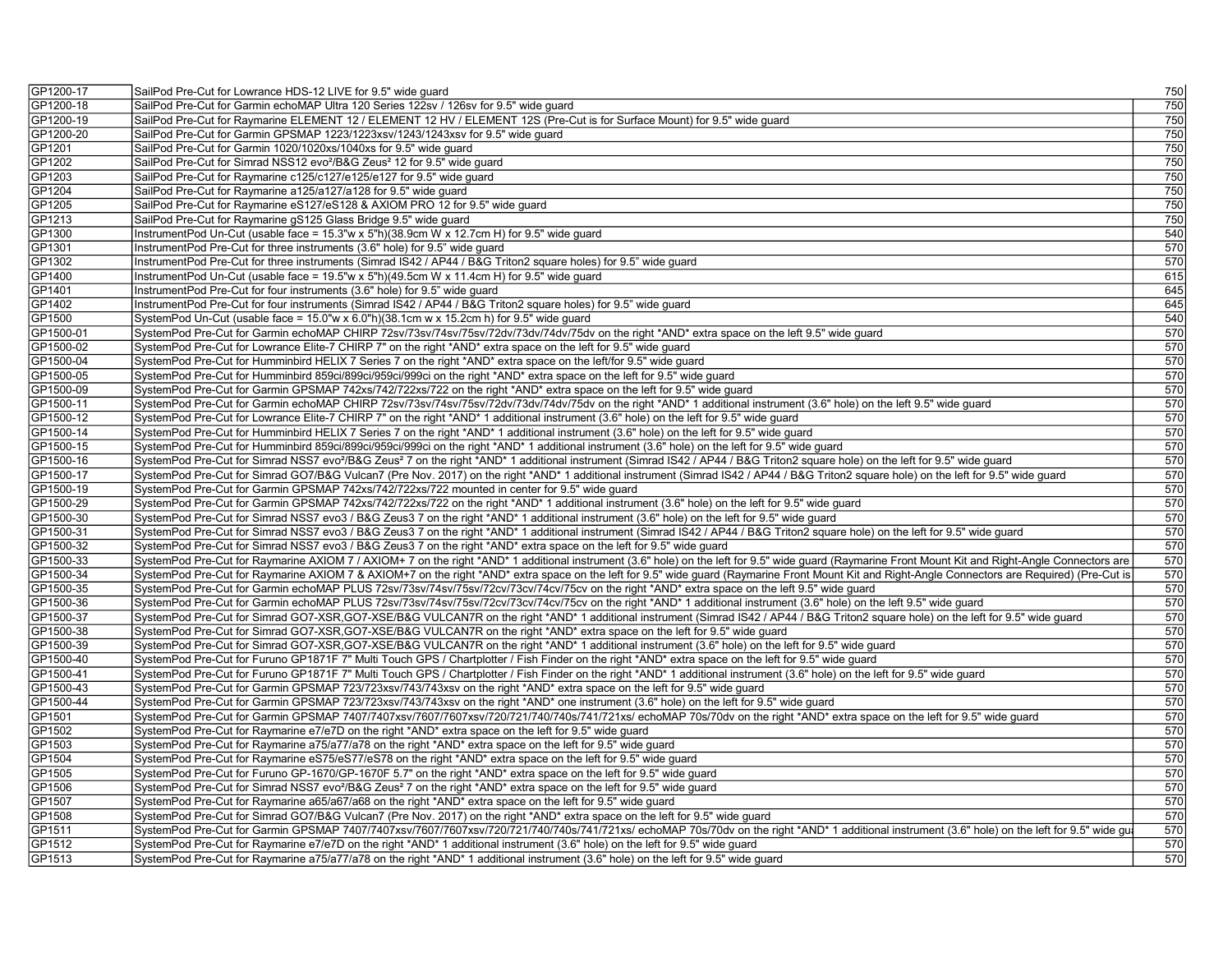| GP1514    | SystemPod Pre-Cut for Raymarine eS75/eS77/eS78 on the right *AND* 1 additional instrument (3.6" hole) on the left for 9.5" wide guard                                                                          | 570              |
|-----------|----------------------------------------------------------------------------------------------------------------------------------------------------------------------------------------------------------------|------------------|
| GP1515    | SystemPod Pre-Cut for Furuno GP-1670/GP-1670F 5.7" on the right *AND* 1 additional instrument (3.6" hole) on the left for 9.5" wide quard                                                                      | 570              |
| GP1516    | SystemPod Pre-Cut for Simrad NSS7 evo <sup>2</sup> /B&G Zeus <sup>2</sup> 7 on the right *AND* 1 additional instrument (3.6" hole) on the left for 9.5" wide guard                                             | 570              |
| GP1517    | SystemPod Pre-Cut for Raymarine a65/a67/a68 on the right *AND* 1 additional instrument (3.6" hole) on the left for 9.5" wide guard                                                                             | 570              |
| GP1518    | SystemPod Pre-Cut for Simrad GO7/B&G Vulcan7 (Pre Nov. 2017) on the right *AND* 1 additional instrument (3.6" hole) on the left for 9.5" wide quard                                                            | 570              |
| GP1521    | SystemPod Pre-Cut for Garmin GPSMAP 7407/7407xsv/7607/7607xsv/720/721/740/740s/741/721xs/ echoMAP 70s/70dv mounted in center for 9.5" wide guard                                                               | 570              |
| GP1522    | SystemPod Pre-Cut for Raymarine e7 / e7D mounted in center for 9.5" wide quard                                                                                                                                 | 570              |
| GP1523    | SystemPod Pre-Cut for Raymarine a75/a77/a78 mounted in center for 9.5" wide guard                                                                                                                              | 570              |
| GP1524    | SystemPod Pre-Cut for Raymarine eS75 / eS77 / eS78 mounted in center for 9.5" wide guard                                                                                                                       | 570              |
| GP1528    | SystemPod Pre-Cut for Simrad GO7/B&G Vulcan7 (Pre Nov. 2017) mounted in center for 9.5" wide quard                                                                                                             | 570              |
| GP1600    | SystemPod Un-Cut (usable face = $19.75$ "w x 6.0"h)(50.2cm w x 15.2cm h) for 9.5" wide quard                                                                                                                   | 675              |
| GP1600-03 | SystemPod Pre-Cut for Garmin echoMAP CHIRP 72sv/73sv/74sv/75sv/72dv/73dv/74dv/75dv in the center *AND* 2 additional instruments (3.6" holes; one on each side) 9.5" wide guard                                 | 705              |
| GP1600-04 | SystemPod Pre-Cut for Raymarine eS75/eS77/eS78 in the center *AND* 2 additional instruments (3.6" holes; one on each side) for 9.5" wide quard                                                                 | 705              |
| GP1600-05 | SystemPod Pre-Cut for Lowrance Elite-7 CHIRP 7" in the center *AND* 2 additional instruments (3.6" holes; one on each side) for 9.5" wide quard                                                                | 705              |
| GP1600-07 | SystemPod Pre-Cut for Humminbird HELIX 7 Series 7 in the center *AND* 2 additional instruments (3.6" holes; one on each side) for 9.5" wide guard                                                              | 705              |
| GP1600-08 | SystemPod Pre-Cut for Humminbird 859ci/899ci/959ci/999ci in the center *AND* 2 additional instruments (3.6" holes; one on each side) for 9.5" wide quard                                                       | 705              |
| GP1600-09 | SystemPod Pre-Cut for Raymarine a65/a67/a68 in the center *AND* 2 additional instruments (3.6" holes; one on each side) for 9.5" wide quard                                                                    | 705              |
| GP1600-10 | SystemPod Pre-Cut for Simrad NSS7/B&G Zeus Touch 7 in the center *AND* 2 additional instruments (3.6" holes; one on each side) for 9.5" wide guard                                                             | 705              |
| GP1600-11 | SystemPod Pre-Cut for Simrad NSS7/B&G Zeus Touch 7 in the center *AND* 2 additional instruments (Simrad IS42 / AP44 / B&G Triton2 square holes; one on each side) for 9.5" wide quard                          | 705              |
| GP1600-12 | SystemPod Pre-Cut for Simrad NSS7 evo <sup>2</sup> /B&G Zeus <sup>2</sup> 7 in the center *AND* 2 additional instruments (Simrad IS42 / AP44 / B&G Triton2 square holes; one on each side) for 9.5" wide quard | 705              |
| GP1600-13 | SystemPod Pre-Cut for Simrad GO7/B&G Vulcan7 (Pre Nov. 2017) in the center *AND* 2 additional instruments (Simrad IS42 / AP44 / B&G Triton2 square holes; one on each side) for 9.5" wide guard                | 705              |
|           |                                                                                                                                                                                                                | $\overline{705}$ |
| GP1600-14 | SystemPod Pre-Cut for Simrad NSS7 evo3 / B&G Zeus3 7 in the center *AND* 2 additional instruments (3.6" holes; one on each side) for 9.5" wide quard                                                           |                  |
| GP1600-15 | SystemPod Pre-Cut for Simrad NSS7 evo3 / B&G Zeus3 7 in the center *AND* 2 additional instruments (Simrad IS42 / AP44 / B&G Triton2 square holes; one on each side) for 9.5" wide quard                        | 705              |
| GP1600-16 | SystemPod Pre-Cut for Garmin GPSMAP 742xs/742/722xs/722 in the center *AND* 2 additional instruments (3.6" holes; one on each side) for 9.5" wide guard                                                        | 705              |
| GP1600-17 | SystemPod Pre-Cut for Raymarine AXIOM 7 / AXIOM+ 7 (Raymarine Front Mount Kit and Right-Angle Connectors are Required) in the center *AND* 2 additional instruments (3.6" holes; one on each sid               | $\overline{705}$ |
| GP1600-18 | SystemPod Pre-Cut for Garmin echoMAP PLUS 72sv/73sv/74sv/75sv/72cv/73cv/74cv/75cv in the center *AND* 2 additional instruments (3.6" holes; one on each side) 9.5" wide quard                                  | 705              |
| GP1600-19 | SystemPod Pre-Cut for Simrad GO7-XSR,GO7-XSE/B&G VULCAN7R in the center *AND* 2 additional instruments (Simrad IS42 / AP44 / B&G Triton2 square holes; one on each side) for 9.5" wide guare                   | 705              |
| GP1600-20 | SystemPod Pre-Cut for Simrad GO7-XSR, GO7-XSE/B&G VULCAN7R in the center *AND* 2 additional instruments (3.6" holes; one on each side) for 9.5" wide quard                                                     | $\overline{705}$ |
| GP1600-21 | SystemPod Pre-Cut for Furuno GP1871F 7" Multi Touch GPS / Chartplotter / Fish Finder in the center *AND* 2 additional instruments (3.6" holes; one on each side) for 9.5" wide guard                           | 705              |
| GP1600-22 | SystemPod Pre-Cut for Garmin GPSMAP 723/723xsv/743/743xsv in the center *AND* 2 additional instruments (3.6" holes; one on each side) for 9.5" wide guard                                                      | 705              |
| GP1603    | SystemPod Pre-Cut for Garmin GPSMAP 7407/7407xsv/7607/7607xsv/720/721/740/740s/741/721xs/ echoMAP 70s/70dv in the center *AND* 2 additional instruments (3.6" holes; one on each side) 9.5"                    | $\overline{705}$ |
| GP1604    | SystemPod Pre-Cut for Raymarine e7/e7D in the center *AND* 2 additional instruments (3.6" holes; one on each side) for 9.5" wide quard                                                                         | 705              |
| GP1605    | SystemPod Pre-Cut for Raymarine a75/a77/a78 in the center *AND* 2 additional instruments (3.6" holes; one on each side) for 9.5" wide guard                                                                    | 705              |
| GP1606    | SystemPod Pre-Cut for Simrad NSS7 evo <sup>2</sup> /B&G Zeus <sup>2</sup> 7 in the center *AND* 2 additional instruments (3.6" holes; one on each side) for 9.5" wide quard                                    | 705              |
| GP1607    | SystemPod Pre-Cut for Furuno GP-1670/GP-1670F 5.7" in the center *AND* 2 additional instruments (3.6" holes; one on each side) for 9.5" wide guard                                                             | 705              |
| GP1608    | SystemPod Pre-Cut for Simrad GO7/B&G Vulcan7 (Pre Nov. 2017) in the center *AND* 2 additional instruments (3.6" holes; one on each side) for 9.5" wide quard                                                   | 705              |
| GP1800    | SailPod Un-Cut (usable face = 11.125"w x 8"h)(28.3cm w x 20.3cm h) for 9.5" wide guard                                                                                                                         | 615              |
| GP1800-07 | SailPod Pre-Cut for Raymarine AXIOM 9 / AXIOM+ 9 for 9.5" wide quard (Pre-Cut is for Surface Mount using rear mounting brackets)                                                                               | 645              |
| GP1800-08 | SailPod Pre-Cut for Garmin GPSMAP 942xs/942/922xs/922 for 9.5" wide guard                                                                                                                                      | 645              |
| GP1800-10 | SailPod Pre-Cut for Garmin GPSMAP 8410xsv/8610xsv for 9.5" wide guard                                                                                                                                          | 645              |
| GP1800-12 | SailPod Pre-Cut for Garmin GPSMAP 820/820xs/840/840xs for 9.5" wide quard                                                                                                                                      | 645              |
| GP1800-13 | SailPod Pre-Cut for Simrad G09 & GO9-XSE / B&G Vulcan9 & Vulcan9R for 9.5" wide quard                                                                                                                          | 645              |
| GP1800-14 | SailPod Pre-Cut for Garmin GPSMAP 923/923xsv/943/943xsv for 9.5" wide guard                                                                                                                                    | 645              |
| GP1800-20 | SailPod Pre-Cut for Garmin 7408/7408xsv/7608/7608xsv for 9.5" wide quard                                                                                                                                       | 645              |
| GP1800-70 | SailPod Pre-Cut for Raymarine 7" SL & RL Series R70/RL70/SL70/SL72 displays for 9.5" wide guard                                                                                                                | 645              |
| GP1800-80 | SailPod Pre-Cut for Raymarine C80/E80 (Classic) for 9.5" wide guard                                                                                                                                            | 645              |
| GP1800-95 | SailPod Pre-Cut for Raymarine gS95 Glass Bridge for 9.5" wide guard                                                                                                                                            | 645              |
| GP1802    | SailPod Pre-Cut for Garmin 4008/4208 for 9.5" wide guard                                                                                                                                                       | 645              |
| GP1804    | SailPod Pre-Cut for Garmin 5008/5208 for 9.5" wide guard                                                                                                                                                       | 645              |
| GP1805    | SailPod Pre-Cut for Raymarine C70 (classic) for 9.5" wide guard                                                                                                                                                | 645              |
| GP1807    | SailPod Pre-Cut for Simrad NSS7/B&G Zeus Touch 7 for 9.5" wide guard                                                                                                                                           | 645              |
| GP1808    | SailPod Pre-Cut for Simrad NSS8/B&G Zeus Touch 8 for 9.5" wide guard                                                                                                                                           | 645              |
| GP1811    | SailPod Pre-Cut for Garmin 8008/8208 for 9.5" wide guard                                                                                                                                                       | 645              |
| GP1814    | SailPod Pre-Cut for Raymarine a95/a97/a98 for 9.5" wide guard                                                                                                                                                  | 645              |
| GP1818    | SailPod Pre-Cut for Furuno GP-1870/GP-1870F for 9.5" wide guard                                                                                                                                                | 645              |
|           |                                                                                                                                                                                                                |                  |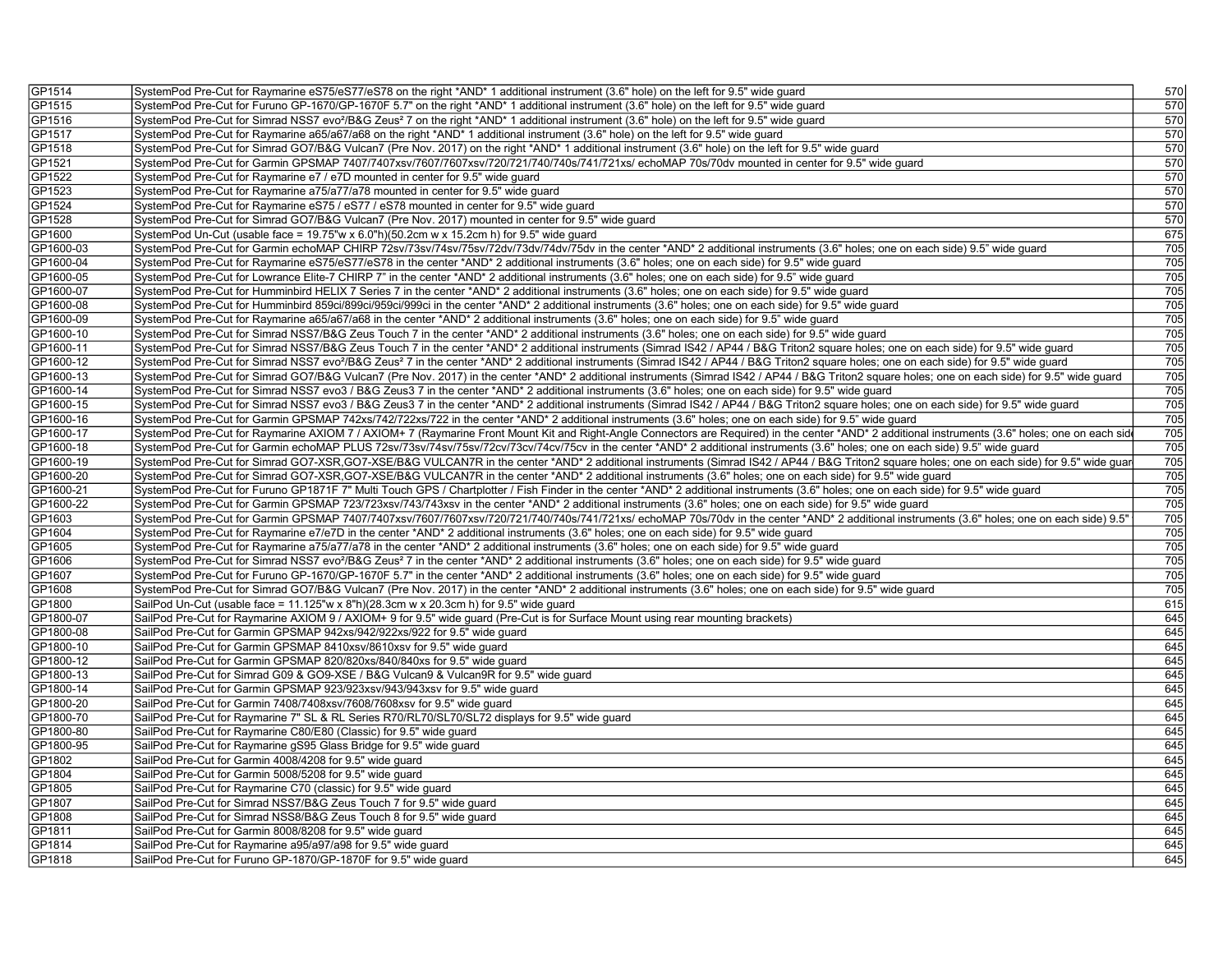| GP1900    | SailPod Un-Cut (usable face = 12.4"w x 7.4"h)(31.5cm w x 18.8cm h) for 9.5" wide guard                                                                                                               | 630        |
|-----------|------------------------------------------------------------------------------------------------------------------------------------------------------------------------------------------------------|------------|
| GP1900-01 | SailPod Pre-Cut for Raymarine eS95/eS97/eS98 & AXIOM PRO 9 for 9.5" wide quard                                                                                                                       | 660        |
| GP1900-02 | SailPod Pre-Cut for Humminbird ONIX Series 8.4" ONIX8ci for 9.5" wide guard                                                                                                                          | 660        |
| GP1900-03 | SailPod Pre-Cut for Lowrance Elite-9 CHIRP 9" Fishfinder/Chartplotter for 9.5" wide guard (Requires Elite-9 Flush mount kit Lowrance Part# 000-12254-001)                                            | 660        |
| GP1900-04 | SailPod Pre-Cut for Garmin echoMAP CHIRP 92sv/93sv/94sv/95svfor 9.5" wide guard                                                                                                                      | 660        |
| GP1900-06 | SailPod Pre-Cut for Simrad NSS9 evo3 / B&G Zeus3 9 / Zeus 3S 9 for 9.5" wide guard                                                                                                                   | 660        |
| GP1900-09 | SailPod Pre-Cut for Raymarine c95/c97/e95/e97 for 9.5" wide guard - New Part Number                                                                                                                  | 660        |
| GP1900-11 | SailPod Pre-Cut for Garmin GPSMAP 1042xsv/1022xsv/1022 for 9.5" wide guard                                                                                                                           | 660        |
| GP1900-13 | SailPod Pre-Cut for Simrad NSS9 evo <sup>2</sup> / B&G Zeus <sup>2</sup> 9 for 9.5" wide guard                                                                                                       | 660        |
| GP1900-14 | SailPod Pre-Cut for Humminbird SOLIX 10 for 9.5" wide quard                                                                                                                                          | 660        |
| GP1900-15 | SailPod Pre-Cut for Garmin echoMAP PLUS 92sv/93sv/94sv/95svfor 9.5" wide guard                                                                                                                       | 660        |
| GP1900-16 | SailPod Pre-Cut for Furuno GP1971F 9" Multi Touch GPS / Chartplotter / Fish Finder for 9.5" wide guard                                                                                               | 660        |
| GP1900-17 | SailPod Pre-Cut for Garmin echoMAP Ultra 100 Series 102sv / 106sv 9.5" wide guard                                                                                                                    | 660        |
| GP1920-00 | SailPod Un-Cut (usable face = 18.36"w x 10.61"h)(46.6cm w x 26.9cm h) for 9.5" wide guard                                                                                                            | 780        |
| GP1920-01 | SailPod Pre-Cut for Raymarine AXIOM PRO 16 for 9.5" wide quard                                                                                                                                       | 810        |
| GP1920-02 | SailPod Pre-Cut for Raymarine e165 for 9.5" wide guard                                                                                                                                               | 810        |
| GP1920-03 | SailPod Pre-Cut for Simrad NSS16 evo3 / B&G Zeus3 16 / Zeus 3S 16 for 9.5" wide guard                                                                                                                | 810        |
| GP1920-04 | SailPod Pre-Cut for Simrad NSS16 evo <sup>2</sup> /B&G Zeus <sup>2</sup> 16 for 9.5" wide guard                                                                                                      | 810        |
| GP1920-05 | SailPod Pre-Cut for Garmin 7616 / 7416 for 9.5" wide guard                                                                                                                                           | 810        |
| GP1920-06 | SailPod Pre-Cut for Humminbird SOLIX 15 for 9.5" wide guard                                                                                                                                          | 810        |
| GP1920-07 | SailPod Pre-Cut for Furuno NavNet TZtouch2 15" (TZTL15F) Multi Touch MFD for 9.5" wide guard                                                                                                         | 810        |
| GP1920-08 | SailPod Pre-Cut for Lowrance HDS Carbon 16 for 9.5" wide quard                                                                                                                                       | 810        |
| GP1920-09 | SailPod Pre-Cut for Raymarine C140W & E140W for 9.5" wide guard                                                                                                                                      | 810        |
| GP1920-10 | SailPod Pre-Cut for Simrad NSO evo2_NSO evo3 16" / B&G Zeus <sup>2</sup> _Zeus <sup>3</sup> Glass Helm 16" (MO16P-MO16T-ZM16T) for 9.5" angle guard                                                  | 810        |
| GP1920-11 | SailPod Pre-Cut for Raymarine gS165 Glass Helm for 9.5" wide quard                                                                                                                                   | 810        |
| GP1920-12 | SailPod Pre-Cut for Lowrance HDS-Live-16 for 9.5" wide guard                                                                                                                                         | 810        |
| GP1920-13 | SailPod Pre-Cut for Furuno NavNet TZtouch3 16" (TZT16F) for 9.5" guard                                                                                                                               | 810        |
| GP2030    | SailPod Un-Cut (usable face = 15.25"w x 10.5"h)(38.7cm w x 26.7cm h) for 12" wide guard                                                                                                              | 720        |
| GP2030-02 | SailPod Pre-Cut for Garmin GPSMAP 8416xsv/8616xsv for 12" wide quard                                                                                                                                 | 750        |
| GP2030-03 | SailPod Pre-Cut for Furuno NavNet TZtouch3 12" (TZT12F) for 12" guard                                                                                                                                |            |
| GP2031    | SailPod Pre-Cut for Raymarine C120W/E120W for 12" wide guard                                                                                                                                         | 750<br>750 |
| GP2032    | SailPod Pre-Cut for Garmin 6012/6212 for 12" wide guard                                                                                                                                              | 750        |
| GP2033    | SailPod Pre-Cut for Furuno MFD12 NavNet 3D for 12" wide guard                                                                                                                                        | 750        |
| GP2034    | SailPod Pre-Cut for Garmin 7012/7212 for 12" wide guard                                                                                                                                              | 750        |
| GP2035    | SailPod Pre-Cut for Garmin 4012/4212 for 12" wide guard                                                                                                                                              | 750        |
| GP2036    | SailPod Pre-Cut for Furuno NavNet TZtouch 14.1" TZT14 Multi Touch for 12" wide guard                                                                                                                 | 750        |
| GP2037    | SailPod Pre-Cut for Furuno GP1920C/NT/1833C/1933C/1943C / GP1900C for 12" wide guard (special installation procedure required,see notes)                                                             | 750        |
| GP2040    | SystemPod Un-Cut (usable face = 17.5"w x 7.375"h)(44.5cm w x 18.7cm h) for 12" wide guard                                                                                                            | 660        |
| GP2040-02 | SystemPod Pre-Cut for Garmin 4008/4208 on the right *AND* 1 additional instrument (3.6" hole) on the left for 12" wide guard                                                                         | 690        |
| GP2040-04 | SystemPod Pre-Cut for Garmin 5008/5208 on the right *AND* 1 additional instrument (3.6" hole) on the left for 12" wide quard                                                                         | 690        |
| GP2040-05 | SystemPod Pre-Cut for Simrad NSS9 evo3 / B&G Zeus3 9 / Zeus 3S 9 on the right *AND* 1 additional instrument (3.6" hole) on the left for 12" wide guard                                               | 690        |
| GP2040-06 | SystemPod Pre-Cut for Simrad NSS9 evo3 / B&G Zeus3 9 / Zeus 3S 9 on the right *AND* 1 additional instrument (Simrad IS42 / AP44 / B&G Triton2 square hole) on the left for 12" wide guard            | 690        |
| GP2040-07 | SystemPod Pre-Cut for Simrad NSS7/B&G Zeus Touch 7 on the right *AND* extra space on the left for 12" wide guard                                                                                     | 690        |
| GP2040-08 | SystemPod Pre-Cut for Simrad NSS8/B&G Zeus Touch 8 on the right *AND* extra space on the left for 12" wide quard                                                                                     | 690        |
| GP2040-09 | SystemPod Pre-Cut for Garmin echoMAP CHIRP 92sv/93sv/94sv/95sv on the right *AND* 1 additional instrument (3.6" hole) on the left for 12" wide guard                                                 | 690        |
| GP2040-10 | SystemPod Pre-Cut for Garmin echoMAP CHIRP 92sv/93sv/94sv/95sv on the right *AND* extra space on the left for 12" wide guard                                                                         | 690        |
| GP2040-11 | SystemPod Pre-Cut for Garmin 8008/8208 on the right *AND* 1 additional instrument (3.6" hole) on the left for 12" wide guard                                                                         | 690        |
| GP2040-13 | SystemPod Pre-Cut for Simrad NSS9 evo <sup>2</sup> /B&G Zeus <sup>2</sup> 9 on the right *AND* 1 additional instrument (3.6" hole) on the left for 12" wide guard                                    | 690        |
| GP2040-14 | SystemPod Pre-Cut for Raymarine a95/a97/a98 on the right *AND* 1 additional instrument (3.6" hole) on the left for 12" wide guard                                                                    | 690        |
| GP2040-15 | SystemPod Pre-Cut for Raymarine c95/c97/e95/e97 on the right *AND* 1 additional instrument (3.6" hole) on the left for 12" wide guard                                                                | 690        |
| GP2040-16 | SystemPod Pre-Cut for Raymarine AXIOM 9 / AXIOM+ 9 on the right *AND* 1 additional instrument (3.6" hole) on the left for 12" wide guard (Pre-Cut is for Surface Mount using rear mounting brackets) | 690        |
| GP2040-17 | SystemPod Pre-Cut for Raymarine AXIOM 9 / AXIOM+ 9 on the right *AND* extra space on the left for 12" wide quard (Pre-Cut is for Surface Mount using rear mounting brackets)                         | 690        |
| GP2040-18 | SystemPod Pre-Cut for Furuno GP-1870/GP-1870F on the right *AND* 1 additional instrument (3.6" hole) on the left for 12" wide guard                                                                  | 690        |
| GP2040-19 | SystemPod Pre-Cut for Raymarine eS95/eS97/eS98 & AXIOM PRO 9 on the right *AND* 1 additional instrument (3.6" hole) on the left for 12" wide guard                                                   | 690        |
|           |                                                                                                                                                                                                      |            |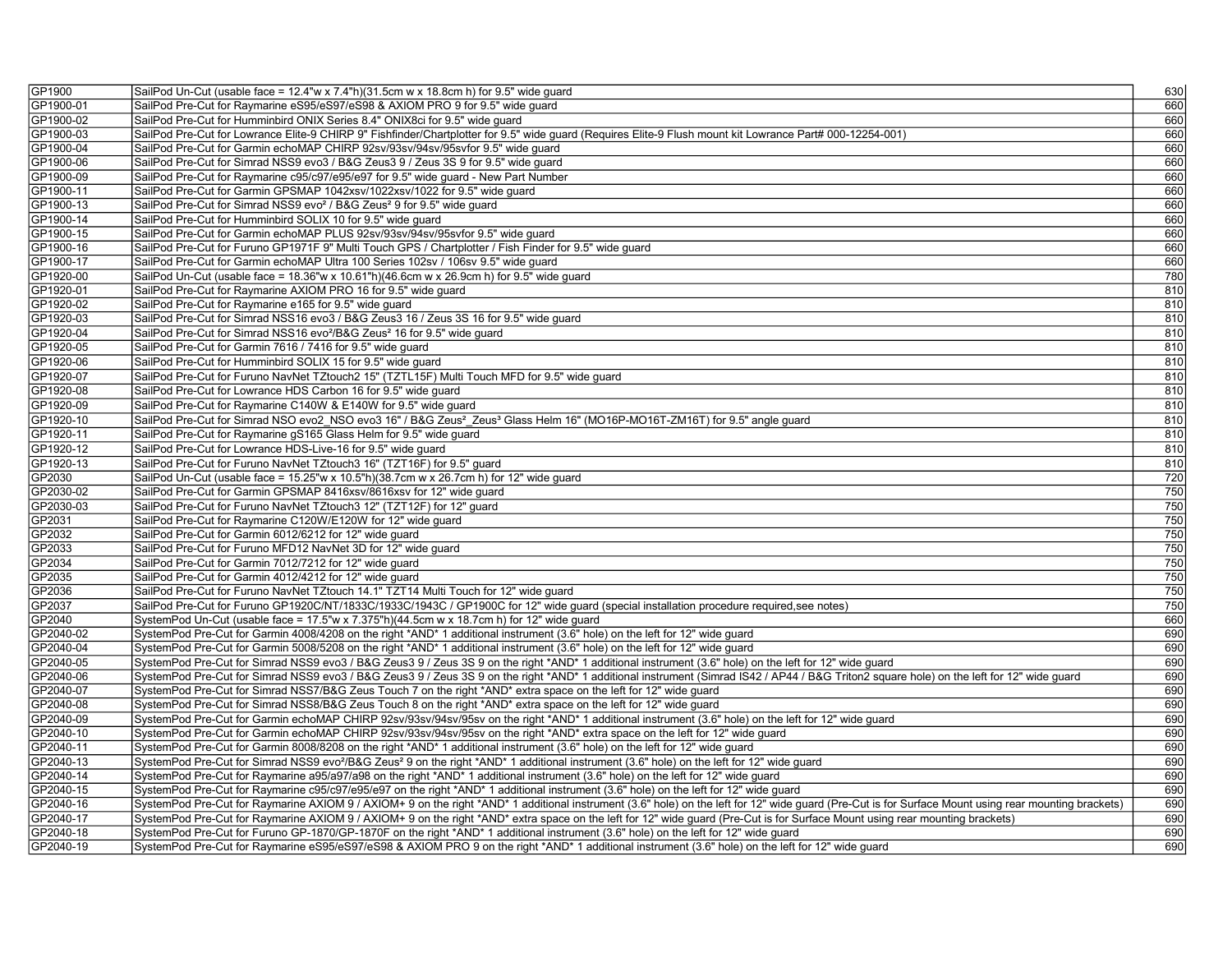| GP2040-20 | SystemPod Pre-Cut for Garmin 7408/7408xsv/7608/7608xsv on the right *AND* 1 additional instrument (3.6" hole) on the left for 12" wide guard                                                        | 690 |
|-----------|-----------------------------------------------------------------------------------------------------------------------------------------------------------------------------------------------------|-----|
| GP2040-21 | SystemPod Pre-Cut for Simrad NSS9 evo <sup>2</sup> /B&G Zeus <sup>2</sup> 9 on the right *AND* extra space on the left for 12" wide guard                                                           | 690 |
| GP2040-22 | SystemPod Pre-Cut for Raymarine eS95/eS97/eS98 & AXIOM PRO 9 on the right *AND* extra space on the left on left for 12" wide quard                                                                  | 690 |
| GP2040-23 | SystemPod Pre-Cut for Garmin 7408/7408xsv/7608/7608xsv on the right *AND* extra space on the left on left for 12" wide guard                                                                        | 690 |
| GP2040-24 | SystemPod Pre-Cut for Humminbird ONIX Series 8.4" ONIX8ci on the right *AND* extra space on the left for 12" wide guard                                                                             | 690 |
| GP2040-25 | SystemPod Pre-Cut for Humminbird HELIX 10 & HELIX 9 Series for 12" wide guard                                                                                                                       | 690 |
| GP2040-26 | SystemPod Pre-Cut for Furuno GP-1870/GP-1870F on the right *AND* extra space on the left for 12" wide guard                                                                                         | 690 |
| GP2040-27 | SystemPod Pre-Cut for Lowrance HDS-9 Gen2 Touch / HDS-9 Gen3 / HDS Carbon 9 on the right *AND* extra space on the left for 12" wide quard                                                           | 690 |
| GP2040-28 | SystemPod Pre-Cut for Lowrance Elite-9 CHIRP 9" on the right *AND* extra space on the left for 12" wide guard (Requires Elite-9 Flush mount kit Lowrance Part# 000-12254-001)                       | 690 |
| GP2040-29 | SystemPod Pre-Cut for Garmin GPSMAP 6008/6208 on the right *AND* extra space on the left for 12" wide guard                                                                                         | 690 |
| GP2040-30 | SystemPod Pre-Cut for Simrad NSS9 evo <sup>2</sup> /B&G Zeus <sup>2</sup> 9 on the right *AND* 1 additional instrument (Simrad IS42 / AP44 / B&G Triton2 square hole) on the left for12" wide guard | 690 |
| GP2040-31 | SystemPod Pre-Cut for Simrad G09 & GO9-XSE / B&G Vulcan9 & Vulcan9R, on the right *AND* 1 additional instrument (Simrad IS42 / AP44 / B&G Triton2 square hole) on the left for 12" wide guard       | 690 |
| GP2040-32 | SystemPod Pre-Cut for Garmin GPSMAP 1042xsv/1022xsv/1022 on the right *AND* extra space on the left for 12" wide guard                                                                              | 690 |
| GP2040-33 | SystemPod Pre-Cut for Garmin GPSMAP 1042xsv/1022xsv/1022 on the right *AND* 1 additional instrument (3.6" hole) on the left for 12" wide guard                                                      | 690 |
| GP2040-34 | SystemPod Pre-Cut for Simrad NSS9 evo3 / B&G Zeus3 9 / Zeus 3S 9 on the right *AND* extra space on the left for 12" wide guard                                                                      | 690 |
| GP2040-35 | SystemPod Pre-Cut for Raymarine ELEMENT 9 / ELEMENT 9 HV / ELEMENT 9S (Pre-Cut is for Surface Mount) on the right *AND* extra space on the left for 12" wide guard                                  | 690 |
| GP2040-36 | SystemPod Pre-Cut for Raymarine ELEMENT 9 / ELEMENT 9 HV / ELEMENT 9S (Pre-Cut is for Surface Mount) on the right *AND* 1 additional instrument (3.6" hole) on the left for 12" wide guard          | 690 |
| GP2040-40 | SystemPod Pre-Cut for Garmin GPSMAP 942xs/942/922xs/922 on the right *AND* extra space on the left for 12" wide guard                                                                               | 690 |
| GP2040-41 | SystemPod Pre-Cut for Garmin GPSMAP 942xs/942/922xs/922 on the right *AND* 1 additional instrument (3.6" hole) on the left for 12 wide guard                                                        | 690 |
| GP2040-42 | SystemPod Pre-Cut for Simrad G09 & GO9-XSE / B&G Vulcan9 & Vulcan9R, on the right *AND* 1 additional instrument (3.6" hole) on the left for 12" wide guard                                          | 690 |
| GP2040-43 | SystemPod Pre-Cut for Garmin echoMAP PLUS 92sv/93sv/94sv/95sv on the right *AND* 1 additional instrument (3.6" hole) on the left for 12" wide guard                                                 | 690 |
| GP2040-44 | SystemPod Pre-Cut for Garmin echoMAP PLUS 92sv/93sv/94sv/95sv on the right *AND* extra space on the left for 12" wide quard                                                                         | 690 |
| GP2040-45 | SystemPod Pre-Cut for Simrad G09 & GO9-XSE / B&G Vulcan9 & Vulcan9R, on the right *AND* extra space on the left for 12" wide guard                                                                  | 690 |
| GP2040-46 | SystemPod Pre-Cut for Furuno GP1971F 9" Multi Touch GPS / Chartplotter / Fish Finder on the right *AND* 1 additional instrument (3.6" hole) on the left for 12" wide guard                          | 690 |
| GP2040-47 | SystemPod Pre-Cut for Furuno GP1971F 9" Multi Touch GPS / Chartplotter / Fish Finder on the right *AND* extra space on the left for 12" wide guard                                                  | 690 |
| GP2040-48 | SystemPod Pre-Cut for Garmin GPSMAP 8410xsv/8610xsv on the right *AND* 1 additional instrument (3.6" hole) on the left for 12" wide guard                                                           | 690 |
| GP2040-49 | SystemPod Pre-Cut for Garmin GPSMAP 8410xsv/8610xsv on the right *AND* extra space on the left for 12" wide guard                                                                                   | 690 |
| GP2040-50 | SystemPod Pre-Cut for Garmin echoMAP Ultra 100 Series 102sv / 106sv on the right *AND* 1 additional instrument (3.6" hole) on the left for 12" wide guard                                           | 690 |
| GP2040-51 | SystemPod Pre-Cut for Garmin echoMAP Ultra 100 Series 102sv / 106sv on the right *AND* extra space on the left for 12" wide guard                                                                   | 690 |
| GP2040-52 | SystemPod Pre-Cut for Garmin GPSMAP 923/923xsv/943/943xsv on the right *AND* 1 additional instrument (3.6" hole) on the left for 12" wide guard                                                     | 690 |
| GP2040-53 | SystemPod Pre-Cut for Garmin GPSMAP 923/923xsv/943/943xsv on the right *AND* extra space on the left for 12" wide quard                                                                             | 690 |
| GP2040-95 | SystemPod Pre-Cut for Raymarine gS95 Glass Bridge and space for 12" wide guard                                                                                                                      | 690 |
| GP2048    | SystemPod Pre-Cut for Garmin GPSMAP 820/820xs/840/840xs on the right *AND* 1 additional instrument (3.6" hole) on the left for 12" wide quard                                                       | 690 |
| GP2049    | SystemPod Pre-Cut for Raymarine c95/c97/e95/e97 and space for 12" wide guard                                                                                                                        | 690 |
| GP2050    | SailPod Un-Cut (usable face = 12.75"w x 8.75"h)(32.4cm w x 22.2cm h) for 12" wide guard                                                                                                             | 645 |
| GP2050-06 | SailPod Pre-Cut for Simrad NSS9 evo3 / B&G Zeus3 9 / Zeus 3S 9 for 12" wide guard                                                                                                                   | 675 |
| GP2050-08 | SailPod Pre-Cut for Garmin GPSMAP 942xs/942/922xs/922 for 12" wide guard                                                                                                                            | 675 |
| GP2050-09 | SailPod Pre-Cut for Garmin echoMAP CHIRP 92sv/93sv/94sv/95sv for 12" wide guard                                                                                                                     | 675 |
| GP2050-10 | SailPod Pre-Cut for Simrad NSE8/B&G Zeus Z8 for 12" wide guard                                                                                                                                      | 675 |
| GP2050-11 | SailPod Pre-Cut for Garmin 8008/8208 for 12" wide guard                                                                                                                                             | 675 |
| GP2050-12 | SailPod Pre-Cut for Garmin GPSMAP 820/820xs/840/840xs for 12" wide guard                                                                                                                            | 675 |
| GP2050-13 | SailPod Pre-Cut for Simrad NSS9 evo <sup>2</sup> /B&G Zeus <sup>2</sup> 9 for 12" wide guard                                                                                                        | 675 |
| GP2050-14 | SailPod Pre-Cut for Raymarine a95/a97/a98 for 12" wide guard                                                                                                                                        | 675 |
| GP2050-15 | SailPod Pre-Cut for Raymarine AXIOM 12 /AXIOM+ 12 for 12" wide guard (Pre-Cut is for Surface Mount using rear mounting brackets)                                                                    | 675 |
| GP2050-16 | SailPod Pre-Cut for Raymarine AXIOM 9 / AXIOM+ 9 for 12" wide guard (Pre-Cut is for Surface Mount using rear mounting brackets)                                                                     | 675 |
| GP2050-17 | SailPod Pre-Cut for Garmin echoMAP Ultra 100 Series 102sv / 106sv for 12" wide guard                                                                                                                | 675 |
| GP2050-18 | SailPod Pre-Cut for Furuno GP-1870/GP-1870F for 12" wide quard                                                                                                                                      | 675 |
| GP2050-19 | SailPod Pre-Cut for Garmin 7410/7410xsv/7610/7610xsv for 12" wide guard                                                                                                                             | 675 |
| GP2050-20 | SailPod Pre-Cut for Garmin 7408/7408xsv/7608/7608xsv for 12" wide guard                                                                                                                             | 675 |
| GP2050-21 | SailPod Pre-Cut for Simrad G09 & GO9-XSE / B&G Vulcan9 & Vulcan9R for 12" wide quard                                                                                                                | 675 |
| GP2050-22 | SailPod Pre-Cut for Garmin GPSMAP 1042xsv/1022xsv/1022 for 12" wide guard                                                                                                                           | 675 |
| GP2050-26 | SailPod Pre-Cut for Simrad GO12-XSE / B&G VULCAN12R for 12" wide guard                                                                                                                              | 675 |
| GP2050-28 | SailPod Pre-Cut for Humminbird HELIX 10 & HELIX 9 for 12" wide quard                                                                                                                                | 675 |
| GP2050-29 | SailPod Pre-Cut for Humminbird SOLIX 10 for 12" wide guard                                                                                                                                          | 675 |
| GP2050-30 | SailPod Pre-Cut for Garmin echoMAP PLUS 92sv/93sv/94sv/95sv for 12" wide guard                                                                                                                      | 675 |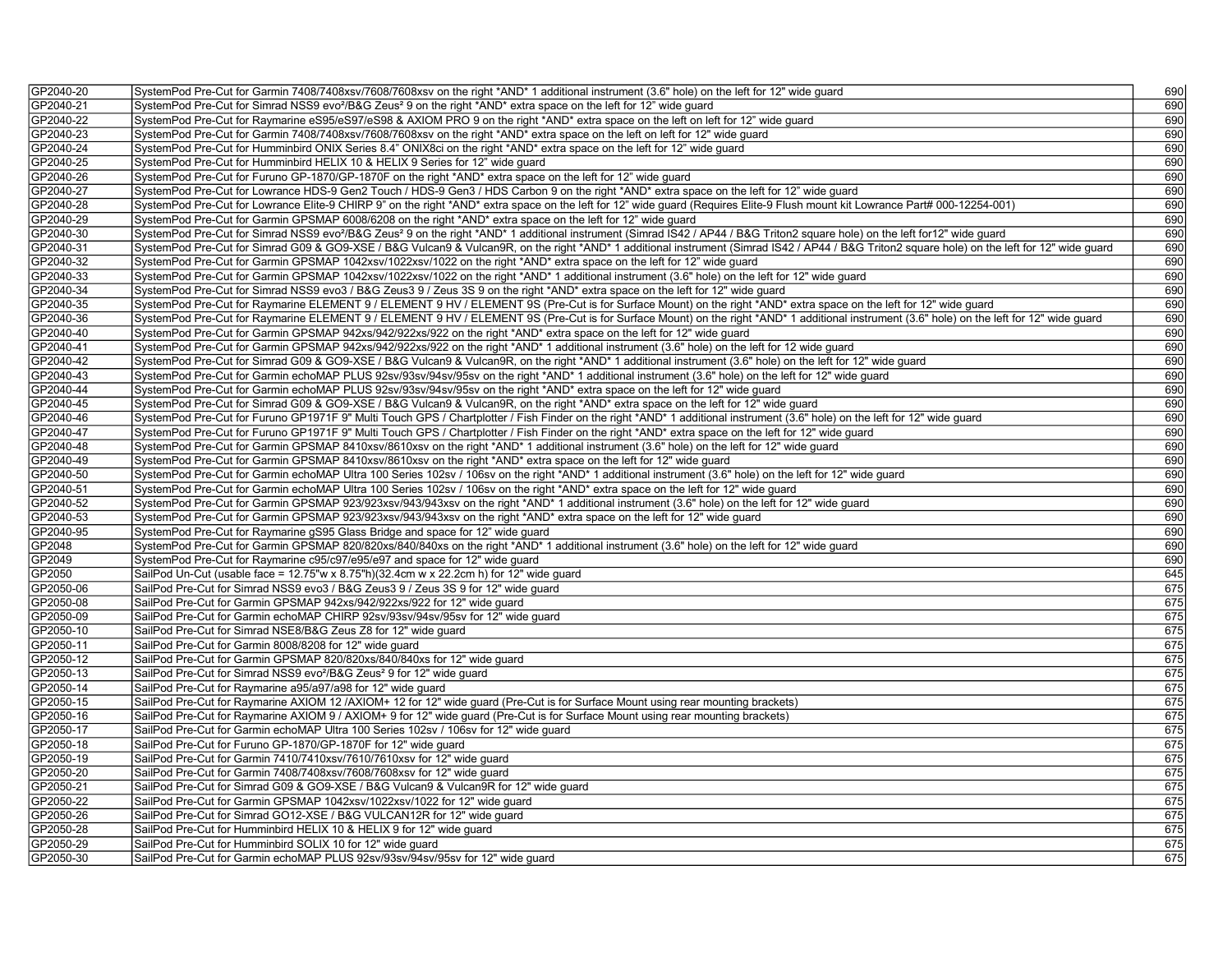| GP2050-31 | SailPod Pre-Cut for Furuno GP1971F 9" Multi Touch GPS / Chartplotter / Fish Finder for 12" wide guard                                                                                                                                                                                                                                         | 675        |
|-----------|-----------------------------------------------------------------------------------------------------------------------------------------------------------------------------------------------------------------------------------------------------------------------------------------------------------------------------------------------|------------|
| GP2050-32 | SailPod Pre-Cut for Garmin GPSMAP 8410xsv/8610xsv for 12" wide guard                                                                                                                                                                                                                                                                          | 675        |
| GP2050-33 | SailPod Pre-Cut for Garmin GPSMAP 8412xsv/8612xsv for 12" wide quard                                                                                                                                                                                                                                                                          | 675        |
| GP2050-34 | SailPod Pre-Cut for Raymarine ELEMENT 9 / ELEMENT 9 HV / ELEMENT 9S (Pre-Cut is for Surface Mount) for 12" wide quard                                                                                                                                                                                                                         | 675        |
| GP2050-36 | SailPod Pre-Cut for Furuno NavNet TZtouch3 9" (TZT9F) for 12" wide quard                                                                                                                                                                                                                                                                      | 675        |
| GP2050-60 | SailPod Pre-Cut for Garmin GPSMAP 923/923xsv/943/943xsv for 12" wide guard                                                                                                                                                                                                                                                                    | 675        |
| GP2050-95 | SailPod Pre-Cut for Raymarine gS95 Glass Bridge for 12" wide guard                                                                                                                                                                                                                                                                            | 675        |
| GP2050-98 | SailPod Pre-Cut for Raymarine eS95/eS97/eS98 & AXIOM PRO 9 for 12" wide guard                                                                                                                                                                                                                                                                 | 675        |
| GP2051    | SailPod Pre-Cut for Raymarine C80/E80 (Classic) for 12" wide guard                                                                                                                                                                                                                                                                            | 675        |
| GP2052    | SailPod Pre-Cut for Raymarine C90W/E90W for 12" wide quard                                                                                                                                                                                                                                                                                    | 675        |
| GP2053    | SailPod Pre-Cut for Furuno MFD8 NavNet 3D for 12" wide guard                                                                                                                                                                                                                                                                                  | 675        |
| GP2054    | SailPod Pre-Cut for Garmin 5008/5208 for 12" wide guard                                                                                                                                                                                                                                                                                       | 675        |
| GP2055    | SailPod Pre-Cut for Garmin 5012/5212 for 12" wide guard                                                                                                                                                                                                                                                                                       | 675        |
| GP2056    | SailPod Pre-Cut for Garmin GPSMAP 6008/6208 for 12" wide guard                                                                                                                                                                                                                                                                                | 675        |
| GP2057    | SailPod Pre-Cut for Garmin 4010/4210 for 12" wide guard                                                                                                                                                                                                                                                                                       | 675        |
| GP2058    | SailPod Pre-Cut for Simrad NSS8/B&G Zeus Touch 8 for 12" wide quard                                                                                                                                                                                                                                                                           | 675        |
| GP2059    | SailPod Pre-Cut for Raymarine c95/c97/e95/e97 for 12" wide guard                                                                                                                                                                                                                                                                              | 675        |
| GP2060    | SailPod Un-Cut (usable face = 13.5"w x 10.75"h)(34.3cm w x 27.3cm h) for 12" wide quard                                                                                                                                                                                                                                                       | 720        |
| GP2061    | SailPod Pre-Cut for Raymarine C120/E120 for 12" wide guard                                                                                                                                                                                                                                                                                    | 750        |
| GP2063    | SailPod Pre-Cut for Simrad NSS12/B&G Zeus Touch 12 for 12" wide guard                                                                                                                                                                                                                                                                         | 750        |
| GP2064    | SailPod Pre-Cut for Simrad NSE12/B&G Zeus Z12 for 12" wide guard                                                                                                                                                                                                                                                                              | 750        |
| GP2065    | SailPod Pre-Cut for Garmin 8012/8212 for 12" wide guard                                                                                                                                                                                                                                                                                       | 750        |
| GP2066    | SailPod Pre-Cut for Furuno NavNet TZtouch2 12" (TZTL12F) Multi Touch MFD for 12" wide guard                                                                                                                                                                                                                                                   | 750        |
| GP2080    | SystemPod Un-Cut (usable face = 17.125"w x 9.125"h)(43.5cm w x 23.2cm h) for 12" wide guard                                                                                                                                                                                                                                                   | 765        |
| GP2080-05 | SystemPod Pre-Cut for Garmin echoMAP CHIRP 92sv/93sv/94sv/95sv on the right *AND* 2 additional instruments (3.6" holes) on the left for 12" wide guard                                                                                                                                                                                        | 795        |
| GP2080-06 | SystemPod Pre-Cut for Raymarine eS95/eS97/eS98 & AXIOM PRO 9 on the right *AND* 2 additional instruments (3.6" holes) on the left for 12" wide guard                                                                                                                                                                                          | 795        |
| GP2080-07 | SystemPod Pre-Cut for Garmin 7408/7408xsv/7608/7608xsv on the right *AND* 2 additional instruments (3.6" holes) on the left for 12" wide guard                                                                                                                                                                                                | 795        |
| GP2080-08 | SystemPod Pre-Cut for Simrad NSS8/B&G Zeus Touch 8 on the right *AND* 2 additional instruments (3.6" holes) on the left for 12" wide quard                                                                                                                                                                                                    | 795        |
| GP2080-09 | SystemPod Pre-Cut for Simrad NSS8/B&G Zeus Touch 8 on the right *AND* 2 additional instruments (Simrad IS42 / AP44 / B&G Triton2 square holes) on the left for 12" wide guard                                                                                                                                                                 | 795        |
| GP2080-12 | SystemPod Pre-Cut for Garmin GPSMAP 820/820xs/840/840xs on the right *AND* 2 additional instruments (3.6" holes) on the left for 12" wide guard                                                                                                                                                                                               | 795        |
| GP2080-13 | SystemPod Pre-Cut for Simrad NSS9 evo <sup>2</sup> /B&G Zeus <sup>2</sup> 9 on the right *AND* 2 additional instruments (3.6" holes) on the left for 12" wide guard                                                                                                                                                                           | 795        |
| GP2080-14 |                                                                                                                                                                                                                                                                                                                                               |            |
| GP2080-15 | SystemPod Pre-Cut for Raymarine a95/a97/a98 on the right *AND* 2 additional instruments (3.6" holes) on the left for 12" wide guard<br>SystemPod Pre-Cut for Raymarine AXIOM 12 / AXIOM+ 12 (Pre-Cut is for Surface Mount using rear mounting brackets) on the right *AND* 2 additional instruments (3.6" holes) on the left for 12" wide gua | 795<br>795 |
|           |                                                                                                                                                                                                                                                                                                                                               |            |
| GP2080-16 | SystemPod Pre-Cut for Simrad NSS9 evo3 / B&G Zeus3 9 / Zeus 3S 9 on the right *AND* 2 additional instruments (3.6" holes) on the left for 12" wide guard                                                                                                                                                                                      | 795        |
| GP2080-17 | SystemPod Pre-Cut for Simrad NSS9 evo3 / B&G Zeus3 9 / Zeus 3S 9 on the right *AND* 2 additional instruments (Simrad IS42 / AP44 / B&G Triton2 square holes) on the left for 12" wide guard                                                                                                                                                   | 795<br>795 |
| GP2080-18 | SystemPod Pre-Cut for Furuno GP-1870/GP-1870F on the right *AND* 2 additional instruments (3.6" holes) on the left for 12" wide guard                                                                                                                                                                                                         |            |
| GP2080-19 | SystemPod Pre-Cut for Garmin 7410/7410xsv/7610/7610xsv on the right *AND* 2 additional instruments (3.6" holes) on the left for 12" wide guard                                                                                                                                                                                                | 795        |
| GP2080-20 | SystemPod Pre-Cut for Simrad NSS9 evo <sup>2</sup> /B&G Zeus <sup>2</sup> 9 on the right *AND* 2 additional instruments (Simrad IS42 / AP44 / B&G Triton2 square holes) on the left for 12" wide guard                                                                                                                                        | 795        |
| GP2080-21 | SystemPod Pre-Cut for Simrad G09 & GO9-XSE / B&G Vulcan9 & Vulcan9R on the right *AND* 2 additional instruments (3.6" holes) on the left for 12" wide guard                                                                                                                                                                                   | 795        |
| GP2080-22 | SystemPod Pre-Cut for Simrad G09 & GO9-XSE / B&G Vulcan9 & Vulcan9R on the right *AND* 2 additional instruments (Simrad IS42 / AP44 / B&G Triton2 square holes) on the left for 12" wide guard                                                                                                                                                | 795        |
| GP2080-23 | SystemPod Pre-Cut for Raymarine AXIOM 9 / AXIOM+ 9 (Pre-Cut is for Surface Mount using rear mounting brackets) on the right *AND* 2 additional instruments (3.6" holes) on the left for 12" wide guard                                                                                                                                        | 795        |
| GP2080-24 | SystemPod Pre-Cut for Garmin GPSMAP 942xs/942/922xs/922 on the right *AND* 2 additional instruments (3.6" holes) on the left for 12" wide guard                                                                                                                                                                                               | 795        |
| GP2080-25 | SystemPod Pre-Cut for Garmin GPSMAP 1042xsv/1022xsv/1022 on the right *AND* 2 additional instruments (3.6" holes) on the left for 12" wide guard                                                                                                                                                                                              | 795        |
| GP2080-28 | SystemPod Pre-Cut Humminbird HELIX 10 & HELIX 9 Series on the right *AND* 2 additional instruments (3.6" holes) on the left for 12" wide guard                                                                                                                                                                                                | 795        |
| GP2080-29 | SystemPod Pre-Cut for Garmin echoMAP PLUS 92sv/93sv/94sv/95sv on the right *AND* 2 additional instruments (3.6" holes) on the left for 12" wide guard                                                                                                                                                                                         | 795        |
| GP2080-30 | SystemPod Pre-Cut for Furuno GP1971F 9" Multi Touch GPS / Chartplotter / Fish Finder on the right *AND* 2 additional instruments (3.6" holes) on the left for 12" wide quard                                                                                                                                                                  | 795        |
| GP2080-31 | SystemPod Pre-Cut for Garmin GPSMAP 8410xsv/8610xsv on the right *AND* 2 additional instruments (3.6" holes) on the left for 12" wide guard                                                                                                                                                                                                   | 795        |
| GP2080-33 | SystemPod Pre-Cut for Garmin GPSMAP 8412xsv/8612xsv on the right *AND* 2 additional instruments (3.6" holes) on the left for 12" wide guard                                                                                                                                                                                                   | 795        |
| GP2080-34 | SystemPod Pre-Cut for Garmin echoMAP Ultra 100 Series 102sv / 106sv on the right *AND* 2 additional instruments (3.6" holes) on the left for 12" wide guard                                                                                                                                                                                   | 795        |
| GP2080-35 | SystemPod Pre-Cut for Garmin GPSMAP 923/923xsv/943/943xsv on the right *AND* 2 additional instruments (3.6" holes) on the left for 12" wide guard                                                                                                                                                                                             | 795        |
| GP2080-36 | SystemPod Pre-Cut for Furuno NavNet TZtouch3 9" (TZT9F) on the right *AND* 2 additional instruments (3.6" holes) on the left for 12" wide guard                                                                                                                                                                                               | 795        |
| GP2080-37 | SystemPod Pre-Cut for Raymarine ELEMENT 9 / ELEMENT 9 HV / ELEMENT 9S (Pre-Cut is for Surface Mount) on the right *AND* 2 additional instruments (3.6" holes) on the left for 12" wide guard                                                                                                                                                  | 795        |
| GP2082    | SystemPod Pre-Cut for Raymarine c95/c97/e95/e97 on the right *AND* 2 additional instruments (3.6" holes) on the left for 12" wide guard                                                                                                                                                                                                       | 795        |
| GP2083    | SystemPod Pre-Cut for Garmin 4008/4208 on the right *AND* 2 additional instruments (3.6" holes) on the left for 12" wide quard                                                                                                                                                                                                                | 795        |
| GP2088    | SystemPod Pre-Cut for Garmin GPSMAP 6008/6208 on the right *AND* 2 additional instruments (3.6" holes) on the left for 12" wide guard                                                                                                                                                                                                         | 795        |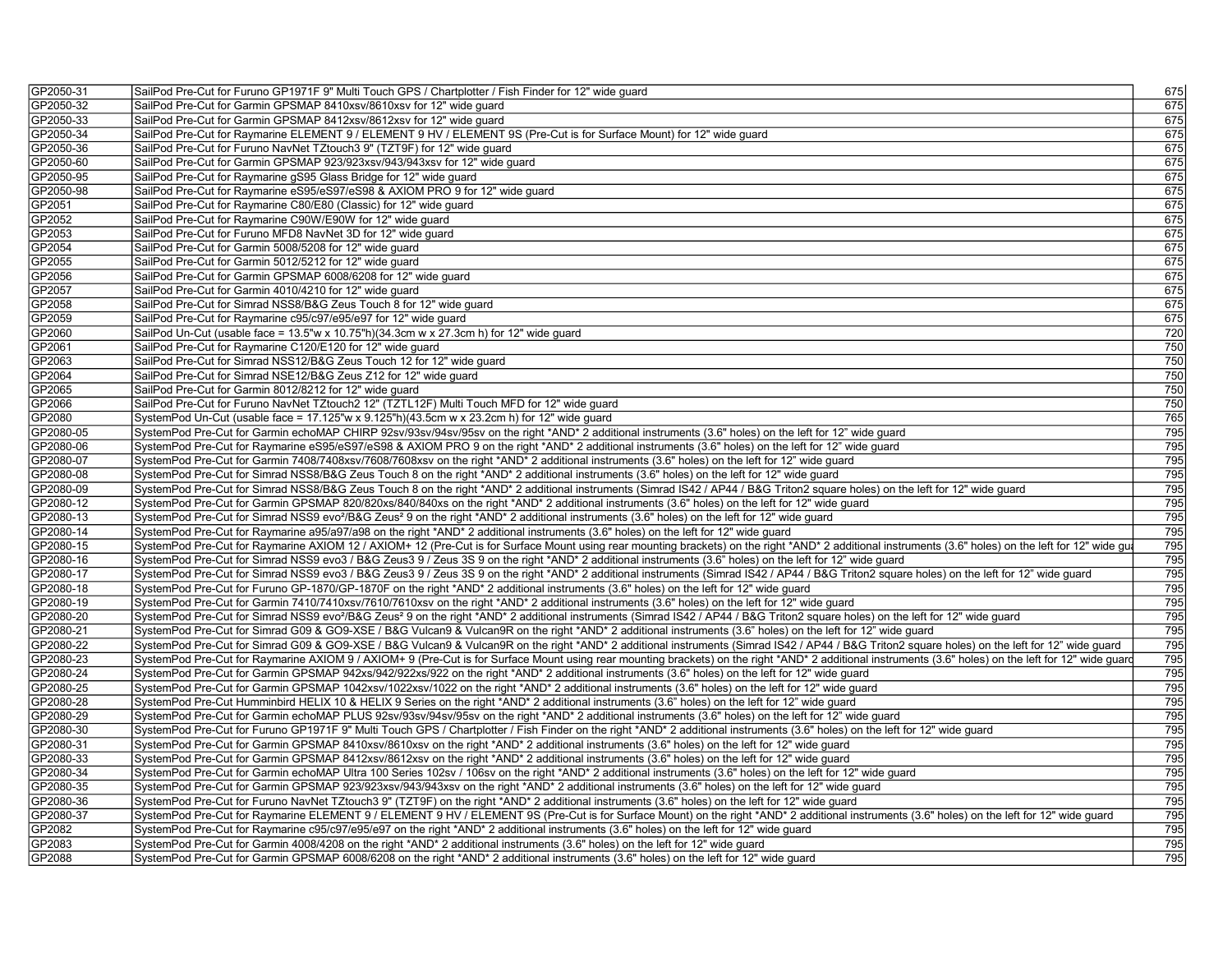| GP2170                 | SystemPod Un-Cut (usable face = 20.75"w x 9.625"h)(52.7cm w x 24.4cm h) for 12" wide guard                                                                                                               | 765        |
|------------------------|----------------------------------------------------------------------------------------------------------------------------------------------------------------------------------------------------------|------------|
| GP2170-04              | SystemPod Pre-Cut for Raymarine a125/a127/a128 on the right *AND* 2 additional instruments (3.6" holes) on the left for 12" wide guard                                                                   | 795        |
| GP2170-05              | SystemPod Pre-Cut for Raymarine eS127/eS128 & AXIOM PRO 12 on the right *AND* 2 additional instruments (3.6" holes) on the left for 12" wide guard                                                       | 795        |
| GP2170-06              | SystemPod Pre-Cut for Garmin 1020/1020xs/1040xs on the right *AND* 2 additional instruments (3.6" holes) on the left for 12" wide guard                                                                  | 795        |
| GP2170-07              | SystemPod Pre-Cut for Garmin GPSMAP 1242xsv/1222xsv/1222 on the right *AND* 2 additional instruments (3.6" holes) on the left for 12" wide guard                                                         | 795        |
| GP2170-09              | SystemPod Pre-Cut for Raymarine a95/a97/a98 in the center *AND* 4 additional instruments (3.6" holes) for 12" wide guard                                                                                 | 795        |
| GP2170-12              | SystemPod Pre-Cut for Garmin 7412/7412xsv/7612/7612xsv on the right *AND* 2 additional instruments (3.6" holes) on the left for 12" wide quard                                                           | 795        |
| GP2170-13              | SystemPod Pre-Cut for Garmin 4012/4212 on the right *AND* 2 additional instruments (3.6" holes) on the left for 12" wide guard                                                                           | 795        |
| GP2170-14              | SystemPod Pre-Cut for Raymarine eS95/eS97/eS98 & AXIOM PRO 9 in the center *AND* 4 additional instruments (3.6" holes) for 12" wide guard                                                                | 795        |
| GP2170-15              | SystemPod Pre-Cut for Simrad NSS12 evo <sup>2</sup> /B&G Zeus <sup>2</sup> 12 on the right *AND* 2 additional instruments (Simrad IS42 / AP44 / B&G Triton2 square holes) on the left for 12" wide guard | 795        |
| GP2170-16              | SystemPod Pre-Cut for Simrad NSS12 evo3 / B&G Zeus3 12 / Zeus 3S 12 on the right *AND* 2 additional instruments (3.6" holes) on the left for 12" wide guard                                              | 795        |
| GP2170-17              | SystemPod Pre-Cut for Simrad NSS12 evo3 / B&G Zeus3 12 / Zeus 3S 12 on the right *AND* 2 additional instruments (Simrad IS42 / AP44 / B&G Triton2 square holes) on the left for 12" wide quard           | 795        |
| GP2170-18              | SystemPod Pre-Cut for Humminbird HELIX 12 on the right *AND* 2 additional instruments (3.6" holes) on the left for 12" wide guard                                                                        | 795        |
| GP2170-19              | SystemPod Pre-Cut for Humminbird SOLIX 12 on the right *AND* 2 additional instruments (3.6" holes) on the left for 12" wide guard                                                                        | 795        |
| GP2170-20              | SystemPod Pre-Cut for Simrad GO12-XSE / B&G VULCAN12R on the right *AND* 2 additional instruments (3.6" holes) on the left for 12" wide quard                                                            | 795        |
| GP2170-21              | SystemPod Pre-Cut for Simrad GO12-XSE / B&G VULCAN12R on the left *AND* 2 additioanl instruments (Simrad IS42 / AP44 / B&G Triton2 square holes) on the left for 12" wide guard                          | 795        |
| GP2170-22              | SystemPod Pre-Cut for Garmin GPSMAP 1242xsvTOUCH/1222xsvTOUCH/1222TOUCH on the right *AND* 2 additional instruments (3.6" holes) on the left for 12" wide guard                                          | 795        |
| GP2170-23              | SystemPod Pre-Cut for Lowrance HDS-12 LIVE on the right *AND* 2 additional instruments (3.6" holes) on the left for 12" wide guard                                                                       | 795        |
| GP2170-24              | SystemPod Pre-Cut for Garmin echoMAP Ultra 120 Series 122sv / 126sv on the right *AND* 2 additional instruments (3.6" holes) on the left for 12" wide guard                                              | 795        |
| GP2170-25              | SystemPod Pre-Cut for Garmin GPSMAP 1223/1223xsv/1243/1243xsv on the right *AND* 2 additional instruments (3.6" holes) on the left for 12" wide guard                                                    | 795        |
| GP2170-26              | SystemPod Pre-Cut for Raymarine ELEMENT 12 / ELEMENT 12 HV / ELEMENT 12S (Pre-Cut is for Surface Mount) on the right *AND* 2 additional instruments (3.6" holes) on the left for 12" wide guard          | 795        |
| GP2170-63              | SystemPod Pre-Cut for Simrad NSS12/B&G Zeus Touch 12 on the right *AND* 2 additional instruments (3.6" holes) on the left for 12" wide quard                                                             | 795        |
| GP2170-64              | SystemPod Pre-Cut for Simrad NSS12/B&G Zeus Touch 12 on the right *AND* 2 additional instruments (Simrad IS42 / AP44 / B&G Triton2 square holes) on the left for 12" wide guard                          | 795        |
| GP2173                 | SystemPod Pre-Cut for Raymarine C120W/E120W on the right *AND* 2 additional instruments (3.6" holes) on the left for 12" wide guard                                                                      | 795        |
| GP2174                 | SystemPod Pre-Cut for Raymarine c125/c127/e125/e127 on the right *AND* 2 additional instruments (3.6" holes) on the left for 12" wide guard                                                              | 795        |
| GP2176                 | SystemPod Pre-Cut for Simrad NSS12 evo <sup>2</sup> /B&G Zeus <sup>2</sup> 12 on the right *AND* 2 additional instruments (3.6" holes) on the left for 12" wide guard                                    | 795        |
| GP2200                 | SailPod Un-Cut (usable face = 15.18"w x 9.85"h)(38.6cm w x 25cm h) for 12" wide guard                                                                                                                    | 720        |
| GP2200-01              | SailPod Pre-Cut for Humminbird HELIX 12 for 12" wide guard                                                                                                                                               | 750        |
| GP2200-02              | SailPod Pre-Cut for Humminbird SOLIX 12 for 12" wide quard                                                                                                                                               | 750        |
| GP2200-12              | SailPod Pre-Cut for Garmin 7412/7412xsv/7612/7612xsv 12" wide guard                                                                                                                                      | 750        |
|                        |                                                                                                                                                                                                          | 750        |
| GP2200-13<br>GP2200-14 | SailPod Pre-Cut for Garmin GPSMAP 1242xsv/1222xsv/1222 for 12" wide guard                                                                                                                                |            |
|                        | SailPod Pre-Cut for Simrad NSS12 evo3 / B&G Zeus3 12 / Zeus 3S 12 for 12" wide guard                                                                                                                     | 750<br>750 |
| GP2200-15              | SailPod Pre-Cut for Raymarine AXIOM 12 / AXIOM+ 12 and RMK-10 Remote Keypad on right for 12" wide guard (Pre-Cut is for Surface Mount using rear mounting brackets)                                      |            |
| GP2200-16              | SailPod Pre-Cut for Garmin GPSMAP 1242xsvTOUCH/1222xsvTOUCH/1222TOUCH for 12" wide quard                                                                                                                 | 750        |
| GP2200-17              | SailPod Pre-Cut for Lowrance HDS-12 LIVE for 12" wide guard                                                                                                                                              | 750        |
| GP2200-18              | SailPod Pre-Cut for Garmin echoMAP Ultra 120 Series 122sv / 126sv for 12" wide guard                                                                                                                     | 750        |
| GP2200-19              | SailPod Pre-Cut for Raymarine ELEMENT 12 / ELEMENT 12 HV / ELEMENT 12S (Pre-Cut is for Surface Mount) for 12" wide guard                                                                                 | 750        |
| GP2200-20              | SailPod Pre-Cut for Garmin GPSMAP 1223/1223xsv/1243/1243xsv for 12" wide guard                                                                                                                           | 750        |
| GP2201                 | SailPod Pre-Cut for Garmin 1020/1020xs/1040xs for 12" wide guard                                                                                                                                         | 750        |
| GP2202                 | SailPod Pre-Cut for Simrad NSS12 evo <sup>2</sup> /B&G Zeus <sup>2</sup> 12 for 12" wide guard                                                                                                           | 750        |
| GP2203                 | SailPod Pre-Cut for Raymarine c125/c127/e125/e127 for 12" wide guard                                                                                                                                     | 750        |
| GP2204                 | SailPod Pre-Cut for Raymarine a125/a127/a128 for 12" wide guard                                                                                                                                          | 750        |
| GP2205                 | SailPod Pre-Cut for Raymarine eS127/eS128 & AXIOM PRO 12 for 12" wide guard                                                                                                                              | 750        |
| GP2213                 | SailPod Pre-Cut for Raymarine gS125 Glass Bridge 12" wide guard                                                                                                                                          | 750        |
| GP2300                 | InstrumentPod Un-Cut (usable face = 15.3"w x 5"h)(38.9cm W x 12.7cm H) for 12" wide guard                                                                                                                | 540        |
| GP2301                 | InstrumentPod Pre-Cut for three instruments for 12" wide guard                                                                                                                                           | 570        |
| GP2302                 | InstrumentPod Pre-Cut for three instruments (Simrad IS42 / AP44 / B&G Triton2 square holes) for 12" wide guard                                                                                           | 570        |
| GP2400                 | InstrumentPod Un-Cut (usable face = 19.5"w x 5"h)(49.5cm W x 11.4cm H) for 12" wide guard                                                                                                                | 615        |
| GP2401                 | InstrumentPod Pre-Cut for four instruments for 12" wide quard                                                                                                                                            | 645        |
| GP2402                 | InstrumentPod Pre-Cut for four instruments (Simrad IS42 / AP44 / B&G Triton2 square holes) for 12" wide guard                                                                                            | 645        |
| GP2500                 | SystemPod Un-Cut (usable face = $15.0$ "w x $6.0$ "h)(38.1cm w x 15.2cm h) for 12" wide guard                                                                                                            | 540        |
| GP2500-01              | SystemPod Pre-Cut for Garmin echoMAP CHIRP 72sv/73sv/74sv/75sv/72dv/73dv/74dv/75dv on the right *AND* extra space on the left 12" wide guard                                                             | 570        |
| GP2500-02              | SystemPod Pre-Cut for Lowrance Elite-7 CHIRP 7" on the right *AND* extra space on the left for 12" wide guard                                                                                            | 570        |
| GP2500-04              | SystemPod Pre-Cut for Humminbird HELIX 7 Series 7 on the right *AND* extra space on the left/for 12" wide guard                                                                                          | 570        |
| GP2500-05              | SystemPod Pre-Cut for Humminbird 859ci/899ci/959ci/999ci on the right *AND* extra space on the left for 12" wide guard                                                                                   | 570        |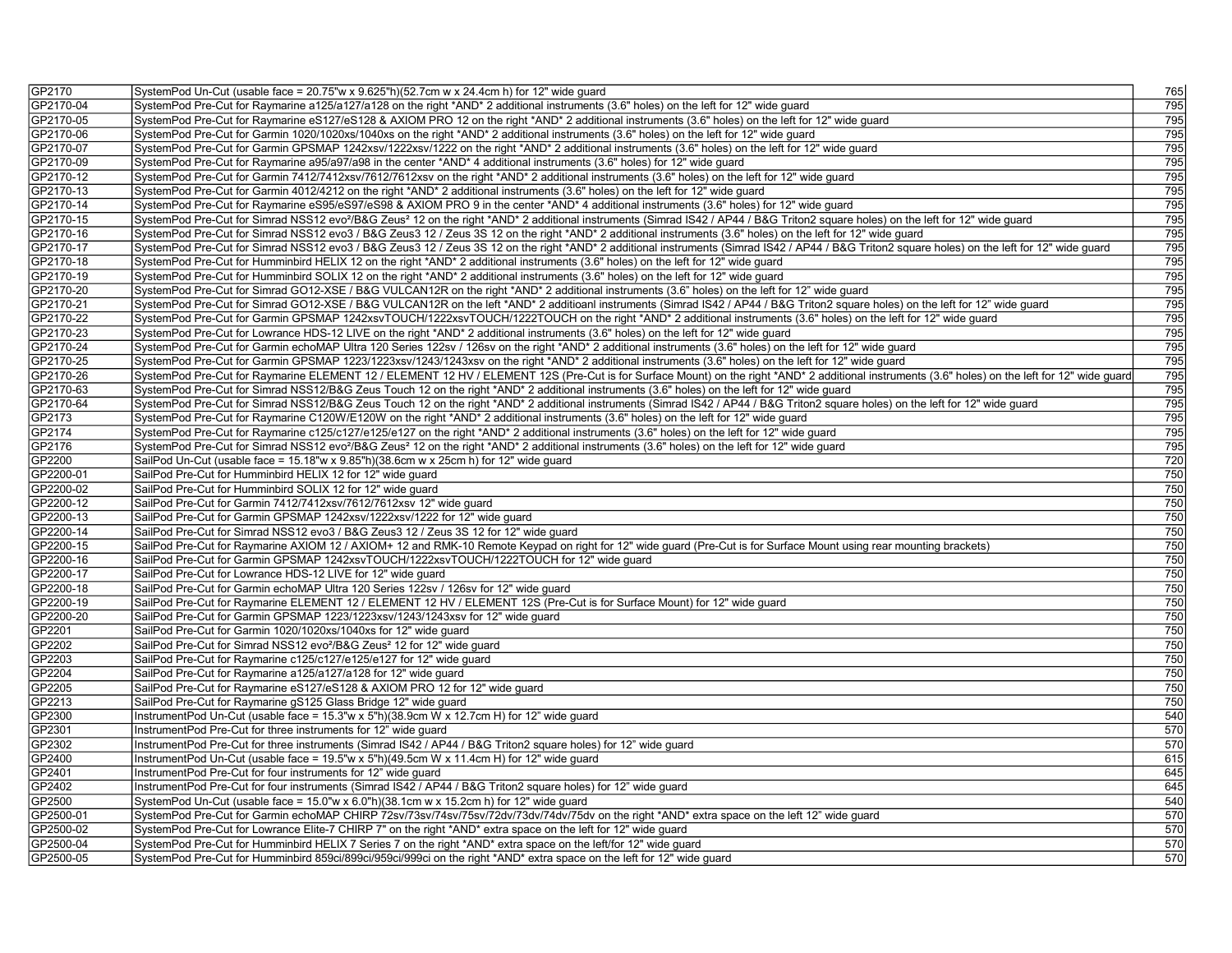| GP2500-09 | SystemPod Pre-Cut for Garmin GPSMAP 742xs/742/722xs/722 on the right *AND* extra space on the left for 12" wide guard                                                                                         | 570        |
|-----------|---------------------------------------------------------------------------------------------------------------------------------------------------------------------------------------------------------------|------------|
| GP2500-11 | SystemPod Pre-Cut for Garmin echoMAP CHIRP 72sv/73sv/74sv/75sv/72dv/73dv/74dv/75dv on the right *AND* 1 additional instrument (3.6" hole) on the left 12" wide guard                                          | 570        |
| GP2500-12 | SystemPod Pre-Cut for Lowrance Elite-7 CHIRP 7" on the right *AND* 1 additional instrument (3.6" hole) on the left for 12" wide quard                                                                         | 570        |
| GP2500-14 | SystemPod Pre-Cut for Humminbird HELIX 7 Series 7 on the right *AND* 1 additional instrument (3.6" hole) on the left for 12" wide guard                                                                       | 570        |
| GP2500-15 | SystemPod Pre-Cut for Humminbird 859ci/899ci/959ci/999ci on the right *AND* 1 additional instrument (3.6" hole) on the left for 12" wide quard                                                                | 570        |
| GP2500-16 | SystemPod Pre-Cut for Simrad NSS7 evo <sup>2</sup> /B&G Zeus <sup>2</sup> 7 on the right *AND* 1 additional instrument (Simrad IS42 / AP44 / B&G Triton2 square hole) on the left for 12" wide guard          | 570        |
| GP2500-17 | SystemPod Pre-Cut for Simrad GO7/B&G Vulcan7 (Pre Nov. 2017) on the right *AND* 1 additional instrument (Simrad IS42 / AP44 / B&G Triton2 square hole) on the left for 12" wide guard                         | 570        |
| GP2500-19 | SystemPod Pre-Cut for Garmin GPSMAP 742xs/742/722xs/722 mounted in center for 12" wide guard                                                                                                                  | 570        |
| GP2500-29 | SystemPod Pre-Cut for Garmin GPSMAP 742xs/742/722xs/722 on the right *AND* 1 additional instrument (3.6" hole) on the left for 12 wide quard                                                                  | 570        |
| GP2500-30 | SystemPod Pre-Cut for Simrad NSS7 evo3 / B&G Zeus3 7 on the right *AND* 1 additional instrument (3.6" hole) on the left for 12" wide guard                                                                    | 570        |
| GP2500-31 | SystemPod Pre-Cut for Simrad NSS7 evo3 / B&G Zeus3 7 on the right *AND* 1 additional instrument (Simrad IS42 / AP44 / B&G Triton2 square hole) on the left for 12" wide guard                                 | 570        |
| GP2500-32 | SystemPod Pre-Cut for Simrad NSS7 evo3 / B&G Zeus3 7 on the right *AND* extra space on the left for 12" wide guard                                                                                            | 570        |
| GP2500-33 | SystemPod Pre-Cut for Raymarine AXIOM 7 / AXIOM+ 7 on the right *AND* 1 additional instrument (3.6" hole) on the left for 12" wide guard (Raymarine Front Mount Kit and Right-Angle Connectors are            | 570        |
| GP2500-34 | SystemPod Pre-Cut for Raymarine AXIOM 7 / AXIOM+ 7 on the right *AND* extra space on the left for 12" wide guard (Raymarine Front Mount Kit and Right-Angle Connectors are Required) (Pre-Cut is              | 570        |
| GP2500-35 | SystemPod Pre-Cut for Garmin echoMAP PLUS 72sv/73sv/74sv/75sv/72cv/73cv/74cv/75cv on the right *AND* extra space on the left 12" wide guard                                                                   | 570        |
| GP2500-36 | SystemPod Pre-Cut for Garmin echoMAP PLUS 72sv/73sv/74sv/75sv/72cv/73cv/74cv/75cv on the right *AND* 1 additional instrument (3.6" hole) on the left 12" wide quard                                           | 570        |
| GP2500-37 | SystemPod Pre-Cut for Simrad GO7-XSR,GO7-XSE/B&G VULCAN7R on the right *AND* 1 additional instrument (Simrad IS42 / AP44 / B&G Triton2 square hole) on the left for 12" wide guard                            | 570        |
| GP2500-38 | SystemPod Pre-Cut for Simrad GO7-XSR, GO7-XSE/B&G VULCAN7R on the right *AND* extra space on the left for 12" wide guard                                                                                      | 570        |
| GP2500-39 | SystemPod Pre-Cut for Simrad GO7-XSR,GO7-XSE/B&G VULCAN7R on the right *AND* 1 additional instrument (3.6" hole) on the left for 12" wide quard                                                               | 570        |
| GP2500-40 | SystemPod Pre-Cut for Furuno GP1871F 7" Multi Touch GPS / Chartplotter / Fish Finder on the right *AND* extra space on the left for 12" wide guard                                                            | 570        |
| GP2500-41 | SystemPod Pre-Cut for Furuno GP1871F 7" Multi Touch GPS / Chartplotter / Fish Finder on the right *AND* 1 additional instrument (3.6" hole) on the left for 12" wide guard                                    | 570        |
| GP2500-43 | SystemPod Pre-Cut for Garmin GPSMAP 723/723xsv/743/743xsv on the right *AND* extra space on the left for 12" wide guard                                                                                       | 570        |
| GP2500-44 |                                                                                                                                                                                                               |            |
| GP2501    | SystemPod Pre-Cut for Garmin GPSMAP 723/723xsv/743/743xsv on the right *AND* one instrument (3.6" hole) on the left for 12" wide guard                                                                        | 570<br>570 |
|           | SystemPod Pre-Cut for Garmin GPSMAP 7407/7407xsv/7607/7607xsv/720/721/740/740s/741/721xs/ echoMAP 70s/70dv on the right *AND* extra space on the left for 12" wide guard                                      |            |
| GP2502    | SystemPod Pre-Cut for Raymarine e7/e7D on the right *AND* extra space on the left for 12" wide guard                                                                                                          | 570        |
| GP2503    | SystemPod Pre-Cut for Raymarine a75/a77/a78 on the right *AND* extra space on the left for 12" wide quard                                                                                                     | 570        |
| GP2504    | SystemPod Pre-Cut for Raymarine eS75/eS77/eS78 on the right *AND* extra space on the left for 12" wide guard                                                                                                  | 570        |
| GP2506    | SystemPod Pre-Cut for Simrad NSS7 evo <sup>2</sup> /B&G Zeus <sup>2</sup> 7 on the right *AND* extra space on the left for 12" wide guard                                                                     | 570        |
| GP2507    | SystemPod Pre-Cut for Raymarine a65/a67/a68 on the right *AND* extra space on the left for 12" wide guard                                                                                                     | 570        |
| GP2508    | SystemPod Pre-Cut for Simrad GO7/B&G Vulcan7 (Pre Nov. 2017) on the right *AND* extra space on the left for 12" wide guard                                                                                    | 570        |
| GP2511    | SystemPod Pre-Cut for Garmin GPSMAP 7407/7407xsv/7607/7607xsv/720/721/740/740s/741/721xs/ echoMAP 70s/70dv on the right *AND* 1 additional instrument (3.6" hole) on the left for 12" wide gua                | 570        |
| GP2512    | SystemPod Pre-Cut for Raymarine e7/e7D on the right *AND* 1 additional instrument (3.6" hole) on the left for 12" wide guard                                                                                  | 570        |
| GP2513    | SystemPod Pre-Cut for Raymarine a75/a77/a78 on the right *AND* 1 additional instrument (3.6" hole) on the left for 12 wide quard                                                                              | 570        |
| GP2514    | SystemPod Pre-Cut for Raymarine eS75/eS77/eS78 on the right *AND* 1 additional instrument (3.6" hole) on the left for 12" wide guard                                                                          | 570        |
| GP2515    | SystemPod Pre-Cut for Furuno GP-1670/GP-1670F 5.7" on the right *AND* 1 additional instrument (3.6" hole) on the left for 12" wide guard                                                                      | 570        |
| GP2516    | SystemPod Pre-Cut for Simrad NSS7 evo <sup>2</sup> /B&G Zeus <sup>2</sup> 7 on the right *AND* 1 additional instrument (3.6" hole) on the left for 12" wide guard                                             | 570        |
| GP2517    | SystemPod Pre-Cut for Raymarine a65/a67/a68 on the right *AND* 1 additional instrument (3.6" hole) on the left for 12" wide guard                                                                             | 570        |
| GP2518    | SystemPod Pre-Cut for Simrad GO7/B&G Vulcan7 (Pre Nov. 2017) on the right *AND* 1 additional instrument (3.6" hole) on the left for 12" wide quard                                                            | 570        |
| GP2521    | SystemPod Pre-Cut for Garmin GPSMAP 7407/7407xsv/7607/7607xsv/720/721/740/740s/741/721xs/ echoMAP 70s/70dv mounted in center for 12" wide guard                                                               | 570        |
| GP2522    | SystemPod Pre-Cut for Raymarine e7 / e7D mounted in center for 12" wide guard                                                                                                                                 | 570        |
| GP2523    | SystemPod Pre-Cut for Raymarine a75/a77/a78 mounted in center for 12 wide quard                                                                                                                               | 570        |
| GP2524    | SystemPod Pre-Cut for Raymarine eS75/eS77/eS78 mounted in center for 12" wide guard                                                                                                                           | 570        |
| GP2528    | SystemPod Pre-Cut for Simrad GO7/B&G Vulcan7 (Pre Nov. 2017) mounted in center for 12" wide guard                                                                                                             | 570        |
| GP2600    | SystemPod Un-Cut (usable face = $19.75$ "w x 6.0"h)(50.2cm w x 15.2cm h) for 12" wide guard                                                                                                                   | 675        |
| GP2600-03 | SystemPod Pre-Cut for Garmin echoMAP CHIRP 72sv/73sv/74sv/75sv/72dv/73dv/74dv/75dv in the center *AND* 2 additional instruments (3.6" holes; one on each side) 12" wide guard                                 | 705        |
| GP2600-04 | SystemPod Pre-Cut for Raymarine eS75/eS77/eS78 in the center *AND* 2 additional instruments (3.6" holes; one on each side) for 12" wide guard                                                                 | 705        |
| GP2600-05 | SystemPod Pre-Cut for Lowrance Elite-7 CHIRP 7" in the center *AND* 2 additional instruments (3.6" holes; one on each side) for 12" wide quard                                                                | 705        |
| GP2600-07 | SystemPod Pre-Cut for Humminbird HELIX 7 Series 7 in the center *AND* 2 additional instruments (3.6" holes; one on each side) for 12" wide guard                                                              | 705        |
| GP2600-08 | SystemPod Pre-Cut for Humminbird 859ci/899ci/959ci/999ci in the center *AND* 2 additional instruments (3.6" holes; one on each side) for 12" wide guard                                                       | 705        |
| GP2600-09 | SystemPod Pre-Cut for Raymarine a65/a67/a68 in the center *AND* 2 additional instruments (3.6" holes; one on each side) for 12" wide guard                                                                    | 705        |
| GP2600-10 | SystemPod Pre-Cut for Simrad NSS7/B&G Zeus Touch 7 in the center *AND* 2 additional instruments (3.6" holes; one on each side) for 12" wide guard                                                             | 705        |
| GP2600-11 | SystemPod Pre-Cut for Simrad NSS7/B&G Zeus Touch 7 in the center *AND* 2 additional instruments (Simrad IS42 / AP44 / B&G Triton2 square holes; one on each side) for 12" wide guard                          | 705        |
| GP2600-12 | SystemPod Pre-Cut for Simrad NSS7 evo <sup>2</sup> /B&G Zeus <sup>2</sup> 7 in the center *AND* 2 additional instruments (Simrad IS42 / AP44 / B&G Triton2 square holes; one on each side) for 12" wide guard | 705        |
| GP2600-13 | SystemPod Pre-Cut for Simrad GO7/B&G Vulcan7 (Pre Nov. 2017) in the center *AND* 2 additional instruments (Simrad IS42 / AP44 / B&G Triton2 square holes; one on each side) for 12" wide guard                | 705        |
| GP2600-14 | SystemPod Pre-Cut for Simrad NSS7 evo3 / B&G Zeus3 7 in the center *AND* 2 additional instruments (3.6" holes; one on each side) for 12" wide guard                                                           | 705        |
|           |                                                                                                                                                                                                               |            |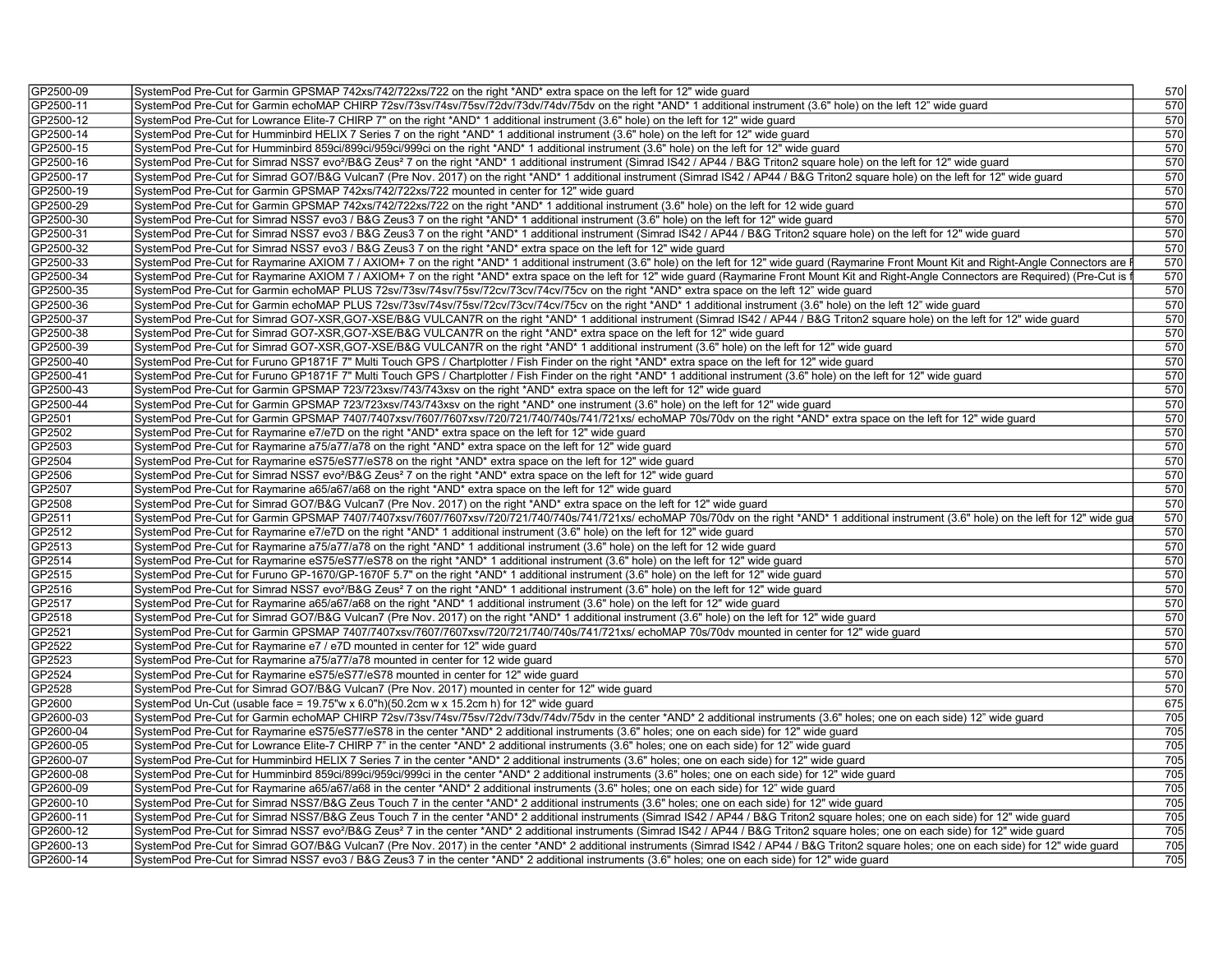| GP2600-15        | SystemPod Pre-Cut for Simrad NSS7 evo3 / B&G Zeus3 7 in the center *AND* 2 additional instruments (Simrad IS42 / AP44 / B&G Triton2 square holes; one on each side) for 12" wide guard            | 705              |
|------------------|---------------------------------------------------------------------------------------------------------------------------------------------------------------------------------------------------|------------------|
| GP2600-16        | SystemPod Pre-Cut for Garmin GPSMAP 742xs/742/722xs/722 in the center *AND* 2 additional instruments (3.6" holes; one on each side) for 12" wide quard                                            | 705              |
| GP2600-17        | SystemPod Pre-Cut for Raymarine AXIOM 7 / AXIOM+ 7 (Raymarine Front Mount Kit and Right-Angle Connectors are Required) in the center *AND* 2 additional instruments (3.6" holes; one on each side | 705              |
| GP2600-18        | SystemPod Pre-Cut for Garmin echoMAP PLUS 72sv/73sv/74sv/75sv/72cv/73cv/74cv/75cv in the center *AND* 2 additional instruments (3.6" holes; one on each side) 12" wide guard                      | 705              |
| GP2600-19        | SystemPod Pre-Cut for Simrad GO7-XSR, GO7-XSE/B&G VULCAN7R in the center *AND* 2 additional instruments (Simrad IS42 / AP44 / B&G Triton2 square holes; one on each side) for 12" wide guard      | 705              |
| GP2600-20        | SystemPod Pre-Cut for Simrad GO7-XSR, GO7-XSE/B&G VULCAN7R in the center *AND* 2 additional instruments (3.6" holes; one on each side) for 12" wide quard                                         | $\overline{705}$ |
| GP2600-21        | SystemPod Pre-Cut for Furuno GP1871F 7" Multi Touch GPS / Chartplotter / Fish Finder in the center *AND* 2 additional instruments (3.6" holes; one on each side) for 12" wide quard               | 705              |
| GP2600-22        | SystemPod Pre-Cut for Garmin GPSMAP 723/723xsv/743/743xsv in the center *AND* two instruments (3.6" holes; one on each side) for 12" wide guard                                                   | 705              |
| GP2603           | SystemPod Pre-Cut for Garmin GPSMAP 7407/7407xsv/7607/7607xsv/720/721/740/740/740/741/721xs/ echoMAP 70s/70dv in the center *AND* 2 additional instruments (3.6" holes; one on each side) for     | 705              |
| GP2604           | SystemPod Pre-Cut for Raymarine e7/e7D in the center *AND* 2 additional instruments (3.6" holes; one on each side) for 12" wide quard                                                             | 705              |
| GP2605           | SystemPod Pre-Cut for Raymarine a75/a77/a78 in the center *AND* 2 additional instruments (3.6" holes; one on each side) for 12" wide guard                                                        | 705              |
| GP2606           | SystemPod Pre-Cut for Simrad NSS7 evo <sup>2</sup> /B&G Zeus <sup>2</sup> 7 in the center *AND* 2 additional instruments (3.6" holes; one on each side) for 12" wide quard                        | 705              |
| GP2607           | SystemPod Pre-Cut for Furuno GP-1670/GP-1670F 5.7" in the center *AND* 2 additional instruments (3.6" holes; one on each side) for 12" wide guard                                                 | 705              |
| GP2608           | SystemPod Pre-Cut for Simrad GO7/B&G Vulcan7 (Pre Nov. 2017) in the center *AND* 2 additional instruments (3.6" holes; one on each side) for 12" wide guard                                       | 705              |
|                  |                                                                                                                                                                                                   |                  |
| GP2920-00        | SailPod Un-Cut (usable face = 18.36"w x 10.61"h)(46.6cm w x 26.9cm h) for 12" wide guard                                                                                                          | 780<br>810       |
| GP2920-01        | SailPod Pre-Cut for Raymarine AXIOM PRO 16 for 12" wide quard                                                                                                                                     |                  |
| GP2920-02        | SailPod Pre-Cut for Raymarine e165 for 12" wide quard                                                                                                                                             | 810              |
| GP2920-03        | SailPod Pre-Cut for Simrad NSS16 evo3 / B&G Zeus3 16 / Zeus 3S 16 for 12" wide quard                                                                                                              | 810              |
| GP2920-04        | SailPod Pre-Cut for Simrad NSS16 evo <sup>2</sup> /B&G Zeus <sup>2</sup> 16 for 12" wide quard                                                                                                    | 810              |
| GP2920-05        | SailPod Pre-Cut for Garmin 7616 / 7416 for 12" wide guard                                                                                                                                         | 810              |
| GP2920-06        | SailPod Pre-Cut for Humminbird SOLIX 15 for 12" wide guard                                                                                                                                        | 810              |
| GP2920-07        | SailPod Pre-Cut for Furuno NavNet TZtouch2 15" (TZTL15F) Multi Touch MFD for 12" wide guard                                                                                                       | 810              |
| GP2920-08        | SailPod Pre-Cut for Lowrance HDS Carbon 16 for 12" wide quard                                                                                                                                     | 810              |
| GP2920-09        | SailPod Pre-Cut for Raymarine C140W & E140W for 12" wide guard                                                                                                                                    | 810              |
| GP2920-10        | SailPod Pre-Cut for Simrad NSO evo2 NSO evo3 16" / B&G Zeus <sup>2</sup> Zeus <sup>3</sup> Glass Helm 16" (MO16P-MO16T-ZM16T) for 12" angle quard                                                 | 810              |
| GP2920-11        | SailPod Pre-Cut for Raymarine gS165 Glass Helm for 12" wide quard                                                                                                                                 | 810              |
| GP2920-12        | SailPod Pre-Cut for Lowrance HDS-16 LIVE for 12" wide guard                                                                                                                                       | 810              |
| GP2920-13        | SailPod Pre-Cut for Furuno NavNet TZtouch3 16" (TZT16F) for 16" quard                                                                                                                             | 810              |
| MP420            | MastPod System Un-Cut (usable face = 7.5"w x 17.5"h)(19.1cm w x 44.5cm h)(incl. two brackets & hardware)                                                                                          | 750              |
| <b>NPT2000</b>   | SuperSailPod Un-Cut fits space for 4 inst. (3.6" hole) and up to 9" MFD for 12" wide guard                                                                                                        | 600              |
| PED4400-09-C     | PedestalPod Pre-Cut for Garmin GPSMAP 742xs/742/722xs/722(Carbon Series)                                                                                                                          | 555              |
| PED4400-10-C     | PedestalPod Pre-Cut for Lowrance HOOK-7 / 7x Fishfinder/Chartplotter (Carbon Series)                                                                                                              | 555              |
| PED4400-12-C     | PedestalPod Pre-Cut for Simrad GO7-XSR, GO7-XSE/B&G VULCAN7R (Carbon Series)                                                                                                                      | 555              |
| PED4400-13-C     | PedestalPod Pre-Cut for Furuno GP1871F 7" Multi Touch GPS / Chartplotter / Fish Finder (Carbon Series)                                                                                            | 555              |
| PED4400-14-C     | PedestalPod Pre-Cut for Lowrance Elite-7 Ti / Ti <sup>2</sup> Fishfinder/Chartplotter (Carbon Series)                                                                                             | 555              |
| PED4400-15-C     | PedestalPod Pre-Cut for Garmin GPSMAP 723/723xsv/743/743xsv (Carbon Series)                                                                                                                       | 555              |
| <b>PED4400-C</b> | PedestalPod Un-Cut (usable face = 8.75"w x 6"h)(22.2cm w x 15.2cm h)(Carbon Series)                                                                                                               | 525              |
| PED4401-C        | PedestalPod Pre-Cut for Garmin GPSMAP 7407/7407xsv/7607/7607xsv/720/721/740/740s/741/721xs/ echoMAP 70s/70dv(Carbon Series)                                                                       | 555              |
| <b>PED4402-C</b> | PedestalPod Pre-Cut for Raymarine e7/e7D(Carbon Series)                                                                                                                                           | 555              |
| <b>PED4403-C</b> | PedestalPod Pre-Cut for Lowrance HDS-7 Gen2 Touch / HDS-7 Gen3 / HDS Carbon 7(Carbon Series)                                                                                                      | 555              |
| <b>PED4404-C</b> | PedestalPod Pre-Cut for Raymarine a75/a77/a78(Carbon Series)                                                                                                                                      | 555              |
| <b>PED4405-C</b> | PedestalPod Pre-Cut for Furuno GP-1670/GP-1670F(Carbon Series)                                                                                                                                    | 555              |
| <b>PED4406-C</b> | PedestalPod Pre-Cut for Simrad NSS7 evo <sup>2</sup> /B&G Zeus <sup>2</sup> 7(Carbon Series)                                                                                                      | 555              |
| <b>PED4407-C</b> | PedestalPod Pre-Cut for Simrad NSS7/B&G Zeus Touch 7(Carbon Series)                                                                                                                               | 555              |
| <b>PED4408-C</b> | PedestalPod Pre-Cut for Simrad GO7/B&G Vulcan7 (Pre Nov. 2017)(Carbon Series)                                                                                                                     | 555              |
| <b>PED4409-C</b> | PedestalPod Pre-Cut for Garmin STRIKER 7sv/7dv 7-inch CHIRP fishfinder (Requires Flush Mount Kit Garmin, Part Number: 010-12440-02)(Carbon Series)                                                | 555              |
| <b>PED4410-C</b> | PedestalPod Pre-Cut for Garmin STRIKER 5dv 5-inch CHIRP fishfinder (Requires Flush Mount Kit, Garmin Part Number: 010-12440-01)(Carbon Series)                                                    | 555              |
| PED4500-01-C     | PedestalPod Pre-Cut for Garmin echoMAP CHIRP 72sv/73sv/74sv/75sv/72dv/73dv/74dv/75dv(Carbon Series)                                                                                               | 570              |
| PED4500-02-C     | PedestalPod Pre-Cut for Raymarine eS75/eS77/eS78(Carbon Series)                                                                                                                                   | 570              |
|                  |                                                                                                                                                                                                   |                  |
| PED4500-03-C     | PedestalPod Pre-Cut for Lowrance Elite-7 CHIRP 7" Fishfinder/Chartplotter(Carbon Series)                                                                                                          | 570              |
| PED4500-05-C     | PedestalPod Pre-Cut for Humminbird HELIX 7 Series 7 (Carbon Series)                                                                                                                               | 570              |
| PED4500-06-C     | PedestalPod Pre-Cut for Humminbird 859ci/899ci/959ci/999ci (Carbon Series)                                                                                                                        | 570              |
| PED4500-08-C     | PedestalPod Pre-Cut for Garmin GPSMAP 942xs/942/922xs/922(Carbon Series)                                                                                                                          | 570              |
| PED4500-09-C     | PedestalPod Pre-Cut for Simrad NSS7 evo3 / B&G Zeus3 7 (Carbon Series)                                                                                                                            | 570              |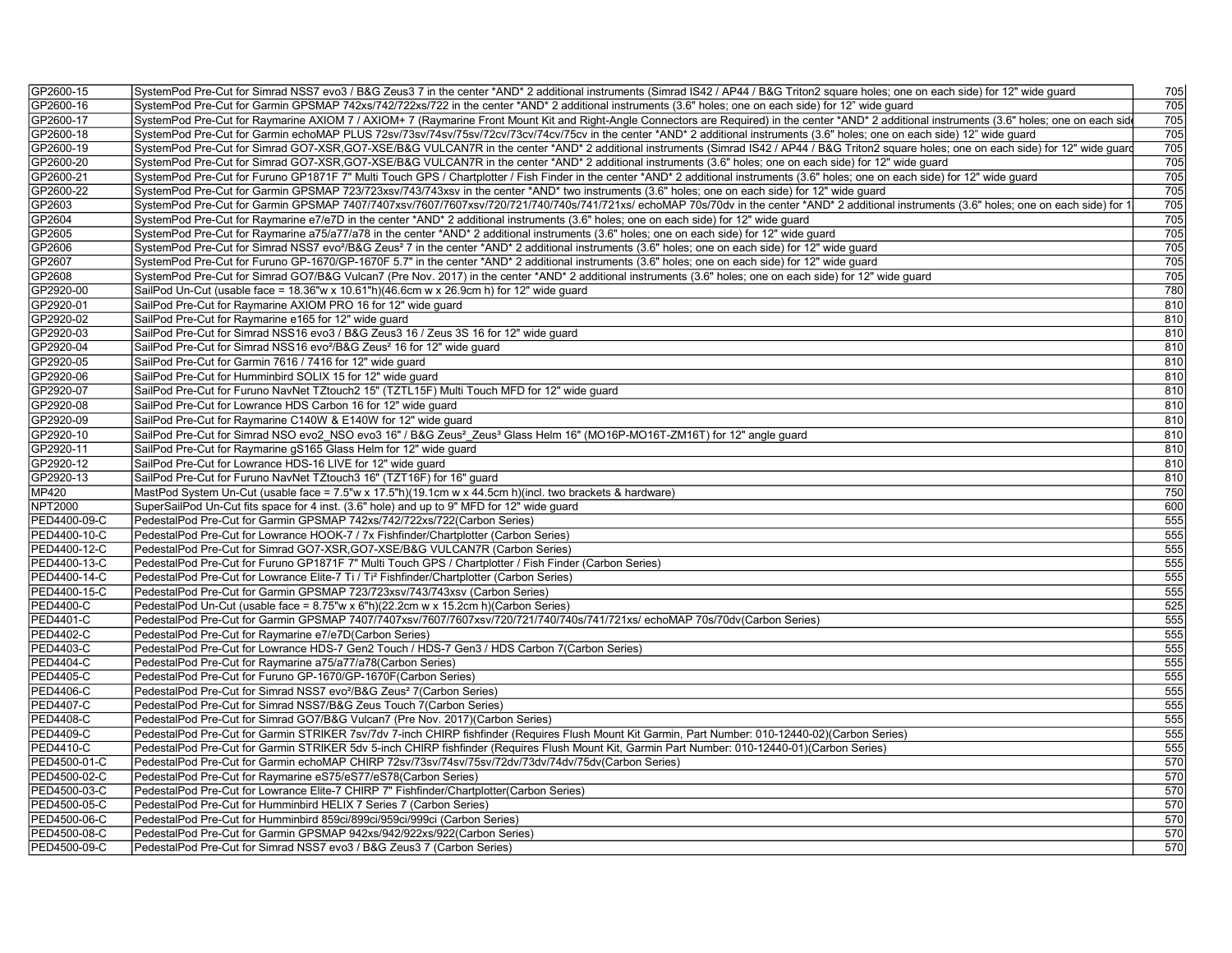| PED4500-10-C     | PedestalPod Pre-Cut for Garmin echoMAP PLUS 72sv/73sv/74sv/75sv/72cv/73cv/74cv/75cv(Carbon Series)                                                                         | 570              |
|------------------|----------------------------------------------------------------------------------------------------------------------------------------------------------------------------|------------------|
| PED4500-11-C     | PedestalPod Pre-Cut for Lowrance HOOK <sup>2</sup> 7x Fishfinder and GPS Plotter (Carbon Series)                                                                           | 570              |
| PED4500-12-C     | PedestalPod Pre-Cut for Lowrance HDS-Live 7 (Carbon Series)                                                                                                                | 570              |
| <b>PED4500-C</b> | PedestalPod Un-Cut (usable face = 10"w x 6.5"h)(25.4cm w x 16.5cm h)(Carbon Series)                                                                                        | 540              |
| <b>PED4502-C</b> | PedestalPod Pre-Cut for two instruments (two 3.6" holes) (Carbon Series)                                                                                                   | 570              |
| PED4600-01-C     | PedestalPod Pre-Cut for Garmin echoMAP CHIRP 92sv/93sv/94sv/95sv (Carbon Series)                                                                                           | 630              |
| PED4600-03-C     | PedestalPod Pre-Cut for Lowrance Elite-9 CHIRP 9" Fishfinder/Chartplotter (Carbon Series) (Requires Elite-9 Flush mount kit Lowrance Part# 000-12254-001)                  | 630              |
| PED4600-04-C     | PedestalPod Pre-Cut for Simrad NSS9 evo <sup>2</sup> /B&G Zeus <sup>2</sup> 9 (Carbon Series)                                                                              | 630              |
| PED4600-05-C     | PedestalPod Pre-Cut for Lowrance HOOK-9 Fishfinder/Chartplotter (Carbon Series)                                                                                            | 630              |
| PED4600-06-C     | PedestalPod Pre-Cut for Simrad NSS9 evo3 / B&G Zeus3 9 / Zeus 3S 9 (Carbon Series)                                                                                         | 630              |
| PED4600-08-C     | PedestalPod Pre-Cut for Lowrance HDS-9 Gen2 Touch / HDS-9 Gen3 / HDS Carbon 9 (Carbon Series)                                                                              | 630              |
| PED4600-10-C     | PedestalPod Pre-Cut for Garmin echoMAP PLUS 92sv/93sv/94sv/95sv (Carbon Series)                                                                                            | 630              |
| PED4600-11-C     | PedestalPod Pre-Cut for Garmin Fishfinder STRIKER PLUS + 9sv (Carbon Series)                                                                                               | 630              |
| PED4600-13-C     | PedestalPod Pre-Cut for Furuno GP1971F 9" Multi Touch GPS / Chartplotter / Fish Finder (Carbon Series)                                                                     | 630              |
| PED4600-14-C     | PedestalPod Pre-Cut for Lowrance HDS-Live 9 (Carbon Series)                                                                                                                | 630              |
| PED4600-15-C     | PedestalPod Pre-Cut for Lowrance Elite-9 Ti / Ti <sup>2</sup> Fishfinder/Chartplotter (Carbon Series)                                                                      | 630              |
| <b>PED4600-C</b> | PedestalPod Un-Cut (usable face = 11.125"w x 6.5"h)(28.3cm w x 16.5cm h)(Carbon Series)                                                                                    | 600              |
| PED4800-07-C     | PedestalPod Pre-Cut for Raymarine AXIOM 9 / AXIOM+ 9 (Carbon Series) (Pre-Cut is for Surface Mount using rear mounting brackets, Requires Raymarine Right Angle Connector) | 735              |
| PED4800-10-C     | PedestalPod Pre-Cut for Garmin GPSMAP 8410xsv/8610xsv (Carbon Series)                                                                                                      | 735              |
| PED4800-12-C     | PedestalPod Pre-Cut for Garmin GPSMAP 820/820xs/840/840xs (Carbon Black)                                                                                                   | $\overline{735}$ |
| PED4800-13-C     | PedestalPod Pre-Cut for Simrad G09 & GO9-XSE / B&G Vulcan9 & Vulcan9R (Carbon Series)                                                                                      | 735              |
| PED4800-14-C     | PedestalPod Pre-Cut for Garmin GPSMAP 923/923xsv/943/943xsv (Carbon Series)                                                                                                | 735              |
| PED4800-20-C     | PedestalPod Pre-Cut for Garmin 7408/7408xsv/7608/7608xsv (Carbon Series)                                                                                                   | $\overline{735}$ |
| PED4800-95-C     | PedestalPod Pre-Cut for Raymarine gS95 Glass Bridge (Carbon Series)                                                                                                        | 735              |
| <b>PED4800-C</b> | PedestalPod Un-Cut (usable face = 11.125"w x 8"h)(28.3cm w x 20.3cm h)(Carbon Series)                                                                                      | 705              |
| <b>PED4802-C</b> | PedestalPod Pre-Cut for Garmin 4008/4208 (Carbon Series)                                                                                                                   | $\overline{735}$ |
| <b>PED4804-C</b> | PedestalPod Pre-Cut for Garmin 5008/5208 (Carbon Series)                                                                                                                   | 735              |
| <b>PED4808-C</b> | PedestalPod Pre-Cut for Simrad NSS8/B&G Zeus Touch 8 (Carbon Series)                                                                                                       | 735              |
| PED4811-C        | PedestalPod Pre-Cut for Garmin 8008/8208 (Carbon Series)                                                                                                                   | $\overline{735}$ |
| PED4814-C        | PedestalPod Pre-Cut for Raymarine a95/a97/a98 (Carbon Series)                                                                                                              | 735              |
| PED4818-C        | PedestalPod Pre-Cut for Furuno GP-1870/GP-1870F (Carbon Series)                                                                                                            | $\overline{735}$ |
| PED4900-01-C     | PedestalPod Pre-Cut for Raymarine eS95/eS97/eS98 & AXIOM PRO 9 (Carbon Series)                                                                                             | 735              |
| PED4900-02-C     | PedestalPod Pre-Cut for Humminbird ONIX Series 8.4" ONIX8ci (Carbon Series)                                                                                                | 735              |
| PED4900-09-C     | PedestalPod Pre-Cut for Raymarine c95/c97, e95/e97 (Carbon Series)                                                                                                         | 735              |
| PED4900-11-C     | PedestalPod Pre-Cut for Garmin GPSMAP 1042xsv/1022xsv/1022 (Carbon Series)                                                                                                 | $\overline{735}$ |
| PED4900-14-C     | PedestalPod Pre-Cut for Humminbird SOLIX 10 (Carbon Series)                                                                                                                | 735              |
| PED4900-17-C     | PedestalPod Pre-Cut for Garmin echoMAP Ultra 100 Series 102sv / 106sv (Carbon Series)                                                                                      | $\overline{735}$ |
| <b>PED4900-C</b> | PedestalPod Un-Cut (usable face = 12.4"w x 7.4"h)(31.5cm w x 18.8cm h)(Carbon Series)                                                                                      | 705              |
| PED5050-01-C     | PedestalPod Pre-Cut for Humminbird 1100 Series 10.4"/1199ci/1159ci (Carbon Series)                                                                                         | 765              |
| PED5050-02-C     | PedestalPod Pre-Cut for Humminbird ONIX Series 10.4"/ONIX10ci/ONIX10ci SI/ONIX10ci NT SI (Carbon Series)                                                                   | 765              |
| PED5050-15-C     | PedestalPod Pre-Cut for Raymarine AXIOM 12 / AXIOM+ 12 (Carbon Series) (Pre-Cut is for Surface Mount using rear mounting brackets)                                         | 765              |
| PED5050-19-C     | PedestalPod Pre-Cut for Garmin 7410/7410xsv/7610/7610xsv (Carbon Series)                                                                                                   | 765              |
| PED5050-20-C     | PedestalPod Pre-Cut for Lowrance Elite-12 Ti / Ti <sup>2</sup> Fishfinder/Chartplotter (Carbon Series)                                                                     | 765              |
| PED5050-33-C     | PedestalPod Pre-Cut for Garmin GPSMAP 8412xsv/8612xsv (Carbon Series)                                                                                                      | 765              |
| <b>PED5050-C</b> | PedestalPod Un-Cut (usable face = 12.75"w x 8.75"h)(32.4cm w x 22.2cm h)(Carbon Series)                                                                                    | $\overline{735}$ |
| PED5051-C        | PedestalPod Pre-Cut for Raymarine 8" C80/E80 (Classic) (Carbon Series)                                                                                                     | 765              |
| <b>PED5052-C</b> | PedestalPod Pre-Cut for Raymarine C90W/E90W (Carbon Series)                                                                                                                | 765              |
| <b>PED5053-C</b> | PedestalPod Pre-Cut for Furuno MFD8 NavNet 3D (Carbon Series)                                                                                                              | 765              |
| <b>PED5055-C</b> | PedestalPod Pre-Cut for Garmin 5012/5212 (Carbon Series)                                                                                                                   | 765              |
| <b>PED5056-C</b> | PedestalPod Pre-Cut for Garmin GPSMAP 6008/6208 (Carbon Series)                                                                                                            | 765              |
| <b>PED5057-C</b> | PedestalPod Pre-Cut for Garmin 4010/4210 (Carbon Series)                                                                                                                   | 765              |
| <b>PED5058-C</b> | PedestalPod Pre-Cut for Lowrance HDS-12 Gen2 Touch / HDS-12 Gen3 / HDS Carbon 12 (Carbon Series)                                                                           | 765              |
| <b>PED5059-C</b> | PedestalPod Pre-Cut for Simrad NSE8/B&G Zeus Z8 (Carbon Series)                                                                                                            | 765              |
| PED5100-01-C     | PedestalPod Pre-Cut for Humminbird HELIX 10 & HELIX 9 Series (Carbon Series)                                                                                               | 735              |
| PED5100-02-C     | PedestalPod Pre-Cut for Furuno NavNet TZtouch3 9" (TZT9F)                                                                                                                  | 735              |
|                  |                                                                                                                                                                            |                  |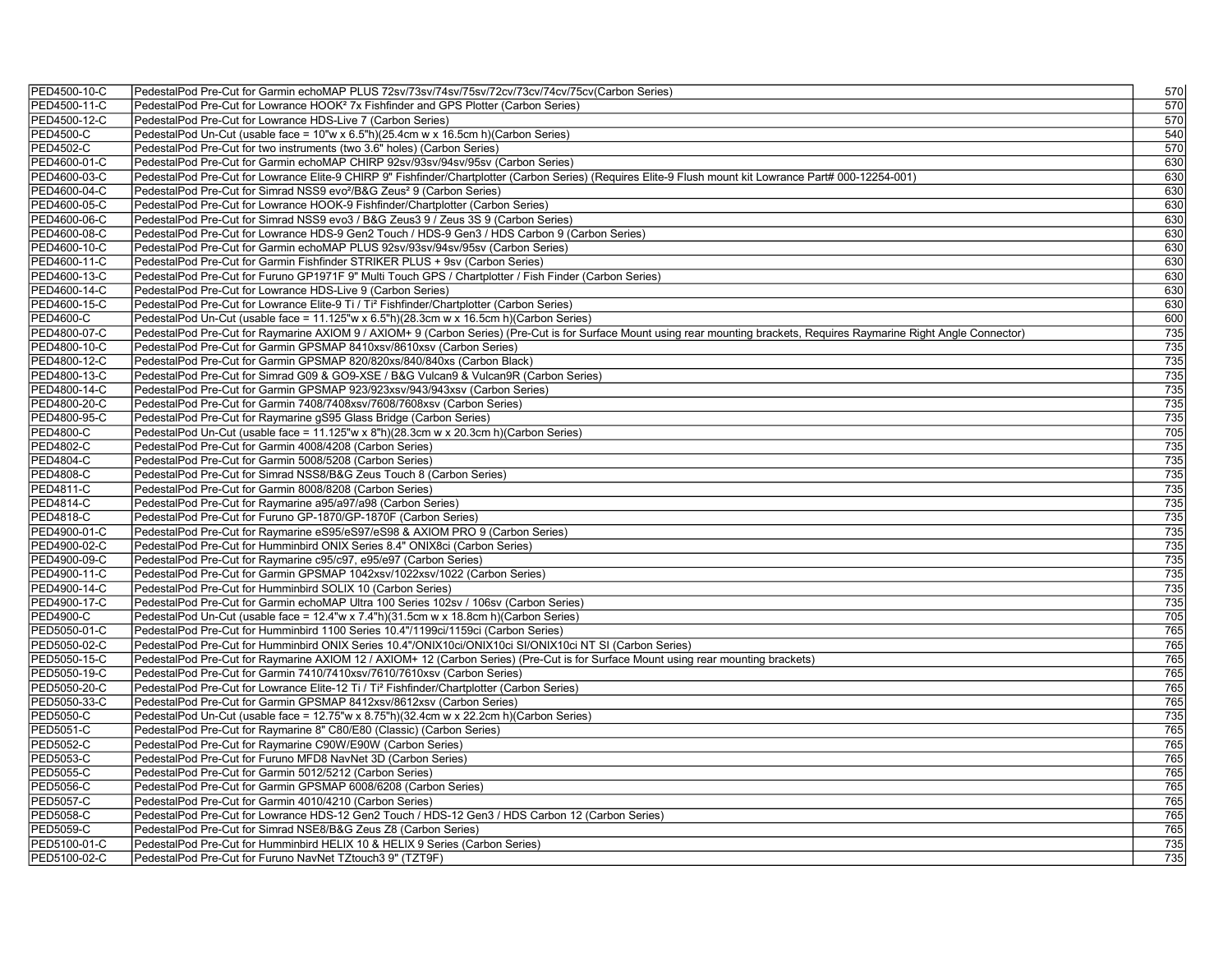| PED5100-03-C     | PedestalPod Pre-Cut for Raymarine ELEMENT 9 / ELEMENT 9 HV / ELEMENT 9S (Pre-Cut is for Surface Mount)                                                                                  | 735        |
|------------------|-----------------------------------------------------------------------------------------------------------------------------------------------------------------------------------------|------------|
| <b>PED5100-C</b> | PedestalPod Un-Cut (usable face = 12.8"w x 7.1"h)(32.52 cm w x 18.0 cm h)(Carbon Series)                                                                                                | 705        |
| PED5200-01-C     | PedestalPod Pre-Cut for Humminbird HELIX 12 (Carbon Series)                                                                                                                             | 810        |
| PED5200-02-C     | PedestalPod Pre-Cut for Humminbird SOLIX 12 (Carbon Series)                                                                                                                             | 810        |
| PED5200-12-C     | PedestalPod Pre-Cut for Garmin 7412/7412xsv/7612/7612xsv (Carbon Series)                                                                                                                | 810        |
| PED5200-13-C     | PedestalPod Pre-Cut for Garmin GPSMAP 1242xsv/1222xsv/1222 (Carbon Series)                                                                                                              | 810        |
| PED5200-14-C     | PedestalPod Pre-Cut for Simrad NSS12 evo3 / B&G Zeus3 12 / Zeus 3S 12 (Carbon Series)                                                                                                   | 810        |
| PED5200-15-C     | PedestalPod Pre-Cut for Raymarine AXIOM 12 / AXIOM+ 12 and RMK-10 Remote Keypad on right (Carbon Series)(Pre-Cut is for Surface Mount using rear mounting brackets)                     | 810        |
| PED5200-16-C     | PedestalPod Pre-Cut for Garmin GPSMAP 1242xsvTOUCH/1222xsvTOUCH/1222TOUCH (Carbon Series)                                                                                               | 810        |
| PED5200-17-C     | PedestalPod Pre-Cut for Lowrance HDS-12 LIVE (Carbon Series)                                                                                                                            | 810        |
| PED5200-18-C     | PedestalPod Pre-Cut for Garmin echoMAP Ultra 120 Series 122sv / 126sv (Carbon Series)                                                                                                   | 810        |
| PED5200-19-C     | PedestalPod Pre-Cut for Raymarine ELEMENT 12 / ELEMENT 12 HV / ELEMENT 12S (Pre-Cut is for Surface Mount) (Carbon Series)                                                               | 810        |
| PED5200-20-C     | PedestalPod Pre-Cut for Garmin GPSMAP 1223/1223xsv/1243/1243xsv (Carbon Series)                                                                                                         | 810        |
| <b>PED5200-C</b> | PedestalPod Un-Cut (usable face = 15.18"w x 9.85"h)(38.6cm w x 25 cm h)(Carbon Series)                                                                                                  | 780        |
| PED5201-C        | PedestalPod Pre-Cut for Garmin 1020/1020xs/1040xs (Carbon Series)                                                                                                                       | 810        |
| PED5202-C        | PedestalPod Pre-Cut for Simrad NSS12 evo <sup>2</sup> /B&G Zeus <sup>2</sup> 12 (Carbon Series)                                                                                         | 810        |
| <b>PED5203-C</b> | PedestalPod Pre-Cut for Raymarine c125/c127/e125/e127 (Carbon Series)                                                                                                                   | 810        |
| <b>PED5204-C</b> | PedestalPod Pre-Cut for Raymarine a125/a127/a128 (Carbon Series)                                                                                                                        | 810        |
| <b>PED5205-C</b> | PedestalPod Pre-Cut for Raymarine eS127/eS128 & AXIOM PRO 12(Carbon Series)                                                                                                             | 810        |
| <b>PED5213-C</b> | PedestalPod Pre-Cut for Raymarine gS125 (Carbon Series)                                                                                                                                 | 810        |
| PED70-5050-00-C  | PedestalPod 70° Un-Cut (usable face = 12.75"w x 8.75"h)(32.4cm w x 22.2cm h)(Carbon Series)                                                                                             | 735        |
|                  | PED70-5050-01-C   PedestalPod 70° Pre-Cut for Humminbird 1100 Series 10.4"/1199ci/1159ci (Carbon Series)                                                                                | 765        |
|                  | PED70-5050-02-C   PedestalPod 70° Pre-Cut for Humminbird ONIX Series 10.4"/ONIX10ci/ONIX10ci SI/ONIX10ci NT SI (Carbon Series)                                                          | 765        |
| PED70-5050-15-C  | PedestalPod 70° Pre-Cut for Raymarine AXIOM 12 / AXIOM+ 12 (Carbon Series) (Pre-Cut is for Surface Mount using rear mounting brackets)                                                  | 765        |
|                  | PED70-5050-19-C   PedestalPod 70° Pre-Cut for Garmin 7410/7410xsv/7610/7610xsv (Carbon Series)                                                                                          | 765        |
| PED70-5050-20-C  | PedestalPod 70° Pre-Cut for Lowrance Elite-12 Ti / Ti <sup>2</sup> Fishfinder/Chartplotter (Carbon Series)                                                                              | 765        |
| PED70-5050-33-C  | PedestalPod 70° Pre-Cut for Garmin GPSMAP 8412xsv/8612xsv (Carbon Series)                                                                                                               | 765        |
| PED70-5051-C     | PedestalPod 70° Pre-Cut for Raymarine 8" C80/E80 (Classic) (Carbon Series)                                                                                                              | 765        |
| PED70-5052-C     | PedestalPod 70° Pre-Cut for Raymarine C90W/E90W (Carbon Series)                                                                                                                         | 765        |
| PED70-5053-C     | PedestalPod 70° Pre-Cut for Furuno MFD8 NavNet 3D (Carbon Series)                                                                                                                       | 765        |
| PED70-5055-C     | PedestalPod 70° Pre-Cut for Garmin 5012/5212 (Carbon Series)                                                                                                                            | 765        |
| PED70-5056-C     | PedestalPod 70° Pre-Cut for Garmin GPSMAP 6008/6208 (Carbon Series)                                                                                                                     | 765        |
| PED70-5057-C     | PedestalPod 70° Pre-Cut for Garmin 4010/4210 (Carbon Series)                                                                                                                            | 765        |
| PED70-5058-C     |                                                                                                                                                                                         | 765        |
| PED70-5059-C     | PedestalPod 70° Pre-Cut for Lowrance HDS-12 Gen2 Touch / HDS-12 Gen3 / HDS Carbon 12 (Carbon Series)                                                                                    | 765        |
| PED70-5200-00-C  | PedestalPod 70° Pre-Cut for Simrad NSE8/B&G Zeus Z8 (Carbon Series)<br>PedestalPod 70° Un-Cut (usable face = 15.18"w x 9.85"h)(38.6cm w x 25 cm h)(Carbon Series)                       | 780        |
|                  |                                                                                                                                                                                         |            |
|                  | PED70-5200-01-C   PedestalPod 70° Pre-Cut for Humminbird HELIX 12 (Carbon Series)                                                                                                       | 810        |
|                  | PED70-5200-02-C   PedestalPod 70° Pre-Cut for Humminbird SOLIX 12 (Carbon Series)<br>PED70-5200-12-C   PedestalPod 70° Pre-Cut for Garmin 7412/7412xsv/7612/7612xsv (Carbon Series)     | 810<br>810 |
|                  |                                                                                                                                                                                         |            |
|                  | PED70-5200-13-C   PedestalPod 70° Pre-Cut for Garmin GPSMAP 1242xsv/1222xsv/1222 (Carbon Series)                                                                                        | 810        |
|                  | PED70-5200-14-C   PedestalPod 70° Pre-Cut for Simrad NSS12 evo3 / B&G Zeus3 12 / Zeus 3S 12 (Carbon Series)                                                                             | 810        |
|                  | PED70-5200-15-C PedestalPod 70° Pre-Cut for Raymarine AXIOM 12 / AXIOM+ 12 and RMK-10 Remote Keypad on right (Carbon Series)(Pre-Cut is for Surface Mount using rear mounting brackets) | 810        |
|                  | PED70-5200-16-C   PedestalPod 70° Pre-Cut for Garmin GPSMAP 1242xsvTOUCH/1222xsvTOUCH/1222TOUCH (Carbon Series)                                                                         | 810        |
|                  | PED70-5200-17-C   Pedestal Pod 70° Pre-Cut for Lowrance HDS-12 LIVE (Carbon Series)                                                                                                     | 810        |
|                  | PED70-5200-18-C   Pedestal Pod 70° Pre-Cut for Garmin echoMAP Ultra 120 Series 122sv / 126sv (Carbon Series)                                                                            | 810        |
|                  | PED70-5200-19-C  PedestalPod 70° with 8.25" Tall Pedestal Base Pre-Cut for Raymarine ELEMENT 12 / ELEMENT 12 HV / ELEMENT 12S (Pre-Cut is for Surface Mount) (Carbon Series)            | 810        |
| PED70-5200-20-C  | PedestalPod 70° Pre-Cut for Garmin GPSMAP 1223/1223xsv/1243/1243xsv with 8" Tall Pedestal Base (Carbon Series)                                                                          | 810        |
| PED70-5201-C     | PedestalPod 70° Pre-Cut for Garmin 1020/1020xs/1040xs (Carbon Series)                                                                                                                   | 810        |
| PED70-5202-C     | PedestalPod 70° Pre-Cut for Simrad NSS12 evo <sup>2</sup> /B&G Zeus <sup>2</sup> 12 (Carbon Series)                                                                                     | 810        |
| PED70-5203-C     | PedestalPod 70° Pre-Cut for Raymarine c125/c127/e125/e127 (Carbon Series)                                                                                                               | 810        |
| PED70-5204-C     | PedestalPod 70° Pre-Cut for Raymarine a125/a127/a128 (Carbon Series)                                                                                                                    | 810        |
| PED70-5205-C     | PedestalPod 70° Pre-Cut for Raymarine eS127/eS128 & AXIOM PRO 12(Carbon Series)                                                                                                         | 810        |
| PED70-5213-C     | PedestalPod 70° Pre-Cut for Raymarine gS125 (Carbon Series)                                                                                                                             | 810        |
| PED70-5900-00-C  | PedestalPod 70° Un-Cut (usable face = 18.36"w x 10.61"h)(46.6cm w x 26.9cm h) (Carbon Series)                                                                                           | 825        |
|                  | PED70-5900-01-C PedestalPod 70° Pre-Cut for Raymarine AXIOM PRO 16 (Carbon Series)                                                                                                      | 855        |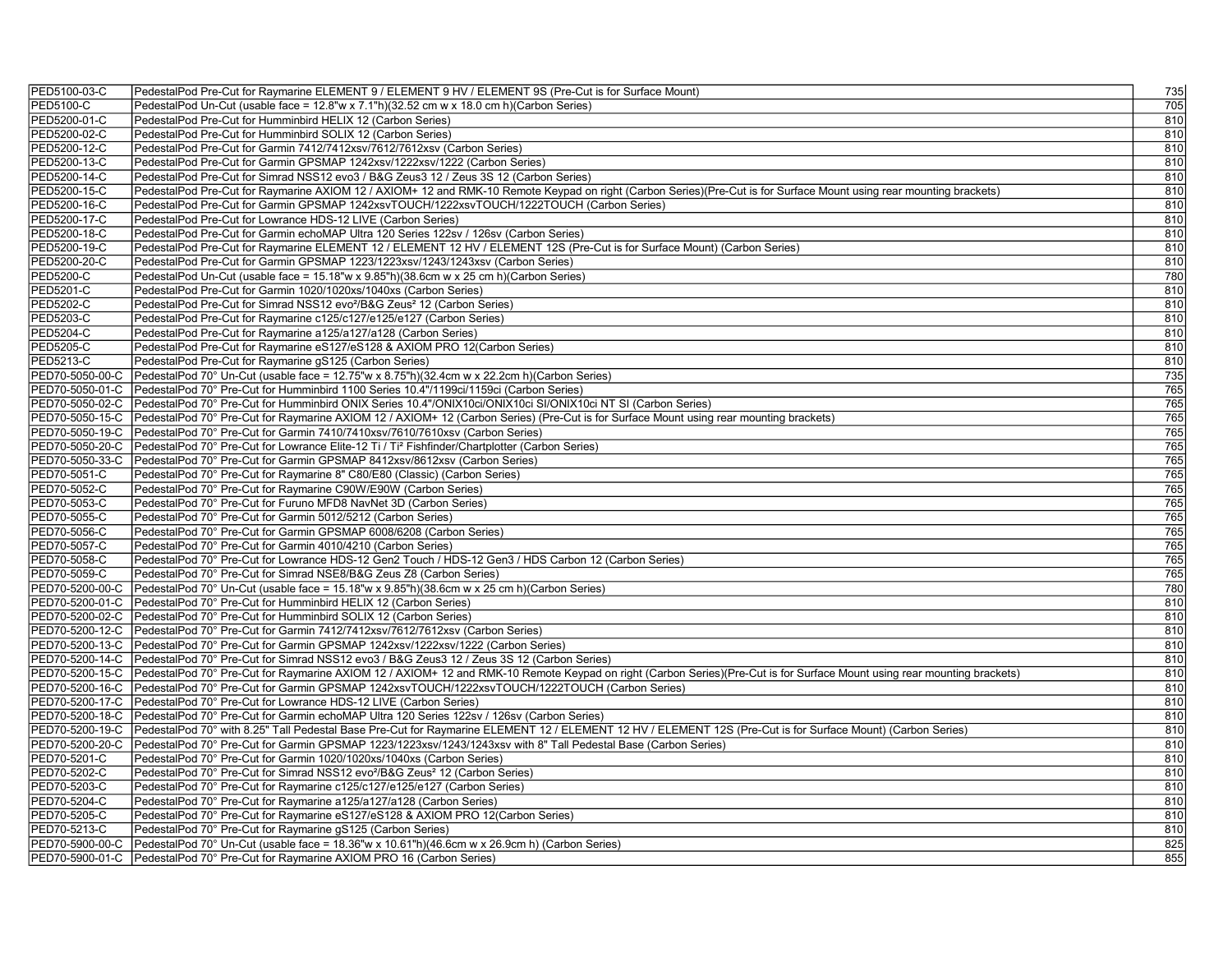| PED70-5900-03-C PedestalPod 70° Pre-Cut for Simrad NSS16 evo3 / B&G Zeus3 16 / Zeus 3S 16 (Carbon Series)<br>855<br>PED70-5900-04-C   Pedestal Pod 70° Pre-Cut for Simrad NSS16 evo <sup>2</sup> /B&G Zeus <sup>2</sup> 16 (Carbon Series)<br>855<br>PED70-5900-05-C   Pedestal Pod 70° Pre-Cut for Garmin 7616 / 7416 (Carbon Series)<br>855<br>855<br>PED70-5900-06-C   PedestalPod 70° Pre-Cut for Humminbird SOLIX 15 (Carbon Series) |
|-------------------------------------------------------------------------------------------------------------------------------------------------------------------------------------------------------------------------------------------------------------------------------------------------------------------------------------------------------------------------------------------------------------------------------------------|
|                                                                                                                                                                                                                                                                                                                                                                                                                                           |
|                                                                                                                                                                                                                                                                                                                                                                                                                                           |
|                                                                                                                                                                                                                                                                                                                                                                                                                                           |
|                                                                                                                                                                                                                                                                                                                                                                                                                                           |
| 855<br>PED70-5900-07-C PedestalPod 70° Pre-Cut for Furuno NavNet TZtouch2 15" (TZTL15F) Multi Touch MFD (Carbon Series)                                                                                                                                                                                                                                                                                                                   |
| PED70-5900-08-C PedestalPod 70° Pre-Cut for Lowrance HDS Carbon 16 (Carbon Series)<br>855                                                                                                                                                                                                                                                                                                                                                 |
| 855<br>PED70-5900-09-C   Pedestal Pod 70° Pre-Cut for Raymarine C140W & E140W (Carbon Series)                                                                                                                                                                                                                                                                                                                                             |
| 855<br>PED70-5900-10-C PedestalPod 70° Pre-Cut for Simrad NSO evo2 NSO evo3 16" / B&G Zeus <sup>2</sup> Zeus <sup>3</sup> Glass Helm 16" (MO16P-MO16T-ZM16T)                                                                                                                                                                                                                                                                              |
| 855<br>PED70-5900-12-C   PedestalPod 70° Pre-Cut for Lowrance HDS-16 LIVE (Carbon Series)                                                                                                                                                                                                                                                                                                                                                 |
| 735<br>PED70S-5050-00-C PedestalPod 70° Short with 3" Tall Base Un-Cut (usable face = 12.75"w x 8.75"h)(32.4cm w x 22.2cm h)(Carbon Series)                                                                                                                                                                                                                                                                                               |
| 765<br>PED70S-5050-01-C PedestalPod 70° Short with 3" Tall Base Pre-Cut for Humminbird 1100 Series 10.4"/1199ci/1159ci (Carbon Series)                                                                                                                                                                                                                                                                                                    |
| 765<br>PED70S-5050-02-C PedestalPod 70° Short with 3" Tall Base Pre-Cut for Humminbird ONIX Series 10.4"/ONIX10ci/ONIX10ci SI/ONIX10ci NT SI (Carbon Series)                                                                                                                                                                                                                                                                              |
| 765<br>PED70S-5050-15-C PedestalPod 70° Short with 3" Tall Base Pre-Cut for Raymarine AXIOM 12 / AXIOM+ 12 (Carbon Series) (Pre-Cut is for Surface Mount using rear mounting brackets)                                                                                                                                                                                                                                                    |
| 765<br>PED70S-5050-19-C PedestalPod 70° Short with 3" Tall Base Pre-Cut for Garmin 7410/7410xsv/7610/7610xsv (Carbon Series)                                                                                                                                                                                                                                                                                                              |
| 765<br>PED70S-5050-20-C PedestalPod 70° Short with 3" Tall Base Pre-Cut for Lowrance Elite-12 Ti / Ti <sup>2</sup> Fishfinder/Chartplotter (Carbon Series)                                                                                                                                                                                                                                                                                |
| 765<br>PED70S-5050-33-C PedestalPod 70° Short with 3" Tall Base Pre-Cut for Garmin GPSMAP 8412xsv/8612xsv (Carbon Series)                                                                                                                                                                                                                                                                                                                 |
| 765<br>PED70S-5051-C<br>PedestalPod 70° Short with 3" Tall Base Pre-Cut for Raymarine 8" C80/E80 (Classic) (Carbon Series)                                                                                                                                                                                                                                                                                                                |
| 765<br>PED70S-5052-C<br>PedestalPod 70° Short with 3" Tall Base Pre-Cut for Raymarine C90W/E90W (Carbon Series)                                                                                                                                                                                                                                                                                                                           |
| PED70S-5053-C<br>PedestalPod 70° Short with 3" Tall Base Pre-Cut for Furuno MFD8 NavNet 3D (Carbon Series)<br>765                                                                                                                                                                                                                                                                                                                         |
| 765<br>PED70S-5055-C<br>PedestalPod 70° Short with 3" Tall Base Pre-Cut for Garmin 5012/5212 (Carbon Series)                                                                                                                                                                                                                                                                                                                              |
| PED70S-5056-C<br>PedestalPod 70° Short with 3" Tall Base Pre-Cut for Garmin GPSMAP 6008/6208 (Carbon Series)<br>765                                                                                                                                                                                                                                                                                                                       |
| 765<br>PED70S-5057-C<br>PedestalPod 70° Short with 3" Tall Base Pre-Cut for Garmin 4010/4210 (Carbon Series)                                                                                                                                                                                                                                                                                                                              |
| PED70S-5058-C<br>765<br>PedestalPod 70° Short with 3" Tall Base Pre-Cut for Lowrance HDS-12 Gen2 Touch / HDS-12 Gen3 / HDS Carbon 12 (Carbon Series)                                                                                                                                                                                                                                                                                      |
| 765<br>PED70S-5059-C<br>PedestalPod 70° Short with 3" Tall Base Pre-Cut for Simrad NSE8/B&G Zeus Z8 (Carbon Series)                                                                                                                                                                                                                                                                                                                       |
| 780<br>PED70S-5200-00-C PedestalPod 70° Short with 3" Tall Base Un-Cut (usable face = 15.18"w x 9.85"h)(38.6cm w x 25 cm h)(Carbon Series)                                                                                                                                                                                                                                                                                                |
| 810<br>PED70S-5200-01-C PedestalPod 70° Short with 3" Tall Base Pre-Cut for Humminbird HELIX 12 (Carbon Series)                                                                                                                                                                                                                                                                                                                           |
| PED70S-5200-02-C PedestalPod 70° Short with 3" Tall Base Pre-Cut for Humminbird SOLIX 12 (Carbon Series)<br>810                                                                                                                                                                                                                                                                                                                           |
| 810<br>PED70S-5200-12-C PedestalPod 70° Short with 3" Tall Base Pre-Cut for Garmin 7412/7412xsv/7612/7612xsv (Carbon Series)                                                                                                                                                                                                                                                                                                              |
| PED70S-5200-13-C PedestalPod 70° Short with 3" Tall Base Pre-Cut for Garmin GPSMAP 1242xsv/1222xsv/1222 (Carbon Series)<br>810                                                                                                                                                                                                                                                                                                            |
| 810<br>PED70S-5200-14-C PedestalPod 70° Short with 3" Tall Base Pre-Cut for Simrad NSS12 evo3 / B&G Zeus3 12 / Zeus 3S 12 (Carbon Series)                                                                                                                                                                                                                                                                                                 |
| 810<br>PED70S-5200-15-C PedestalPod 70° Short with 3" Tall Base Pre-Cut for Raymarine AXIOM 12 / AXIOM+ 12 and RMK-10 Remote Keypad on right (Carbon Series)(Pre-Cut is for Surface Mount using rear mounting brackets                                                                                                                                                                                                                    |
| PED70S-5200-16-C PedestalPod 70° Short with 3" Tall Base Pre-Cut for Garmin GPSMAP 1242xsvTOUCH/1222xsvTOUCH/1222TOUCH (Carbon Series)<br>810                                                                                                                                                                                                                                                                                             |
| 810<br>PED70S-5200-17-C PedestalPod 70° Short with 3" Tall Base Pre-Cut for Lowrance HDS-12 LIVE (Carbon Series)                                                                                                                                                                                                                                                                                                                          |
| PED70S-5200-18-C PedestalPod 70° Short with 3" Tall Base Pre-Cut for Garmin echoMAP Ultra 120 Series 122sv / 126sv (Carbon Series)<br>810                                                                                                                                                                                                                                                                                                 |
| 810<br>PED70S-5200-19-C PedestalPod 70° with 3.25" Tall Pedestal Base Pre-Cut for Raymarine ELEMENT 12 / ELEMENT 12 HV / ELEMENT 12S (Pre-Cut is for Surface Mount) (Carbon Series)                                                                                                                                                                                                                                                       |
| 810<br> PED70S-5200-20-C PedestalPod 70° Pre-Cut for Garmin GPSMAP 1223/1223xsv/1243/1243xsv with 3" Tall Pedestal Base (Carbon Series)                                                                                                                                                                                                                                                                                                   |
| PED70S-5201-C<br>PedestalPod 70° Short with 3" Tall Base Pre-Cut for Garmin 1020/1020xs/1040xs (Carbon Series)<br>810                                                                                                                                                                                                                                                                                                                     |
| PED70S-5202-C<br>PedestalPod 70° Short with 3" Tall Base Pre-Cut for Simrad NSS12 evo <sup>2</sup> /B&G Zeus <sup>2</sup> 12 (Carbon Series)<br>810                                                                                                                                                                                                                                                                                       |
| 810<br>PED70S-5203-C<br>PedestalPod 70° Short with 3" Tall Base Pre-Cut for Raymarine c125/c127/e125/e127 (Carbon Series)                                                                                                                                                                                                                                                                                                                 |
| PED70S-5204-C<br>PedestalPod 70° Short with 3" Tall Base Pre-Cut for Raymarine a125/a127/a128 (Carbon Series)<br>810                                                                                                                                                                                                                                                                                                                      |
| PED70S-5205-C<br>PedestalPod 70° Short with 3" Tall Base Pre-Cut for Raymarine eS127/eS128 & AXIOM PRO 12(Carbon Series)<br>810                                                                                                                                                                                                                                                                                                           |
| 810<br>PED70S-5213-C<br>PedestalPod 70° Short with 3" Tall Base Pre-Cut for Raymarine gS125 (Carbon Series)                                                                                                                                                                                                                                                                                                                               |
| 825<br>PED70S-5900-00-C PedestalPod 70° Short with 3" Tall Base Un-Cut (usable face = 18.36"w x 10.61"h)(46.6cm w x 26.9cm h) (Carbon Series)                                                                                                                                                                                                                                                                                             |
| PED70S-5900-01-C PedestalPod 70° Short with 3" Tall Base Pre-Cut for Raymarine AXIOM PRO 16 (Carbon Series)<br>855                                                                                                                                                                                                                                                                                                                        |
| 855<br>PED70S-5900-02-C PedestalPod 70° Short with 3" Tall Base Pre-Cut for Raymarine e165 (Carbon Series)                                                                                                                                                                                                                                                                                                                                |
| 855<br>PED70S-5900-03-C PedestalPod 70° Short with 3" Tall Base Pre-Cut for Simrad NSS16 evo3 / B&G Zeus3 16 / Zeus 3S 16 (Carbon Series)                                                                                                                                                                                                                                                                                                 |
| 855<br>PED70S-5900-04-C PedestalPod 70° Short with 3" Tall Base Pre-Cut for Simrad NSS16 evo <sup>2</sup> /B&G Zeus <sup>2</sup> 16 (Carbon Series)                                                                                                                                                                                                                                                                                       |
| 855<br>PED70S-5900-05-C PedestalPod 70° Short with 3" Tall Base Pre-Cut for Garmin 7616 / 7416 (Carbon Series)                                                                                                                                                                                                                                                                                                                            |
| 855<br>PED70S-5900-06-C PedestalPod 70° Short with 3" Tall Base Pre-Cut for Humminbird SOLIX 15 (Carbon Series)                                                                                                                                                                                                                                                                                                                           |
| 855<br>PED70S-5900-07-C PedestalPod 70° Short with 3" Tall Base Pre-Cut for Furuno NavNet TZtouch2 15" (TZTL15F) Multi Touch MFD (Carbon Series)                                                                                                                                                                                                                                                                                          |
| PED70S-5900-08-C Pedestal Pod 70° Short with 3" Tall Base Pre-Cut for Lowrance HDS Carbon 16 (Carbon Series)<br>855                                                                                                                                                                                                                                                                                                                       |
| 855<br>PED70S-5900-09-C PedestalPod 70° Short with 3" Tall Base Pre-Cut for Raymarine C140W & E140W (Carbon Series)                                                                                                                                                                                                                                                                                                                       |
| PED70S-5900-10-C PedestalPod 70° Short with 3" Tall Base Pre-Cut for Simrad NSO evo2 NSO evo3 16" / B&G Zeus <sup>2</sup> Zeus <sup>3</sup> Glass Helm 16" (MO16P-MO16T-ZM16T)<br>855                                                                                                                                                                                                                                                     |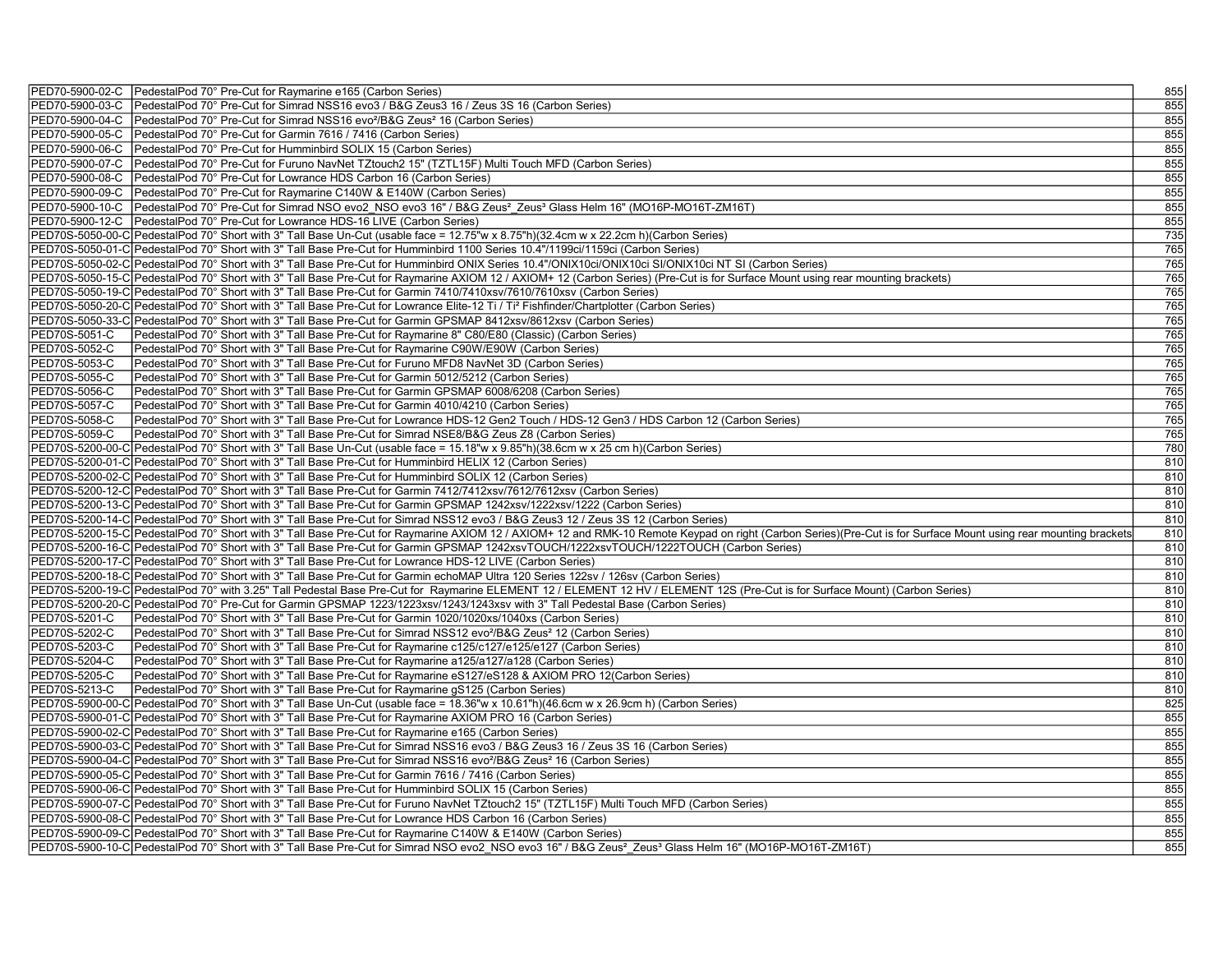|                 | PED70S-5900-12-C PedestalPod 70° Short with 3" Tall Base Pre-Cut for Lowrance HDS-16 LIVE (Carbon Series)                                                       | 855 |
|-----------------|-----------------------------------------------------------------------------------------------------------------------------------------------------------------|-----|
| PM0841          | Pedestal Mount Pre-Drilled Mounting Pedestal and Mounting Plate adds swivel to most 10" to 16" Chart Ploters, MDF's Fishfinders ssing the stock Trunion Bracket | 345 |
| <b>PP4100</b>   | PowerPod Un-Cut (usable face = $4.5$ "w x $4.5$ "h)(11.4cm w x 11.4cm h)                                                                                        | 465 |
| PP4101          | PowerPod Pre-Cut for one instrument (3.6" hole)                                                                                                                 | 495 |
| PP4102          | PowerPod Pre-Cut for one Simrad IS42 / AP44 / B&G Triton2 square hole instrument                                                                                | 495 |
| <b>PP4400</b>   | PowerPod Un-Cut (usable face = 8.75"w x 6"h)(22.2cm w x 15.2cm h)                                                                                               | 525 |
| PP4400-02       | PowerPod Pre-Cut Pre for two instruments (two 3.6" holes)NOTE: Recommended MAX Instrument width is 4.4" with sun covers.                                        | 555 |
| PP4400-09       | PowerPod Pre-Cut for Garmin GPSMAP 742xs/742/722xs/722                                                                                                          | 555 |
| PP4400-09-C     | PowerPod Pre-Cut for Garmin GPSMAP 742xs/742/722xs/722(Carbon Series)                                                                                           | 555 |
| PP4400-10       | PowerPod Pre-Cut for Lowrance HOOK-7 / 7x Fishfinder/Chartplotter                                                                                               | 555 |
| PP4400-10-C     | PowerPod Pre-Cut for Lowrance HOOK-7 / 7x Fishfinder/Chartplotter (Carbon Series)                                                                               | 555 |
| PP4400-12       | PowerPod Pre-Cut for Simrad GO7-XSR, GO7-XSE/B&G VULCAN7R                                                                                                       | 555 |
| PP4400-12-C     | PowerPod Pre-Cut for Simrad GO7-XSR, GO7-XSE/B&G VULCAN7R (Carbon Series)                                                                                       | 555 |
| PP4400-13       | PowerPod Pre-Cut for Furuno GP1871F 7" Multi Touch GPS / Chartplotter / Fish Finder                                                                             | 555 |
| PP4400-13-C     | PowerPod Pre-Cut for Furuno GP1871F 7" Multi Touch GPS / Chartplotter / Fish Finder (Carbon Series)                                                             | 555 |
| PP4400-14       | PowerPod Pre-Cut for Lowrance Elite-7 Ti / Ti <sup>2</sup> Fishfinder/Chartplotter                                                                              | 555 |
| PP4400-14-C     | PowerPod Pre-Cut for Lowrance Elite-7 Ti / Ti <sup>2</sup> Fishfinder/Chartplotter (Carbon Series)                                                              | 555 |
| PP4400-15       | PowerPod Pre-Cut for Garmin GPSMAP 723/723xsv/743/743xsv                                                                                                        | 555 |
| PP4400-15-C     | PowerPod Pre-Cut for Garmin GPSMAP 723/723xsv/743/743xsv (Carbon Series)                                                                                        | 555 |
| <b>PP4400-C</b> | PowerPod Un-Cut (usable face = 8.75"w x 6"h)(22.2cm w x 15.2cm h)(Carbon Series)                                                                                | 525 |
| PP4401          | PowerPod Pre-Cut for Garmin GPSMAP 7407/7407xsv/7607/7607xsv/720/721/740/740s/741/721xs/ echoMAP 70s/70dv                                                       | 555 |
| PP4401-C        | PowerPod Pre-Cut for Garmin GPSMAP 7407/7407xsv/7607/7607xsv/720/721/740/740s/741/721xs/ echoMAP 70s/70dv(Carbon Series)                                        | 555 |
| PP4402          | PowerPod Pre-Cut for Raymarine e7/e7D                                                                                                                           | 555 |
| PP4402-C        | PowerPod Pre-Cut for Raymarine e7/e7D(Carbon Series)                                                                                                            | 555 |
| PP4403          | PowerPod Pre-Cut for Lowrance HDS-7 Gen2 Touch / HDS-7 Gen3 / HDS Carbon 7                                                                                      | 555 |
| PP4403-C        | PowerPod Pre-Cut for Lowrance HDS-7 Gen2 Touch / HDS-7 Gen3 / HDS Carbon 7(Carbon Series)                                                                       | 555 |
| PP4404          | PowerPod Pre-Cut for Raymarine a75/a77/a78                                                                                                                      | 555 |
| PP4404-C        | PowerPod Pre-Cut for Raymarine a75/a77/a78(Carbon Series)                                                                                                       | 555 |
| PP4405          | PowerPod Pre-Cut for Furuno GP-1670/GP-1670F                                                                                                                    | 555 |
| PP4405-C        | PowerPod Pre-Cut for Furuno GP-1670/GP-1670F(Carbon Series)                                                                                                     | 555 |
| PP4406          | PowerPod Pre-Cut for Simrad NSS7 evo <sup>2</sup> /B&G Zeus <sup>2</sup> 7                                                                                      | 555 |
| PP4406-C        | PowerPod Pre-Cut for Simrad NSS7 evo <sup>2</sup> /B&G Zeus <sup>2</sup> 7(Carbon Series)                                                                       | 555 |
| PP4407          | PowerPod Pre-Cut for Simrad NSS7/B&G Zeus Touch 7                                                                                                               | 555 |
| PP4407-C        | PowerPod Pre-Cut for Simrad NSS7/B&G Zeus Touch 7(Carbon Series)                                                                                                | 555 |
| PP4408          | PowerPod Pre-Cut for Simrad GO7/B&G Vulcan7 (Pre Nov. 2017)                                                                                                     | 555 |
| PP4408-C        |                                                                                                                                                                 | 555 |
|                 | PowerPod Pre-Cut for Simrad GO7/B&G Vulcan7 (Pre Nov. 2017)(Carbon Series)                                                                                      |     |
| PP4409          | PowerPod Pre-Cut for Garmin STRIKER 7sv/7dv 7-inch CHIRP fishfinder (Requires Flush Mount Kit Garmin, Part Number: 010-12440-02)                                | 555 |
| PP4409-C        | PowerPod Pre-Cut for Garmin STRIKER 7sv/7dv 7-inch CHIRP fishfinder (Requires Flush Mount Kit Garmin, Part Number: 010-12440-02)(Carbon Series)                 | 555 |
| PP4410          | PowerPod Pre-Cut for Garmin STRIKER 5dv 5-inch CHIRP fishfinder (Requires Flush Mount Kit, Garmin Part Number: 010-12440-01)                                    | 555 |
| PP4410-C        | PowerPod Pre-Cut for Garmin STRIKER 5dv 5-inch CHIRP fishfinder (Requires Flush Mount Kit, Garmin Part Number: 010-12440-01)(Carbon Series)                     | 555 |
| PP4500          | PowerPod Un-Cut (usable face = 10"w x 6.5"h)(25.4cm w x 16.5cm h)                                                                                               | 540 |
| PP4500-01       | PowerPod Pre-Cut for Garmin echoMAP CHIRP 72sv/73sv/74sv/75sv/72dv/73dv/74dv/75dv                                                                               | 570 |
| PP4500-01-C     | PowerPod Pre-Cut for Garmin echoMAP CHIRP 72sv/73sv/74sv/75sv/72dv/73dv/74dv/75dv(Carbon Series)                                                                | 570 |
| PP4500-02       | PowerPod Pre-Cut for Raymarine eS75/eS77/eS78                                                                                                                   | 570 |
| PP4500-02-C     | PowerPod Pre-Cut for Raymarine eS75/eS77/eS78(Carbon Series)                                                                                                    | 570 |
| PP4500-03       | PowerPod Pre-Cut for Lowrance Elite-7 CHIRP 7" Fishfinder/Chartplotter                                                                                          | 570 |
| PP4500-03-C     | PowerPod Pre-Cut for Lowrance Elite-7 CHIRP 7" Fishfinder/Chartplotter(Carbon Series)                                                                           | 570 |
| PP4500-05       | PowerPod Pre-Cut for Humminbird HELIX 7 Series 7                                                                                                                | 570 |
| PP4500-05-C     | PowerPod Pre-Cut for Humminbird HELIX 7 Series 7 (Carbon Series)                                                                                                | 570 |
| PP4500-06       | PowerPod Pre-Cut for Humminbird 859ci/899ci/959ci/999ci                                                                                                         | 570 |
| PP4500-06-C     | PowerPod Pre-Cut for Humminbird 859ci/899ci/959ci/999ci (Carbon Series)                                                                                         | 570 |
| PP4500-08       | PowerPod Pre-Cut for Garmin GPSMAP 942xs/942/922xs/922                                                                                                          | 570 |
| PP4500-08-C     | PowerPod Pre-Cut for Garmin GPSMAP 942xs/942/922xs/922 (Carbon Series)                                                                                          | 570 |
| PP4500-09       | PowerPod Pre-Cut for Simrad NSS7 evo3 / B&G Zeus3 7                                                                                                             | 570 |
| PP4500-09-C     | PowerPod Pre-Cut for Simrad NSS7 evo3 /B&G Zeus3 7(Carbon Series)                                                                                               | 570 |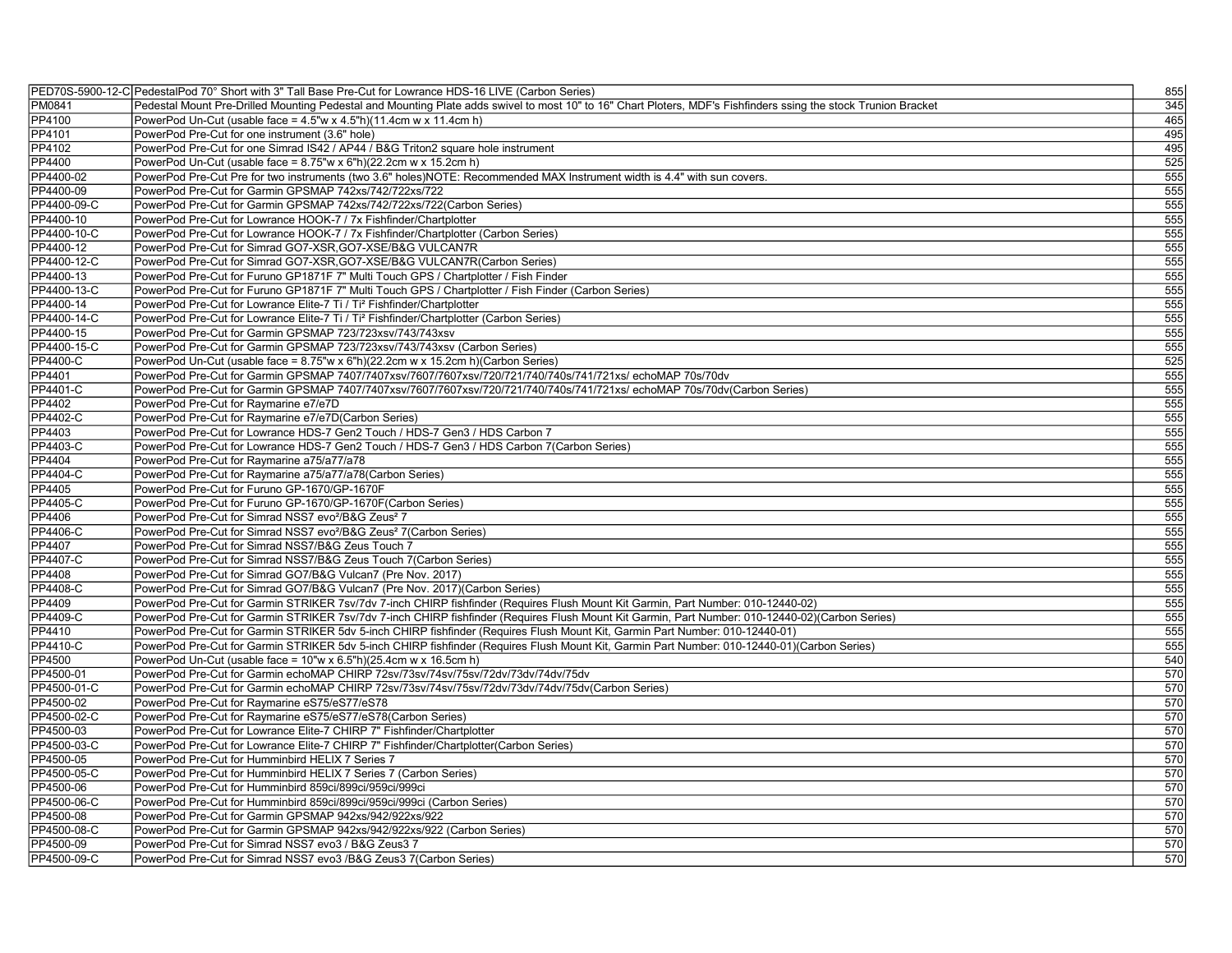| PP4500-10                | PowerPod Pre-Cut for Garmin echoMAP PLUS 72sv/73sv/74sv/75sv/72cv/73cv/74cv/75cv                                                                                                                                              | 570              |
|--------------------------|-------------------------------------------------------------------------------------------------------------------------------------------------------------------------------------------------------------------------------|------------------|
| PP4500-10-C              | PowerPod Pre-Cut for Garmin echoMAP PLUS 72sv/73sv/74sv/75sv/72cv/73cv/74cv/75cv(Carbon Series)                                                                                                                               | 570              |
| PP4500-11                | PowerPod Pre-Cut for Lowrance HOOK <sup>2</sup> 7x Fishfinder and GPS Plotter                                                                                                                                                 | 570              |
| PP4500-11-C              | PowerPod Pre-Cut for Lowrance HOOK <sup>2</sup> 7x Fishfinder and GPS Plotter (Carbon Series)                                                                                                                                 | 570              |
| PP4500-12                | PowerPod Pre-Cut for Lowrance HDS-Live 7                                                                                                                                                                                      | 570              |
| PP4500-12-C              | PowerPod Pre-Cut for Lowrance HDS-Live 7 (Carbon Series)                                                                                                                                                                      | 570              |
| PP4500-13                | PowerPod Pre-Cut for Raymarine ELEMENT 7 / ELEMENT 7 HV / ELEMENT 7S (Pre-Cut is for Surface Mount)                                                                                                                           | 570              |
| PP4500-13-C              | PowerPod Pre-Cut for Raymarine ELEMENT 7 / ELEMENT 7 HV / ELEMENT 7S (Carbon Series) (Pre-Cut is for Surface Mount)                                                                                                           | 570              |
| PP4500-C                 | PowerPod Un-Cut (usable face = 10"w x 6.5"h)(25.4cm w x 16.5cm h)(Carbon Series)                                                                                                                                              | 540              |
| PP4502                   | PowerPod Pre-Cut Pre for two instruments (two 3.6" holes)                                                                                                                                                                     | 570              |
| PP4502-C                 | PowerPod Pre-Cut Pre for two instruments (two 3.6" holes) (Carbon Series)                                                                                                                                                     | 570              |
| PP4503                   | PowerPod Pre-Cut for (2) two Simrad IS42 / AP44 / B&G Triton2 square hole instruments                                                                                                                                         | 570              |
| PP4503-C                 | PowerPod Pre-Cut for (2) two Simrad IS42 / AP44 / B&G Triton2 square hole instruments (Carbon Series)                                                                                                                         | 570              |
| PP4600                   | PowerPod Un-Cut (usable face = $11.125$ "w x 6.5"h)(28.2cm w x 16.5cm h)                                                                                                                                                      | 600              |
| PP4600-01                | PowerPod Pre-Cut for Garmin echoMAP CHIRP 92sv/93sv/94sv/95sv                                                                                                                                                                 | 630              |
| PP4600-01-C              | PowerPod Pre-Cut for Garmin echoMAP CHIRP 92sv/93sv/94sv/95sv (Carbon Series)                                                                                                                                                 | 630              |
| PP4600-03                | PowerPod Pre-Cut for Lowrance Elite-9 CHIRP 9" Fishfinder/Chartplotter (Requires Elite-9 Flush mount kit Lowrance Part# 000-12254-001)                                                                                        | 630              |
| PP4600-03-C              | PowerPod Pre-Cut for Lowrance Elite-9 CHIRP 9" Fishfinder/Chartplotter (Carbon Series) (Requires Elite-9 Flush mount kit Lowrance Part# 000-12254-001)                                                                        | 630              |
| PP4600-04                | PowerPod Pre-Cut for Simrad NSS9 evo <sup>2</sup> /B&G Zeus <sup>2</sup> 9                                                                                                                                                    | 630              |
| PP4600-04-C              | PowerPod Pre-Cut for Simrad NSS9 evo <sup>2</sup> /B&G Zeus <sup>2</sup> 9 (Carbon Series)                                                                                                                                    | 630              |
| PP4600-05                | PowerPod Pre-Cut for Lowrance HOOK-9 Fishfinder/Chartplotter                                                                                                                                                                  | 630              |
| PP4600-05-C              | PowerPod Pre-Cut for Lowrance HOOK-9 Fishfinder/Chartplotter (Carbon Series)                                                                                                                                                  | 630              |
| PP4600-06                | PowerPod Pre-Cut for Simrad NSS9 evo3 / B&G Zeus3 9 / Zeus 3S 9                                                                                                                                                               | 630              |
| PP4600-06-C              | PowerPod Pre-Cut for Simrad NSS9 evo3 / B&G Zeus3 9 / Zeus 3S 9 (Carbon Series)                                                                                                                                               | 630              |
| PP4600-08                | PowerPod Pre-Cut for Lowrance HDS-9 Gen2 Touch / HDS-9 Gen3 / HDS Carbon 9                                                                                                                                                    | 630              |
| PP4600-08-C              | PowerPod Pre-Cut for Lowrance HDS-9 Gen2 Touch / HDS-9 Gen3 / HDS Carbon 9 (Carbon Series)                                                                                                                                    | 630              |
| PP4600-10                | PowerPod Pre-Cut for Garmin echoMAP PLUS 92sv/93sv/94sv/95sv                                                                                                                                                                  | 630              |
| PP4600-10-C              | PowerPod Pre-Cut for Garmin echoMAP PLUS 92sv/93sv/94sv/95sv (Carbon Series)                                                                                                                                                  | 630              |
| PP4600-11                | PowerPod Pre-Cut for Garmin Fishfinder STRIKER PLUS + 9sv                                                                                                                                                                     | 630              |
| PP4600-11-C              | PowerPod Pre-Cut for Garmin Fishfinder STRIKER PLUS + 9sv (Carbon Series)                                                                                                                                                     | 630              |
| PP4600-13                | PowerPod Pre-Cut for Furuno GP1971F 9" Multi Touch GPS / Chartplotter / Fish Finder                                                                                                                                           | 630              |
| PP4600-13-C              | PowerPod Pre-Cut for Furuno GP1971F 9" Multi Touch GPS / Chartplotter / Fish Finder (Carbon Series)                                                                                                                           | 630              |
| PP4600-14                | PowerPod Pre-Cut for Lowrance HDS-Live 9                                                                                                                                                                                      | 630              |
| PP4600-14-C              | PowerPod Pre-Cut for Lowrance HDS-Live 9                                                                                                                                                                                      | 630              |
| PP4600-15                | PowerPod Pre-Cut for Lowrance Elite-9 Ti / Ti <sup>2</sup> Fishfinder/Chartplotter                                                                                                                                            | 630              |
| PP4600-15-C              | PowerPod Pre-Cut for Lowrance Elite-9 Ti / Ti <sup>2</sup> Fishfinder/Chartplotter                                                                                                                                            | 630              |
| PP4600-C                 | PowerPod Un-Cut (usable face = 11.125"w x 6.5"h)(28.2cm w x 16.5cm h)(Carbon Series)                                                                                                                                          | 600              |
| PP4800                   | PowerPod Un-Cut (usable face = 11.125"w x 8"h)(28.3cm w x 20.3cm h)                                                                                                                                                           | 705              |
| PP4800-07                | PowerPod Pre-Cut for Raymarine AXIOM 9 / AXIOM+ 9 (Pre-Cut is for Surface Mount using rear mounting brackets, Requires Raymarine Right Angle Connector)                                                                       | 735              |
|                          |                                                                                                                                                                                                                               |                  |
| PP4800-07-C<br>PP4800-10 | PowerPod Pre-Cut for Raymarine AXIOM 9 / AXIOM+ 9 (Carbon Series) (Pre-Cut is for Surface Mount using rear mounting brackets, Requires Raymarine Right Angle Connector)<br>PowerPod Pre-Cut for Garmin GPSMAP 8410xsv/8610xsv | 735<br>735       |
| PP4800-10-C              | PowerPod Pre-Cut for Garmin GPSMAP 8410xsv/8610xsv (Carbon Series)                                                                                                                                                            | 735              |
| PP4800-12                | PowerPod Pre-Cut for Garmin GPSMAP 820/820xs/840/840xs                                                                                                                                                                        | 735              |
| PP4800-12-C              | PowerPod Pre-Cut for Garmin GPSMAP 820/820xs/840/840xs (Carbon Series)                                                                                                                                                        | 735              |
| PP4800-13                | PowerPod Pre-Cut for Simrad G09 & GO9-XSE / B&G Vulcan9 & Vulcan9R                                                                                                                                                            | 735              |
|                          |                                                                                                                                                                                                                               | 735              |
| PP4800-13-C              | PowerPod Pre-Cut for Simrad G09 & GO9-XSE / B&G Vulcan9 & Vulcan9R (Carbon Series)                                                                                                                                            |                  |
| PP4800-14                | PowerPod Pre-Cut for Garmin GPSMAP 923/923xsv/943/943xsv                                                                                                                                                                      | 735              |
| PP4800-14-C              | PowerPod Pre-Cut for Garmin GPSMAP 923/923xsv/943/943xsv (Carbon Series)                                                                                                                                                      | 735              |
| PP4800-20                | PowerPod Pre-Cut for Garmin 7408/7408xsv/7608/7608xsv                                                                                                                                                                         | 735              |
| PP4800-20-C              | PowerPod Pre-Cut for Garmin 7408/7408xsv/7608/7608xsv (Carbon Series)                                                                                                                                                         | 735              |
| PP4800-80                | PowerPod Pre-Cut for Raymarine C80/E80 (Classic)                                                                                                                                                                              | $\overline{735}$ |
| PP4800-95                | PowerPod Pre-Cut for Raymarine gS95 Glass Bridge                                                                                                                                                                              | 735              |
| PP4800-95-C              | PowerPod Pre-Cut for Raymarine gS95 Glass Bridge (Carbon Series)                                                                                                                                                              | 735              |
| PP4800-C                 | PowerPod Un-Cut (usable face = 11.125"w x 8"h)(28.3cm w x 20.3cm h)(Carbon Series)                                                                                                                                            | 705              |
| PP4802                   | PowerPod Pre-Cut for Garmin 4008/4208                                                                                                                                                                                         | 735              |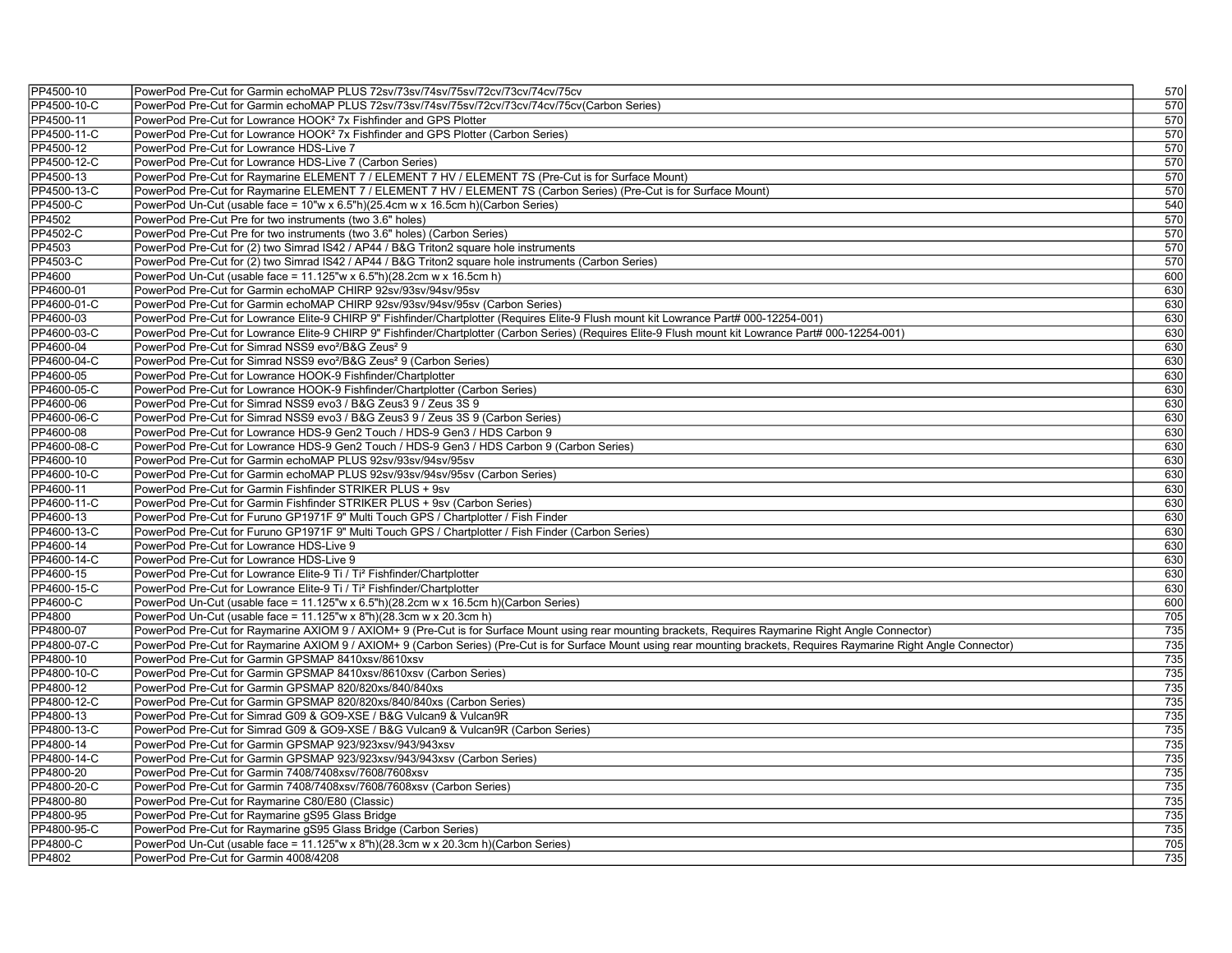| PP4802-C         | PowerPod Pre-Cut for Garmin 4008/4208 (Carbon Series)                                                                           | 735              |
|------------------|---------------------------------------------------------------------------------------------------------------------------------|------------------|
| PP4804           | PowerPod Pre-Cut for Garmin 5008/5208                                                                                           | 735              |
| PP4804-C         | PowerPod Pre-Cut for Garmin 5008/5208 (Carbon Series)                                                                           | 735              |
| PP4805           | PowerPod Pre-Cut for Raymarine C70 (classic)                                                                                    | 735              |
| PP4808           | PowerPod Pre-Cut for Simrad NSS8/B&G Zeus Touch 8                                                                               | 735              |
| PP4808-C         | PowerPod Pre-Cut for Simrad NSS8/B&G Zeus Touch 8 (Carbon Series)                                                               | 735              |
| PP4811           | PowerPod Pre-Cut for Garmin 8008/8208                                                                                           | 735              |
| PP4811-C         | PowerPod Pre-Cut for Garmin 8008/8208 (Carbon Series)                                                                           | 735              |
| PP4814           | PowerPod Pre-Cut for Raymarine a95/a97/a98                                                                                      | 735              |
| PP4814-C         | PowerPod Pre-Cut for Raymarine a95/a97/a98 (Carbon Series)                                                                      | 735              |
| PP4818           | PowerPod Pre-Cut for Furuno GP-1870/GP-1870F                                                                                    | 735              |
| <b>PP4818-C</b>  | PowerPod Pre-Cut for Furuno GP-1870/GP-1870F (Carbon Series)                                                                    | 735              |
| PP4900           | PowerPod Un-Cut (usable face = $12.4$ "w x $7.4$ "h)(31.5cm w x 18.8cm h)                                                       | 705              |
| PP4900-01        | PowerPod Pre-Cut for Raymarine eS95/eS97/eS98 & AXIOM PRO 9                                                                     | 735              |
| PP4900-01-C      | PowerPod Pre-Cut for Raymarine eS95/eS97/eS98 & AXIOM PRO 9 (Carbon Series)                                                     | 735              |
| PP4900-02        | PowerPod Pre-Cut for Humminbird ONIX Series 8.4" ONIX8ci                                                                        | 735              |
| PP4900-02-C      | PowerPod Pre-Cut for Humminbird ONIX Series 8.4" ONIX8ci (Carbon Series)                                                        | 735              |
| PP4900-09        | PowerPod Pre-Cut for Raymarine c95/c97/e95/e97                                                                                  | 735              |
| PP4900-09-C      | PowerPod Pre-Cut for Raymarine c95/c97/e95/e97 (Carbon Series)                                                                  | 735              |
| PP4900-11        | PowerPod Pre-Cut for Garmin GPSMAP 1042xsv/1022xsv/1022                                                                         | $\overline{735}$ |
| PP4900-11-C      | PowerPod Pre-Cut for Garmin GPSMAP 1042xsv/1022xsv/1022 (Carbon Series)                                                         | 735              |
| PP4900-14        | PowerPod Pre-Cut for Humminbird SOLIX 10                                                                                        | 735              |
| PP4900-14-C      | PowerPod Pre-Cut for Humminbird SOLIX 10 (Carbon Series)                                                                        | $\overline{735}$ |
| PP4900-17        | PowerPod Pre-Cut for Garmin echoMAP Ultra 100 Series 102sv / 106sv                                                              | 735              |
| PP4900-17-C      | PowerPod Pre-Cut for Garmin echoMAP Ultra 100 Series 102sv / 106sv (Carbon Series)                                              | 735              |
| PP4900-C         | PowerPod Un-Cut (usable face = 12.4"w x 7.4"h)(31.5cm w x 18.8cm h)(Carbon Series)                                              | 705              |
| PP5030           | PowerPod Un-Cut (usable face = 15.25"w x 10.5"h)(38.7cm w x 26.7cm h)                                                           | 795              |
| PP5030-01        | PowerPod Pre-Cut for Humminbird ION Series ION 12 (12.1")                                                                       | 825              |
| PP5030-02        | PowerPod Pre-Cut for Garmin GPSMAP 8416xsv/8616xsv                                                                              | 825              |
| PP5030-03        | PowerPod Pre-Cut for Furuno NavNet TZtouch3 12" (TZT12F)                                                                        | 825              |
| PP5031           | PowerPod Pre-Cut for Raymarine C120W/E120W                                                                                      | 825              |
|                  |                                                                                                                                 | 825              |
| PP5032<br>PP5033 | PowerPod Pre-Cut for Garmin 6012/6212<br>PowerPod Pre-Cut for Furuno MFD12 NavNet 3D                                            | 825              |
|                  | PowerPod Pre-Cut for Garmin 7012/7212                                                                                           | 825              |
| PP5034           |                                                                                                                                 |                  |
| PP5035           | PowerPod Pre-Cut for Garmin 4012/4212                                                                                           | 825<br>825       |
| PP5036           | PowerPod Pre-Cut for Furuno NavNet TZtouch 14.1" TZT14 (requires flush mount bracket, Furuno part No. CP19-01501)               |                  |
| PP5037           | PowerPod Pre-Cut for Furuno GP1920C/NT/1833C/1933C/1943C / GP1900C (special installation procedure required,see notes)          | 825              |
| PP5038           | PowerPod Pre-Cut for Furuno 10" NavNet vx2                                                                                      | 825              |
| PP5050           | PowerPod Un-Cut (usable face = 12.75"w x 8.75"h)(32.4cm w x 22.2cm h)                                                           | 735              |
| PP5050-01        | PowerPod Pre-Cut for Humminbird 1100 Series 10.4"/1199ci/1159ci                                                                 | 765              |
| PP5050-01-C      | PowerPod Pre-Cut for Humminbird 1100 Series 10.4"/1199ci/1159ci (Carbon Series)                                                 | 765              |
| PP5050-02        | PowerPod Pre-Cut for Humminbird ONIX Series 10.4"/ONIX10ci/ONIX10ci SI/ONIX10ci NT SI                                           | 765              |
| PP5050-02-C      | PowerPod Pre-Cut for Humminbird ONIX Series 10.4"/ONIX10ci/ONIX10ci SI/ONIX10ci NT SI (Carbon Series)                           | 765              |
| PP5050-15        | PowerPod Pre-Cut for Raymarine AXIOM 12 / AXIOM+ 12 (Pre-Cut is for Surface Mount using rear mounting brackets)                 | 765              |
| PP5050-15-C      | PowerPod Pre-Cut for Raymarine AXIOM 12 / AXIOM+ 12 (Carbon Series) (Pre-Cut is for Surface Mount using rear mounting brackets) | 765              |
| PP5050-19        | PowerPod Pre-Cut for Garmin 7410/7410xsv/7610/7610xsv                                                                           | 765              |
| PP5050-19-C      | PowerPod Pre-Cut for Garmin 7410/7410xsv/7610/7610xsv (Carbon Series)                                                           | 765              |
| PP5050-20        | PowerPod Pre-Cut for Lowrance Elite-12 Ti / Ti <sup>2</sup> Fishfinder/Chartplotter                                             | 765              |
| PP5050-20-C      | PowerPod Pre-Cut for Lowrance Elite-12 Ti / Ti <sup>2</sup> Fishfinder/Chartplotter (Carbon Series)                             | 765              |
| PP5050-26        | PowerPod Pre-Cut for Simrad GO12-XSE / B&G VULCAN12R                                                                            | 765              |
| PP5050-26-C      | PowerPod Pre-Cut for Simrad GO12-XSE / B&G VULCAN12R (Carbon Series)                                                            | 765              |
| PP5050-33        | PowerPod Pre-Cut for Garmin GPSMAP 8412xsv/8612xsv                                                                              | 765              |
| PP5050-33-C      | PowerPod Pre-Cut for Garmin GPSMAP 8412xsv/8612xsv (Carbon Series)                                                              | 765              |
| PP5050-C         | PowerPod Un-Cut (usable face = 12.75"w x 8.75"h)(32.4cm w x 22.2cm h)(Carbon Series)                                            | 735              |
| PP5051           | PowerPod Pre-Cut for Raymarine 8" C80/E80 (Classic)                                                                             | 765              |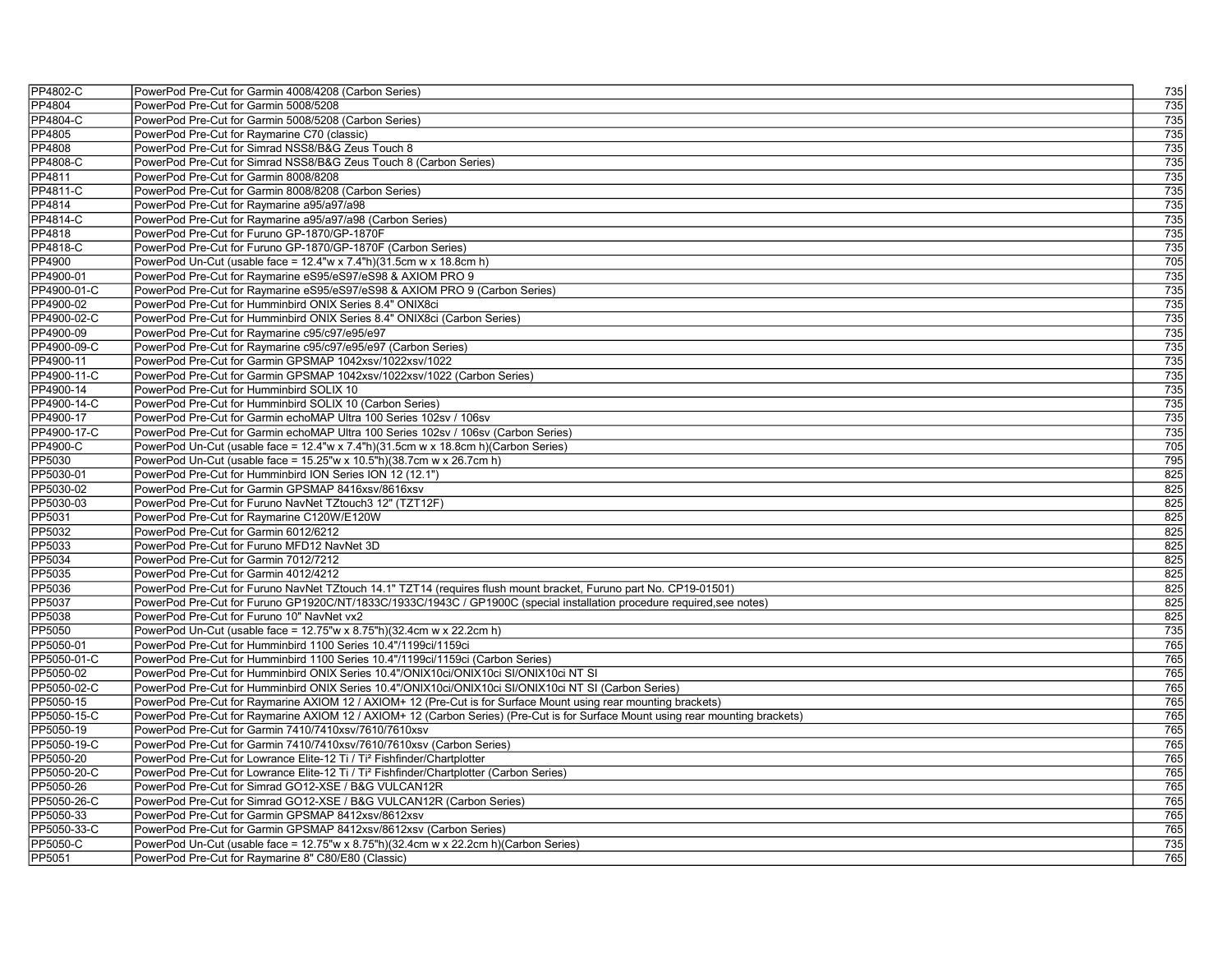| PP5051-C    | PowerPod Pre-Cut for Raymarine 8" C80/E80 (Classic) (Carbon Series)                                                                                              | 765 |
|-------------|------------------------------------------------------------------------------------------------------------------------------------------------------------------|-----|
| PP5052      | PowerPod Pre-Cut for Raymarine C90W/E90W                                                                                                                         | 765 |
| PP5052-C    | PowerPod Pre-Cut for Raymarine C90W/E90W (Carbon Series)                                                                                                         | 765 |
| PP5053      | PowerPod Pre-Cut for Furuno MFD8 NavNet 3D                                                                                                                       | 765 |
| PP5053-C    | PowerPod Pre-Cut for Furuno MFD8 NavNet 3D (Carbon Series)                                                                                                       | 765 |
| PP5055      | PowerPod Pre-Cut for Garmin 5012/5212                                                                                                                            | 765 |
| PP5055-C    | PowerPod Pre-Cut for Garmin 5012/5212 (Carbon Series)                                                                                                            | 765 |
| PP5056      | PowerPod Pre-Cut for Garmin GPSMAP 6008/6208                                                                                                                     | 765 |
| PP5056-C    | PowerPod Pre-Cut for Garmin GPSMAP 6008/6208 (Carbon Series)                                                                                                     | 765 |
| PP5057      | PowerPod Pre-Cut for Garmin 4010/4210                                                                                                                            | 765 |
| PP5057-C    | PowerPod Pre-Cut for Garmin 4010/4210 (Carbon Series)                                                                                                            | 765 |
| PP5058      | PowerPod Pre-Cut for Lowrance HDS-12 Gen2 Touch / HDS-12 Gen3 / HDS Carbon 12                                                                                    | 765 |
| PP5058-C    | PowerPod Pre-Cut for Lowrance HDS-12 Gen2 Touch / HDS-12 Gen3 / HDS Carbon 12 (Carbon Series)                                                                    | 765 |
| PP5059      | PowerPod Pre-Cut for Simrad NSE8/B&G Zeus Z8                                                                                                                     | 765 |
| PP5059-C    | PowerPod Pre-Cut for Simrad NSE8/B&G Zeus Z8 (Carbon Series)                                                                                                     | 765 |
| PP5060      | PowerPod Un-Cut (usable face = 13.5"w x 10.75"h)(34.3cm w x 27.3cm h)                                                                                            | 795 |
| PP5060-01   | PowerPod Pre-Cut for Humminbird ION Series ION 10 (10.4")                                                                                                        | 825 |
| PP5061      | PowerPod Pre-Cut for Raymarine C120/E120                                                                                                                         | 825 |
| PP5063      | PowerPod Pre-Cut for Simrad NSS12/B&G Zeus Touch 12                                                                                                              | 825 |
| PP5064      | PowerPod Pre-Cut for Simrad NSE12/B&G Zeus Z12                                                                                                                   | 825 |
| PP5065      | PowerPod Pre-Cut for Garmin 8012/8212                                                                                                                            | 825 |
| PP5066      | PowerPod Pre-Cut for Furuno NavNet TZtouch2 12" TZTL12F                                                                                                          | 825 |
| PP5100      | PowerPod Un-Cut (usable face = 12.8"w x 7.1"h)(32.52 cm w x 18.0 cm h)                                                                                           | 705 |
| PP5100-01   | PowerPod Pre-Cut for Humminbird HELIX 10 & HELIX 9 Series                                                                                                        | 735 |
| PP5100-01-C | PowerPod Pre-Cut for Humminbird HELIX 10 & HELIX 9 Series (Carbon Series)                                                                                        | 735 |
| PP5100-02   | PowerPod Pre-Cut for Furuno NavNet TZtouch3 9" (TZT9F)                                                                                                           | 735 |
| PP5100-02-C | PowerPod Pre-Cut for Furuno NavNet TZtouch3 9" (TZT9F)                                                                                                           | 735 |
| PP5100-03   | PowerPod Pre-Cut for Raymarine ELEMENT 9 / ELEMENT 9 HV / ELEMENT 9S (Pre-Cut is for Surface Mount)                                                              | 735 |
| PP5100-03-C | PowerPod Pre-Cut for Raymarine ELEMENT 9 / ELEMENT 9 HV / ELEMENT 9S (Carbon Series) (Pre-Cut is for Surface Mount)                                              | 735 |
| PP5100-C    | PowerPod Un-Cut (usable face = 12.8"w x 7.1"h)(32.52 cm w x 18.0 cm h)(Carbon Series)                                                                            | 705 |
| PP5200      | PowerPod Un-Cut (usable face = 15.18"w x 9.85"h)(38.6cm w x 25cm h)                                                                                              | 780 |
| PP5200-01   | PowerPod Pre-Cut for Humminbird HELIX 12                                                                                                                         | 810 |
| PP5200-01-C | PowerPod Pre-Cut for Humminbird HELIX 12 (Carbon Series)                                                                                                         | 810 |
| PP5200-02   | PowerPod Pre-Cut for Humminbird SOLIX 12                                                                                                                         | 810 |
| PP5200-02-C | PowerPod Pre-Cut for Humminbird SOLIX 12 (Carbon Series)                                                                                                         | 810 |
| PP5200-12   | PowerPod Pre-Cut for Garmin 7412/7412xsv/7612/7612xsv                                                                                                            | 810 |
| PP5200-12-C | PowerPod Pre-Cut for Garmin 7412/7412xsv/7612/7612xsv (Carbon Series)                                                                                            | 810 |
| PP5200-13   | PowerPod Pre-Cut for Garmin GPSMAP 1242xsv/1222xsv/1222                                                                                                          | 810 |
| PP5200-13-C | PowerPod Pre-Cut for Garmin GPSMAP 1242xsv/1222xsv/1222 (Carbon Series)                                                                                          | 810 |
| PP5200-14   | PowerPod Pre-Cut for Simrad NSS12 evo3 / B&G Zeus3 12 / Zeus 3S 12                                                                                               | 810 |
| PP5200-14-C | PowerPod Pre-Cut for Simrad NSS12 evo3 / B&G Zeus3 12 / Zeus 3S 12 (Carbon Series)                                                                               | 810 |
| PP5200-15   | PowerPod Pre-Cut for Raymarine AXIOM 12 / AXIOM+ 12 and RMK-10 Remote Keypad on right, (Pre-Cut is for Surface Mount using rear mounting brackets)(Gloss White)  | 810 |
| PP5200-15-C | PowerPod Pre-Cut for Raymarine AXIOM 12 / AXIOM+ 12 and RMK-10 Remote Keypad on right (Carbon Series)(Pre-Cut is for Surface Mount using rear mounting brackets) | 810 |
| PP5200-16   | PowerPod Pre-Cut for Garmin GPSMAP 1242xsvTOUCH/1222xsvTOUCH/1222TOUCH                                                                                           | 810 |
| PP5200-16-C | PowerPod Pre-Cut for Garmin GPSMAP 1242xsvTOUCH/1222xsvTOUCH/1222TOUCH (Carbon Series)                                                                           | 810 |
| PP5200-17   | PowerPod Pre-Cut for Lowrance HDS-12 LIVE                                                                                                                        | 810 |
| PP5200-17-C | PowerPod Pre-Cut for Lowrance HDS-12 LIVE (Carbon Series)                                                                                                        | 810 |
| PP5200-18   | PowerPod Pre-Cut for Garmin echoMAP Ultra 120 Series 122sv / 126sv                                                                                               | 810 |
| PP5200-18-C | PowerPod Pre-Cut for Garmin echoMAP Ultra 120 Series 122sv / 126sv (Carbon Series)                                                                               | 810 |
| PP5200-19   | PowerPod Pre-Cut for Raymarine ELEMENT 12 / ELEMENT 12 HV / ELEMENT 12S (Pre-Cut is for Surface Mount)                                                           | 810 |
| PP5200-19-C | PowerPod Pre-Cut for Raymarine ELEMENT 12 / ELEMENT 12 HV / ELEMENT 12S (Carbon Series) (Pre-Cut is for Surface Mount)                                           | 810 |
| PP5200-20   | PowerPod Pre-Cut for Garmin GPSMAP 1223/1223xsv/1243/1243xsv                                                                                                     | 810 |
| PP5200-20-C | PowerPod Pre-Cut for Garmin GPSMAP 1223/1223xsv/1243/1243xsv (Carbon Series)                                                                                     | 810 |
| PP5200-C    | PowerPod Un-Cut (usable face = 15.18"w x 9.85"h)(38.6cm w x 25cm h)(Carbon Series)                                                                               | 780 |
| PP5201      | PowerPod Pre-Cut for Garmin 1020/1020xs/1040xs                                                                                                                   | 810 |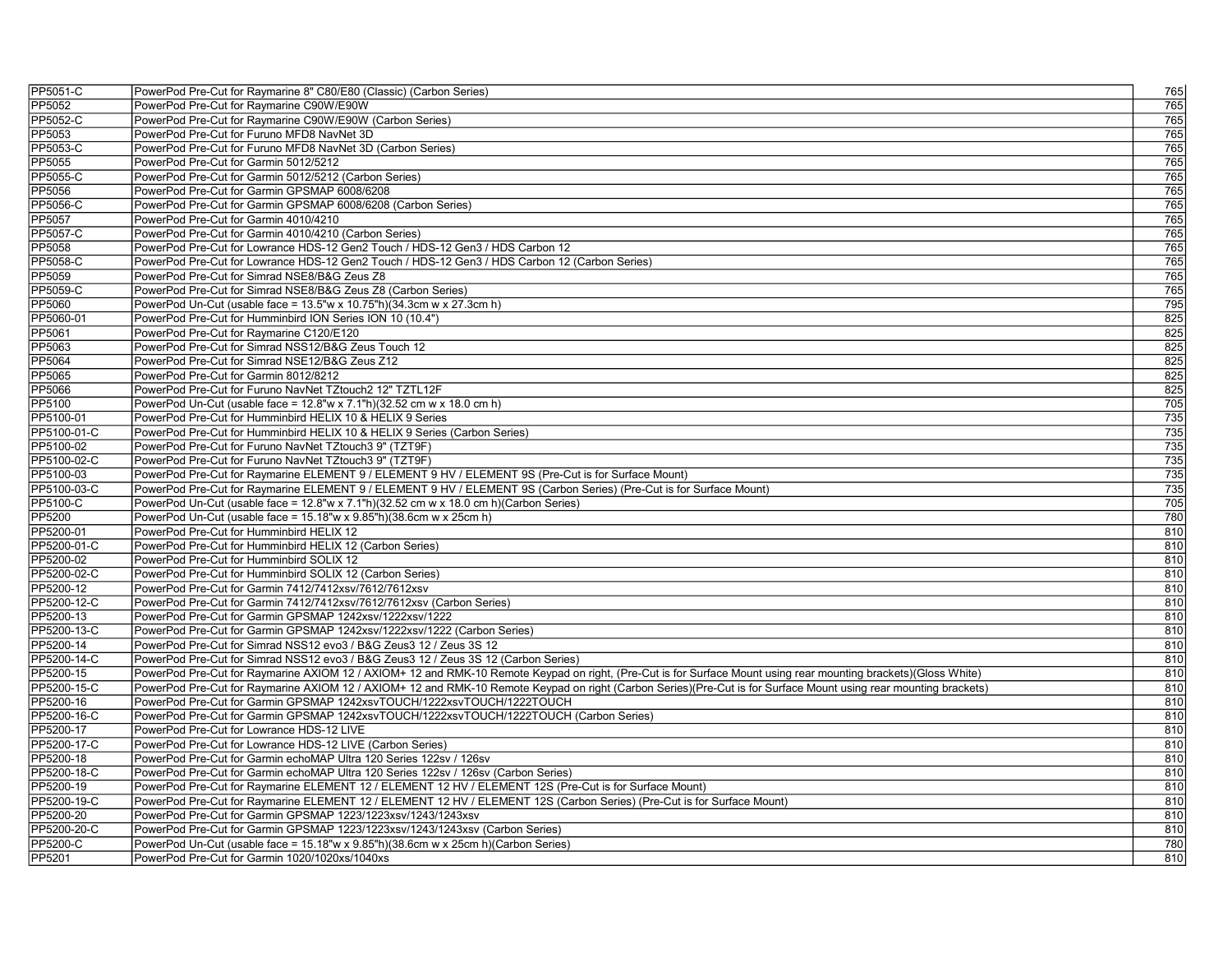| PP5201-C       | PowerPod Pre-Cut for Garmin 1020/1020xs/1040xs (Carbon Series)                                                                                                                            | 810 |  |
|----------------|-------------------------------------------------------------------------------------------------------------------------------------------------------------------------------------------|-----|--|
| PP5202         | PowerPod Pre-Cut for Simrad NSS12 evo <sup>2</sup> /B&G Zeus <sup>2</sup> 12                                                                                                              | 810 |  |
| PP5202-C       | PowerPod Pre-Cut for Simrad NSS12 evo <sup>2</sup> /B&G Zeus <sup>2</sup> 12 (Carbon Series)                                                                                              | 810 |  |
| PP5203         | PowerPod Pre-Cut for Raymarine c125/c127/e125/e127                                                                                                                                        | 810 |  |
| PP5203-C       | PowerPod Pre-Cut for Raymarine c125/c127/e125/e127 (Carbon Series)                                                                                                                        | 810 |  |
| PP5204         | PowerPod Pre-Cut for Raymarine a125/a127/a128                                                                                                                                             | 810 |  |
| PP5204-C       | PowerPod Pre-Cut for Raymarine a125/a127/a128 (Carbon Series)                                                                                                                             | 810 |  |
| <b>PP5205</b>  | PowerPod Pre-Cut for Raymarine eS127/eS128 & AXIOM PRO 12                                                                                                                                 | 810 |  |
| PP5205-C       | PowerPod Pre-Cut for Raymarine eS127/eS128 & AXIOM PRO 12(Carbon Series)                                                                                                                  | 810 |  |
| PP5213         | PowerPod Pre-Cut for Raymarine gS125                                                                                                                                                      | 810 |  |
| PP5213-C       | PowerPod Pre-Cut for Raymarine gS125 (Carbon Series)                                                                                                                                      | 810 |  |
| PP5920-00      | PowerPod Un-Cut (usable face = 18.36"w x 10.61"h)(46.6cm w x 26.9cm h)                                                                                                                    | 825 |  |
| PP5920-00-C    | PowerPod Un-Cut (usable face = 18.36"w x 10.61"h)(46.6cm w x 26.9cm h)                                                                                                                    | 825 |  |
| PP5920-01      | PowerPod Pre-Cut for Raymarine AXIOM PRO 16                                                                                                                                               | 855 |  |
| PP5920-01-C    | PowerPod Pre-Cut for Raymarine AXIOM PRO 16 (Carbon Series)                                                                                                                               | 855 |  |
| PP5920-02      | PowerPod Pre-Cut for Raymarine e165                                                                                                                                                       | 855 |  |
| PP5920-02-C    | PowerPod Pre-Cut for Raymarine e165 (Carbon Series)                                                                                                                                       | 855 |  |
| PP5920-03      | PowerPod Pre-Cut for Simrad NSS16 evo3 / B&G Zeus3 16 / Zeus 3S 16                                                                                                                        | 855 |  |
| PP5920-03-C    | PowerPod Pre-Cut for Simrad NSS16 evo3 / B&G Zeus3 16 / Zeus 3S 16 (Carbon Series)                                                                                                        | 855 |  |
| PP5920-04      | PowerPod Pre-Cut for Simrad NSS16 evo <sup>2</sup> /B&G Zeus <sup>2</sup> 16                                                                                                              | 855 |  |
| PP5920-04-C    | PowerPod Pre-Cut for Simrad NSS16 evo <sup>2</sup> /B&G Zeus <sup>2</sup> 16 (Carbon Series)                                                                                              | 855 |  |
| PP5920-05      | PowerPod Pre-Cut for Garmin 7616 / 7416                                                                                                                                                   | 855 |  |
| PP5920-05-C    | PowerPod Pre-Cut for Garmin 7616 / 7416 (Carbon Series)                                                                                                                                   | 855 |  |
| PP5920-06      | PowerPod Pre-Cut for Humminbird SOLIX 15                                                                                                                                                  | 855 |  |
| PP5920-06-C    | PowerPod Pre-Cut for Humminbird SOLIX 15 (Carbon Series)                                                                                                                                  | 855 |  |
| PP5920-07      | PowerPod Pre-Cut for Furuno NavNet TZtouch2 15" (TZTL15F) Multi Touch MFD                                                                                                                 | 855 |  |
| PP5920-07-C    | PowerPod Pre-Cut for Furuno NavNet TZtouch2 15" (TZTL15F) Multi Touch MFD (Carbon Series)                                                                                                 | 855 |  |
| PP5920-08      | PowerPod Pre-Cut for Lowrance HDS Carbon 16                                                                                                                                               | 855 |  |
| PP5920-08-C    | PowerPod Pre-Cut for Lowrance HDS Carbon 16 (Carbon Series)                                                                                                                               | 855 |  |
| PP5920-09      | PowerPod Pre-Cut for Raymarine C140W & E140W                                                                                                                                              | 855 |  |
| PP5920-09-C    | PowerPod Pre-Cut for Raymarine C140W & E140W (Carbon Series)                                                                                                                              | 855 |  |
| PP5920-10      | PowerPod Pre-Cut for Simrad NSO evo2 NSO evo3 16" / B&G Zeus <sup>2</sup> Zeus <sup>3</sup> Glass Helm 16" (MO16P-MO16T-ZM16T)                                                            | 855 |  |
| PP5920-10-C    | PowerPod Pre-Cut for Simrad NSO evo2 NSO evo3 16" / B&G Zeus <sup>2</sup> Zeus <sup>3</sup> Glass Helm 16" (MO16P-MO16T-ZM16T) (Carbon Series)                                            | 855 |  |
| PP5920-11      | PowerPod Pre-Cut for Raymarine gS165 Glass Helm                                                                                                                                           | 855 |  |
| PP5920-11-C    | PowerPod Pre-Cut for Raymarine gs165 Glass Helm (Carbon Series)                                                                                                                           | 855 |  |
| PP5920-12      | PowerPod Pre-Cut for Lowrance HDS-16 LIVE                                                                                                                                                 | 855 |  |
| PP5920-12-C    | PowerPod Pre-Cut for Lowrance HDS-16 LIVE (Carbon Series)                                                                                                                                 | 855 |  |
| PP5920-13      | PowerPod Pre-Cut for Furuno NavNet TZtouch3 16" (TZT16F)                                                                                                                                  | 855 |  |
| PP5920-13-C    | PowerPod Pre-Cut for Furuno NavNet TZtouch3 16" (TZT16F) (Carbon Series)                                                                                                                  | 855 |  |
| RMX4100        | RailMount Un-Cut (usable face = $4.5$ "w x $4.5$ "h)(11.4cm w x 11.4cm h) (fits 1" or 1.25" tubing)                                                                                       | 720 |  |
| RMX4101        | RailMount Pre-Cut for one instrument (3.6" hole) (fits 1" or 1.25" tubing)                                                                                                                | 750 |  |
| RMX4102        | RailMount Pre-Cut for one Simrad IS42 / AP44 / B&G Triton2 square hole instrument (fits 1" or 1.25" tubing)                                                                               | 750 |  |
| <b>RMX4400</b> | RailMount Un-Cut (usable face = 8.75"w x 6"h)(22.2cm w x 15.2cm h) (fits 1" or 1.25" tubing)                                                                                              | 780 |  |
| RMX4400-02     | RailMount Pre-Cut Pre for two instruments (two 3.6" holes)NOTE: Recommended MAX Instrument width is 4.4" with sun covers.                                                                 | 810 |  |
| RMX4400-09     | RailMount Pre-Cut for Garmin GPSMAP 742xs/742/722xs/722 (fits 1" or 1.25" tubing)                                                                                                         | 810 |  |
| RMX4400-10     | RailMount Pre-Cut for Lowrance HOOK-7 / 7X Fishfinder/Chartplotter (fits 1" or 1.25" tubing)                                                                                              | 810 |  |
| RMX4400-11     | RailMount Pre-Cut for Raymarine AXIOM 7 / AXIOM+ 7 only NO SONAR-NOT FOR AXIOM 7 DV or AXIOM 7 RV (Requires Part# R70561 Right Angled Cable)(Pre-Cut is for Surface Mount) (fits 1" or 1. | 810 |  |
| RMX4400-12     | RailMount Pre-Cut for Simrad GO7-XSR, GO7-XSE/B&G VULCAN7R (fits 1" or 1.25" tubing)                                                                                                      | 810 |  |
| RMX4400-13     | RailMount Pre-Cut for Furuno GP1871F 7" Multi Touch GPS / Chartplotter / Fish Finder (fits 1" or 1.25" tubing)                                                                            | 810 |  |
| RMX4400-14     | RailMount Pre-Cut for Lowrance Elite-7 Ti / Ti <sup>2</sup> Fishfinder/Chartplotter (fits 1" or 1.25" tubing)                                                                             | 810 |  |
| RMX4400-15     | RailMount Pre-Cut for Garmin GPSMAP 723/723xsv/743/743xsv                                                                                                                                 | 810 |  |
| <b>RMX4401</b> | RailMount Pre-Cut for Garmin GPSMAP 7407/7407xsv/7607/7607xsv/720/721/740/740s/741/721xs/ echoMAP 70s/70dv (fits 1" or 1.25" tubing)                                                      | 810 |  |
| <b>RMX4402</b> | RailMount Pre-Cut for Raymarine e7/e7D (fits 1" or 1.25" tubing)                                                                                                                          | 810 |  |
| <b>RMX4404</b> | RailMount Pre-Cut for Raymarine a75/a77/a78 (fits 1" or 1.25" tubing)                                                                                                                     | 810 |  |
|                |                                                                                                                                                                                           |     |  |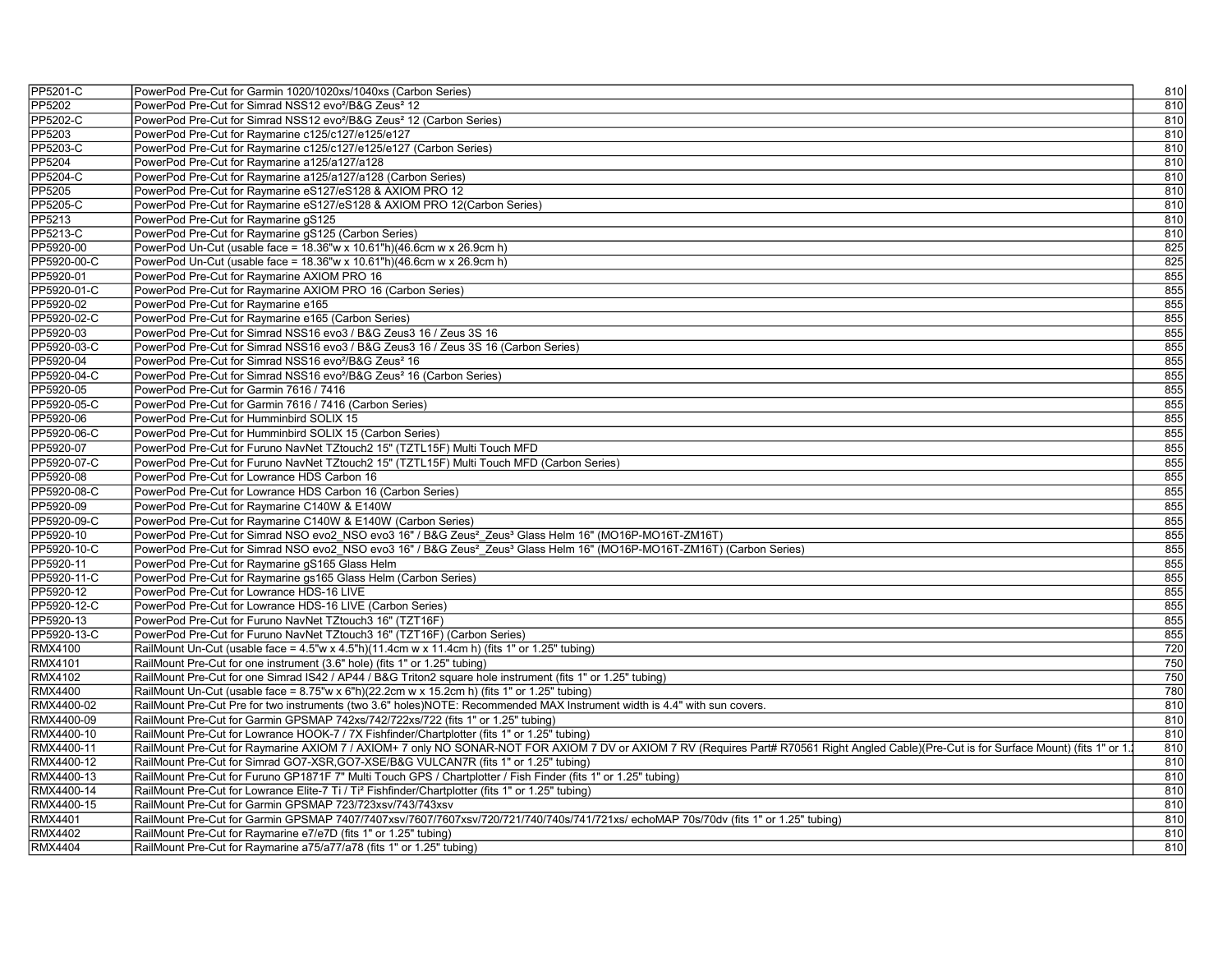| <b>RMX4405</b> | RailMount Pre-Cut for Furuno GP-1670/GP-1670F 5.7" (fits 1" or 1.25" tubing)                                                                                                       | 810              |
|----------------|------------------------------------------------------------------------------------------------------------------------------------------------------------------------------------|------------------|
| RMX4406        | RailMount Pre-Cut for Simrad NSS7 evo <sup>2</sup> /B&G Zeus <sup>2</sup> 7 (fits 1" or 1.25" tubing)                                                                              | 810              |
| <b>RMX4407</b> | RailMount Pre-Cut for Simrad NSS7/B&G Zeus Touch 7 (fits 1" or 1.25" tubing)                                                                                                       | 810              |
| <b>RMX4408</b> | RailMount Pre-Cut for Simrad GO7/B&G Vulcan7 (Pre Nov. 2017) (fits 1" or 1.25" tubing)                                                                                             | 810              |
| <b>RMX4500</b> | RailMount Un-Cut (usable face = $10''w \times 6.5''h$ )(25.4cm w x 16.5cm h) (fits 1" or 1.25" tubing)                                                                             | 795              |
| RMX4500-01     | RailMount Pre-Cut for Garmin echoMAP CHIRP 72sv/73sv/74sv/75sv/72dv/73dv/74dv/75dv (fits 1" or 1.25" tubing)                                                                       | 825              |
| RMX4500-02     | RailMount Pre-Cut for Raymarine eS75/eS77/eS78 (fits 1" or 1.25" tubing)                                                                                                           | 825              |
| RMX4500-08     | RailMount Pre-Cut for Garmin GPSMAP 942xs/942/922xs/922 (fits 1" or 1.25" tubing)                                                                                                  | 825              |
| RMX4500-09     | RailMount Pre-Cut for Simrad NSS7 evo3 / B&G Zeus3 7 (fits 1" or 1.25" tubing)                                                                                                     | 825              |
| RMX4500-10     | RailMount Pre-Cut for Garmin echoMAP PLUS 72sv/73sv/74sv/75sv/72cv/73cv/74cv/75cv (fits 1" or 1.25" tubing)                                                                        | 825              |
| <b>RMX4502</b> | RailMount Pre-Cut for two instruments (two 3.6" holes) (fits 1" or 1.25" tubing)                                                                                                   | 825              |
| <b>RMX4503</b> | RailMount Pre-Cut for (2) two Simrad IS42 / AP44 / B&G Triton2 square hole instruments (fits 1" or 1.25" tubing)                                                                   | 825              |
| <b>RMX4600</b> | RailMount Un-Cut (usable face = 11.125"w x 6.5"h)(28.2cm w x 16.5cm h) (fits 1" or 1.25" tubing)                                                                                   | 825              |
| RMX4600-01     | RailMount Pre-Cut for Garmin echoMAP CHIRP 92sv/93sv/94sv/95sv (fits 1" or 1.25" tubing)                                                                                           | 855              |
| RMX4600-03     | RailMount Pre-Cut for Lowrance Elite-9 CHIRP 9" Fishfinder/Chartplotter (Requires Elite-9 Flush mount kit Lowrance Part# 000-12254-001) (fits 1" or 1.25" tubing)                  | 855              |
| RMX4600-04     | RailMount Pre-Cut for Simrad NSS9 evo <sup>2</sup> /B&G Zeus <sup>2</sup> 9 (fits 1" or 1.25" tubing)                                                                              | 855              |
| RMX4600-05     | RailMount Pre-Cut for Lowrance HOOK-9 Fishfinder/Chartplotter (fits 1" or 1.25" tubing)                                                                                            | 855              |
| RMX4600-06     | RailMount Pre-Cut for Simrad NSS9 evo3 / B&G Zeus3 9 / Zeus 3S 9 (fits 1" or 1.25" tubing)                                                                                         | 855              |
| RMX4600-08     | RailMount Pre-Cut for Lowrance HDS-9 Gen2 Touch / HDS-9 Gen3 / HDS Carbon 9 (fits 1" or 1.25" tubing)                                                                              | 855              |
| RMX4600-10     | RailMount Pre-Cut for echoMAP PLUS 92sv/93sv/94sv/95sv (fits 1" or 1.25" tubing)                                                                                                   | 855              |
| RMX4600-11     | RailMount Pre-Cut for Garmin Fishfinder STRIKER PLUS + 9sv (fits 1" or 1.25" tubing)                                                                                               | 855              |
| RMX4600-13     | RailMount Pre-Cut for Furuno GP1971F 9" Multi Touch GPS / Chartplotter / Fish Finder (fits 1" or 1.25" tubing)                                                                     | 855              |
| RMX4600-14     | RailMount Pre-Cut for Lowrance HDS-Live 9 (fits 1" or 1.25" tubing)                                                                                                                | 855              |
| RMX4600-15     | RailMount Pre-Cut for Lowrance Elite-9 Ti / Ti <sup>2</sup> Fishfinder/Chartplotter (fits 1" or 1.25" tubing)                                                                      | 855              |
| <b>RMX4800</b> | RailMount Un-Cut (usable face = 11.125"w x 8"h)(28.3cm w x 20.3cm h) (fits 1" or 1.25" tubing)                                                                                     | 870              |
| RMX4800-07     | RailMount Pre-Cut for Raymarine AXIOM 9 / AXIOM+ 9 (Pre-Cut is for Surface Mount using rear mounting brackets, Requires Raymarine Right Angle Connector) (fits 1" or 1.25" tubing) | 900              |
| RMX4800-10     | RailMount Pre-Cut for Garmin GPSMAP 8410xsv/8610xsv (fits 1" or 1.25" tubing)                                                                                                      | 900              |
| RMX4800-12     | RailMount Pre-Cut for Garmin GPSMAP 820/820xs/840/840xs (fits 1" or 1.25" tubing)                                                                                                  | 900              |
| RMX4800-13     | RailMount Pre-Cut for Simrad G09 & GO9-XSE / B&G Vulcan9 & Vulcan9R (fits 1" or 1.25" tubing)                                                                                      | 900              |
| RMX4800-14     | RailMount Pre-Cut for Garmin GPSMAP 923/923xsv/943/943xsv                                                                                                                          | 900              |
| RMX4800-20     | RailMount Pre-Cut for Garmin 7408/7408xsv/7608/7608xsv (fits 1" or 1.25" tubing)                                                                                                   | 900              |
| RMX4800-80     | RailMount Pre-Cut for Raymarine C80/E80 (Classic) (fits 1" or 1.25" tubing)                                                                                                        | 900              |
| RMX4800-95     | RailMount Pre-Cut for Raymarine gS95 Glass Bridge (fits 1" or 1.25" tubing)                                                                                                        | 900              |
| <b>RMX4802</b> | RailMount Pre-Cut for Garmin 4008/4208 (fits 1" or 1.25" tubing)                                                                                                                   | 900              |
| <b>RMX4804</b> | RailMount Pre-Cut for Garmin 5008/5208 (fits 1" or 1.25" tubing)                                                                                                                   | 900              |
| <b>RMX4805</b> | RailMount Pre-Cut for Raymarine C70 (classic) (fits 1" or 1.25" tubing)                                                                                                            | 900              |
| <b>RMX4808</b> | RailMount Pre-Cut for Simrad NSS8/B&G Zeus Touch 8 (fits 1" or 1.25" tubing)                                                                                                       | 900              |
| RMX4811        | RailMount Pre-Cut for Garmin 8008/8208 (fits 1" or 1.25" tubing)                                                                                                                   | 900              |
| RMX4814        | RailMount Pre-Cut for Raymarine a95/a97/a98 (fits 1" or 1.25" tubing)                                                                                                              | 900              |
| RMX4818        | RailMount Pre-Cut for Furuno GP-1870/GP-1870F (fits 1" or 1.25" tubing)                                                                                                            | 900              |
| <b>RMX4900</b> | RailMount Un-Cut (usable face = 12.4"w x 7.4"h)(31.5cm w x 18.8cm h) (fits 1" or 1.25" tubing)                                                                                     | 870              |
| RMX4900-01     | RailMount Pre-Cut for Raymarine eS95/eS97/eS98 & AXIOM PRO 9 (fits 1" or 1.25" tubing)                                                                                             | 900              |
| RMX4900-09     | RailMount Pre-Cut for Raymarine c95/c97/e95/e97 (fits 1" or 1.25" tubing)                                                                                                          | 900              |
| RMX4900-11     | RailMount NavPod for Garmin GPSMAP 1042xsv/1022xsv/1022 (fits 1" or 1.25" tubing)                                                                                                  | 900              |
| RMX4900-14     | RailMount Pre-Cut for Humminbird SOLIX 10 (fits 1" or 1.25" tubing)                                                                                                                | 900              |
| RMX4900-17     | RailMount Pre-Cut for Garmin echoMAP Ultra 100 Series 102sv / 106sv                                                                                                                | 900              |
| <b>SG10</b>    | StraightGuard 9.5" Wide 1" Straight for InstrumentPods                                                                                                                             | 450              |
| <b>SG125</b>   | StraightGuard 9.5" Wide 1.25" Straight for InstrumentPods                                                                                                                          | 660              |
| <b>SG225</b>   | StraightGuard 12" Wide 1.25" Straight for InstrumentPods                                                                                                                           | 660              |
| <b>SK11</b>    | Stanchion Kit - Two 11" long straight tubes, 1.25" diameter for mounting GP1300, GP1400, GP1500, GP1600                                                                            | 300              |
| <b>SK125</b>   | PowerPanel Stanchion Kit -Two 1.25" S.S. tubes for overhead mounting of GP1300, GP1400, GP1500 or GP1600 Series                                                                    | 375              |
| <b>SK129</b>   | PowerPanel Stanchion Kit -Two 1.25" S.S. tubes for overhead mounting of GP1800, GP1040, GP1050 or GP1200 Series                                                                    | 375              |
| <b>SK130</b>   | PowerPanel Stanchion Kit -Two 1.25" S.S. tubes for overhead mounting of GP1030, GP1060, GP1080 or GP1170 Series                                                                    | 375              |
| <b>SK135</b>   | PowerPanel Stanchion Kit -Two 1.25" S.S. tubes for dash mounting of GP1800/GP1040/GP1050/GP1200/GP1030/GP1060/GP1080/GP1170 Series                                                 | $\overline{375}$ |
| SP200NS        | SpeakerPod Housing fits Bose Environmental SE151 (speakers not included)(Pair)                                                                                                     | 450              |
|                |                                                                                                                                                                                    |                  |